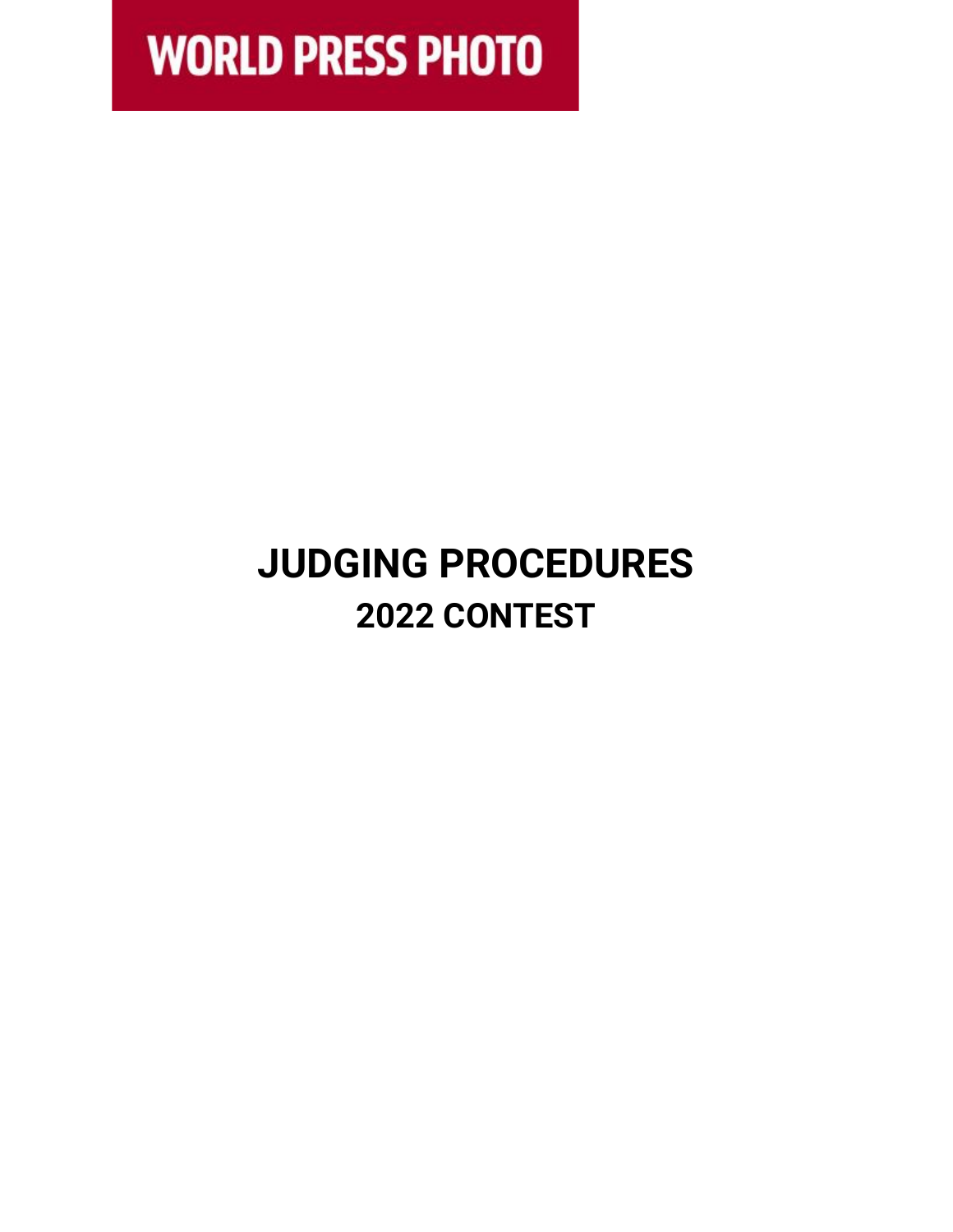| A - INTRODUCTION TO THE 2022 CONTEST                                                                                                                                                                             | $\mathbf 2$             |
|------------------------------------------------------------------------------------------------------------------------------------------------------------------------------------------------------------------|-------------------------|
| <b>B - STATEMENT OF RESPONSIBILITY</b>                                                                                                                                                                           | 3                       |
| <b>C - ROLES IN THE JUDGING PROCESS</b>                                                                                                                                                                          | 4                       |
| <b>D - GENERAL PROCEDURES</b>                                                                                                                                                                                    | 5                       |
| E - JUDGING CRITERIA AND REPRESENTATION REQUIREMENT                                                                                                                                                              | $\overline{\mathbf{z}}$ |
| <b>F - CODE OF ETHICS</b>                                                                                                                                                                                        | 9                       |
| <b>G - ENTRY RULES</b>                                                                                                                                                                                           | 11                      |
| <b>H - CATEGORIES</b>                                                                                                                                                                                            | 14                      |
| <b>I - PRIZES</b>                                                                                                                                                                                                | 15                      |
| <b>J - JUDGING ROUNDS</b><br>(I) Specific responsibilities for each jury<br>(II) Round: 1<br>(III) Round: 2                                                                                                      | 16<br>16<br>17<br>18    |
| (IV) Round: 3<br>(V) Round: 4<br>(VI) Round: 5                                                                                                                                                                   | 20<br>22<br>24          |
| (VII) Round: 6 (finals)                                                                                                                                                                                          | 26                      |
| K - WORLD PRESS PHOTO OF THE YEAR                                                                                                                                                                                | 28                      |
| <b>L - WORLD PRESS PHOTO STORY OF THE YEAR</b>                                                                                                                                                                   | 30                      |
| M - WORLD PRESS PHOTO LONG-TERM PROJECT AWARD                                                                                                                                                                    | 32                      |
| N - WORLD PRESS PHOTO OPEN FORMAT AWARD                                                                                                                                                                          | 34                      |
| <b>O - VERIFICATION PROCESS</b>                                                                                                                                                                                  | 36                      |
| (I) Entry checks for Single, Stories and Long-Term Project entries / Open Format entries<br>(II) Manipulation review for Single, Stories and Long-Term Project entries<br>(III) Fact-checking<br>(IV) Story text | 36<br>36<br>37<br>37    |
| <b>P - PROCESS FOR ISSUES ARISING AFTER PRIZES HAVE BEEN AWARDED</b>                                                                                                                                             | 39                      |
| <b>APPENDIX 1 - CAPTION GUIDANCE</b>                                                                                                                                                                             | 40                      |
| <b>APPENDIX 2 - MANIPULATION GUIDANCE</b>                                                                                                                                                                        | 41                      |
| <b>APPENDIX 3 - MANIPULATION REVIEW</b>                                                                                                                                                                          | 44                      |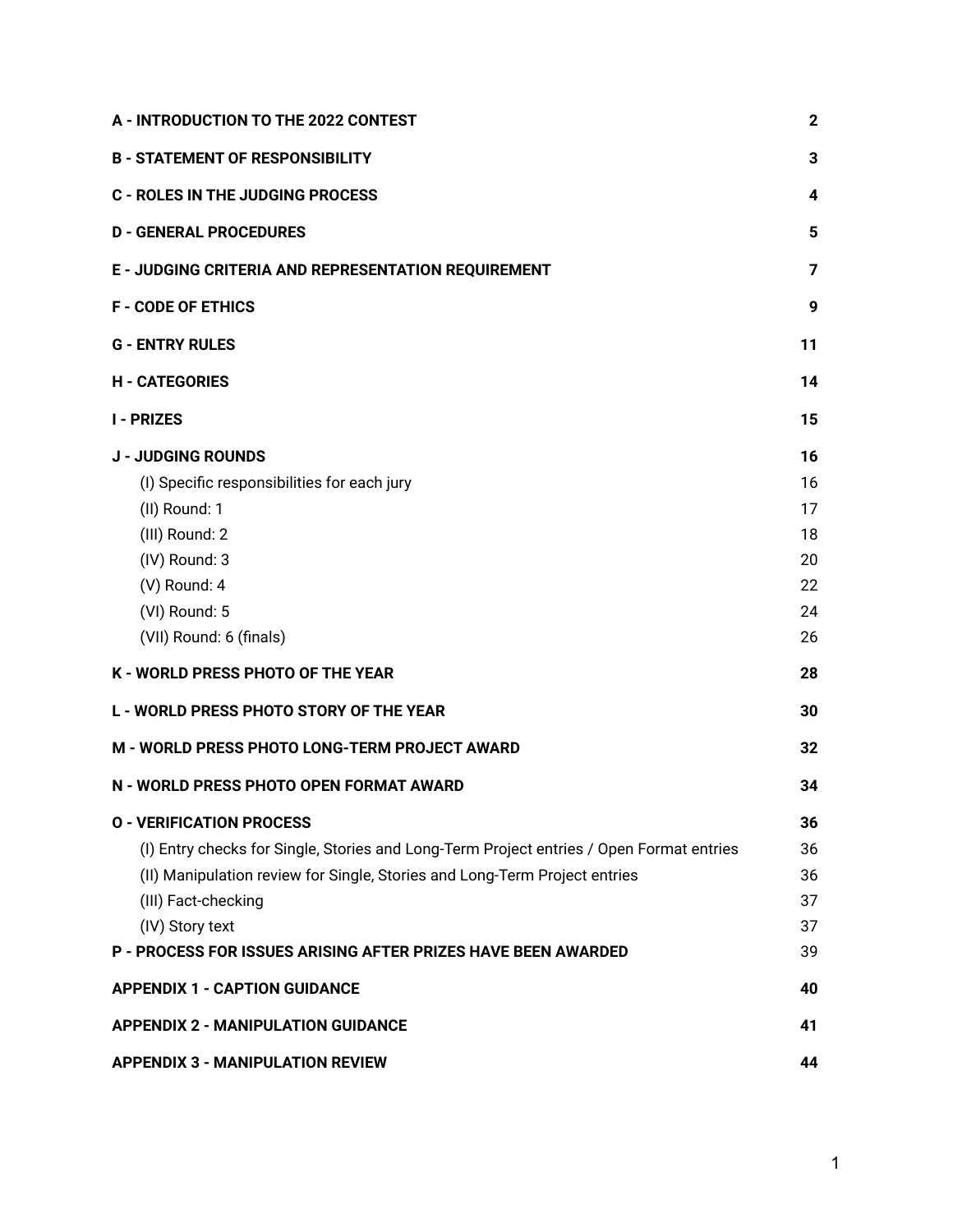# **A - INTRODUCTION TO THE 2022 CONTEST**

World Press Photo has launched a new strategy that adopts a regional approach across all its work. By putting our focus on the "World", while staying committed to photojournalism, accuracy, freedom of expression, and connecting people to the stories that matter, we are addressing the imbalance in representation in all our activities. In the 2021 Photo Contest, for example, only 7% of entrants came from South America, 5% from Southeast Asia and Oceania, and 3% from Africa, despite a lot of incredible talent in photojournalism and documentary photography across the world.

As part of the new regional approach across our activities, we have shifted to a regional contest model that creates a platform where a multiplicity of stories and voices can be seen and heard, and in doing so we hope to become an organization that reflects our world.

The 2022 World Press Photo Contest works with six worldwide regions – Africa, Asia, Europe, North and Central America, South America, and Southeast Asia and Oceania. Entries will be judged in the region in which they have been taken, for example a single photograph taken in Canada would be entered into North and Central America in the Singles category. The entries per region will be judged by a regional jury that, thanks to their knowledge of the region, is well equipped to judge the stories and be able to put them into a cultural, political and social context.

As part of the core motivation behind the new regional contest model is to give a platform to more diverse accounts of our world, at a certain stage of the judging process, the jury will be presented with relevant information about the photographer in order to facilitate a more comprehensive approach to understanding and judging entries. In doing so, the judging process emphasizes the importance of context and that means acknowledging accountability, transparency and positionality in image-making.

Also new this year are the four format-based categories we are working with: Singles, Stories, Long-Term Projects and Open Format. These categories welcome entries that document news moments, events and aftermaths, as well as social, political and environmental issues or solutions. These format-based categories encompass all thematic categories from previous contests – such as general news, spot news, contemporary issues, environment, nature, sports, portraits. It is the first time that entries to an Open Format category can be entered. This is aimed at more creative modes of photojournalism and documentary photography, as well as multimedia projects such as short documentaries and interactive productions that have still photography as their main visual content.

This year, the prize package includes monetary prizes for the regional and global winners, along with being featured in our exhibition, yearbook, online, a physical award and an invitation to a winners event in Amsterdam. Next to choosing the prize winners, the jury can appoint honorable mentions for work that deserves special recognition but did not meet all judging criteria.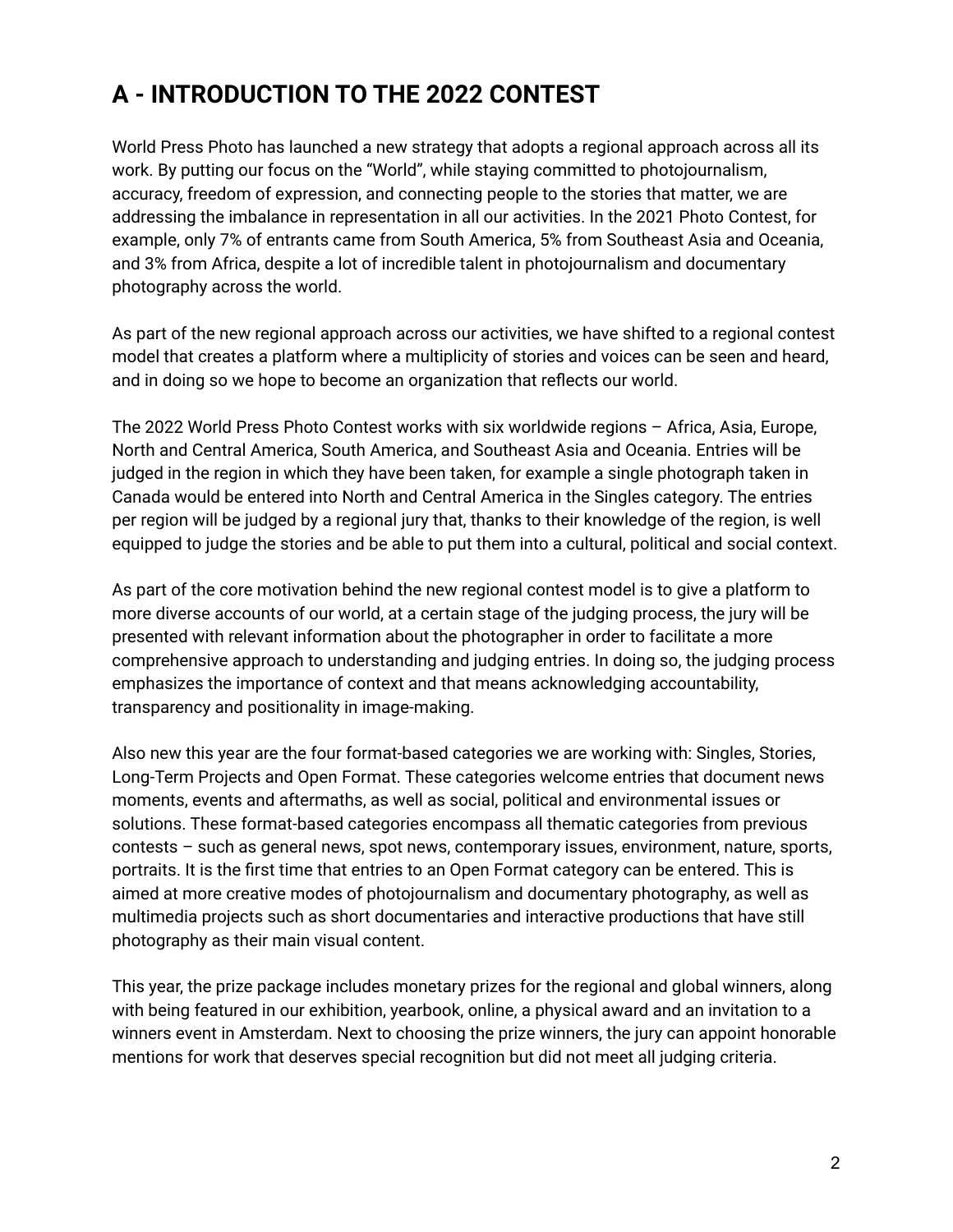# **B - STATEMENT OF RESPONSIBILITY**

The World Press Photo Contest rewards the best photojournalism and documentary photography of the past year. It acts as a platform that connects professionals and their work to a global audience through high quality, non-fiction reporting, and storytelling that can be trusted.

The criteria for entries is that they are accurate and visually compelling insights about our world. Entrants must ensure that all entered material has been created ethically and that it provides a fair representation of the stories and people photographed. It must also comply with World Press Photo's Code of Ethics (section F).

World Press Photo sets the contest categories and entry rules, requires entrants to accept the contest code of ethics, and selects the jury. Once appointed, the jurors are independent of the foundation, and it's staff members and other representatives have no vote on which entry wins.

Once the winners have been decided and announced, they are presented to the world via World Press Photo's website, social media channels, exhibition and yearbook. This means that millions of people around the world see the winning photographs and stories, often for the first time.

Being a global platform gives us the responsibility to present the most accurate and compelling work. As such, without restricting the jury's decisions, we would like the jury to consider the following when deliberating on the entries:

- Whether the photographs and stories under consideration reinforce or challenge stereotypes.
- Whether graphic and violent photographs are appropriate for the story presented, especially when they involve vulnerable people and/or groups.
- Whether consent seems to have been appropriately handled, with consideration for relevant local and international laws and for the ability of an individual to give informed consent, for example when working with vulnerable people and children. Consider the potential impact the use and distribution of photographs via the contest could have on individuals and/or groups photographed.
- Whether necessary measures have been taken to protect identity especially when photographing vulnerable individuals and/or groups and children.
- Whether the images and stories under consideration repeat well-known examples or are distinctive.

We recognize these are often matters of judgment, but they indicate some of the issues World Press Photo deals with as it presents the winning stories to the world.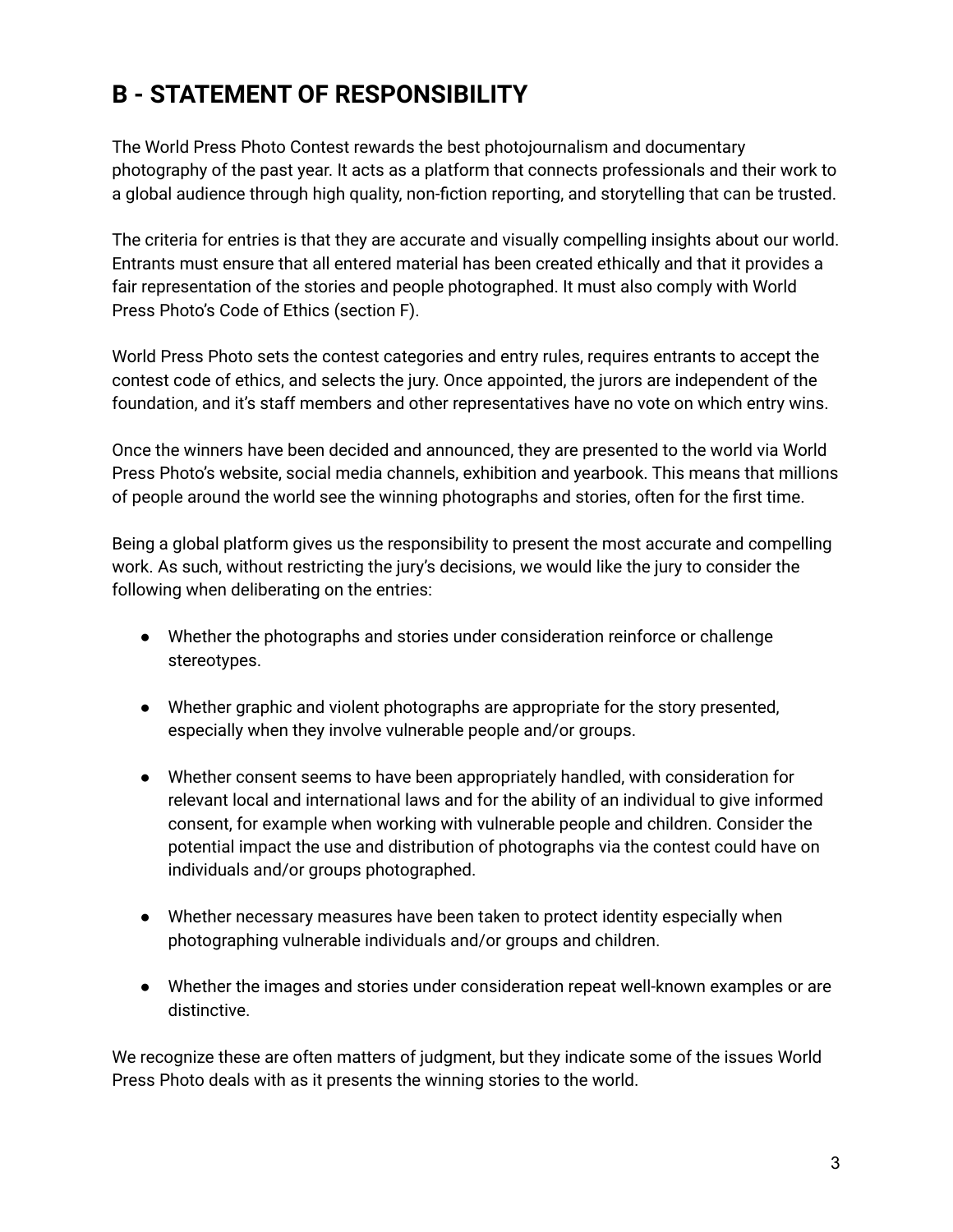### **C - ROLES IN THE JUDGING PROCESS**

The judging process for the World Press Photo contest involves six regional juries and a global jury. It takes place in several rounds over a six-week period in January-February of each year.

We are working with six regional juries for the remote judging process: Africa, Asia, Europe, North and Central America, South America, and Southeast Asia and Oceania. Each consists of five members and judges the first three rounds of entries submitted to their region.

Each jury has a chair responsible for maintaining the integrity of the process, ensuring the deliberations are conducted in accordance with the highest standards, and making certain that all jury members are fully involved in the judging process. English is the sole operating language of the contest and the juries (translation assistance will be provided where possible).

The global jury, consisting of the 2022 Contest global jury chair and the six chairs of the regional juries, then selects the winners. The global jury is assisted by a secretary. The secretary is responsible for all procedural matters and ensures the rules and procedures are fairly and properly applied. The secretary does not contribute to debate on the merits of any entry, and has no vote in the balloting.

Each jury is supported by a jury coordinator, who is a staff member of the World Press Photo Foundation. The coordinator is the principal conduit of information between the jury and the organization on all matters related to the judging. The coordinator does not contribute to debate on the merits of any entry, and has no vote in the balloting.

In case of illness or other exceptional circumstances, World Press Photo can seek replacements. The regional juries require a minimum of three members to take a valid decision, the global jury requires a minimum of five members to be attending the judging. When judging begins, members of the jury are required to sign a statement committing themselves to following the procedures laid down in these judging procedures. They are also required to sign a non-disclosure agreement ensuring both the confidentiality of jury debates and the details of the regional and global winners until the official announcement dates, and an anti-harassment policy.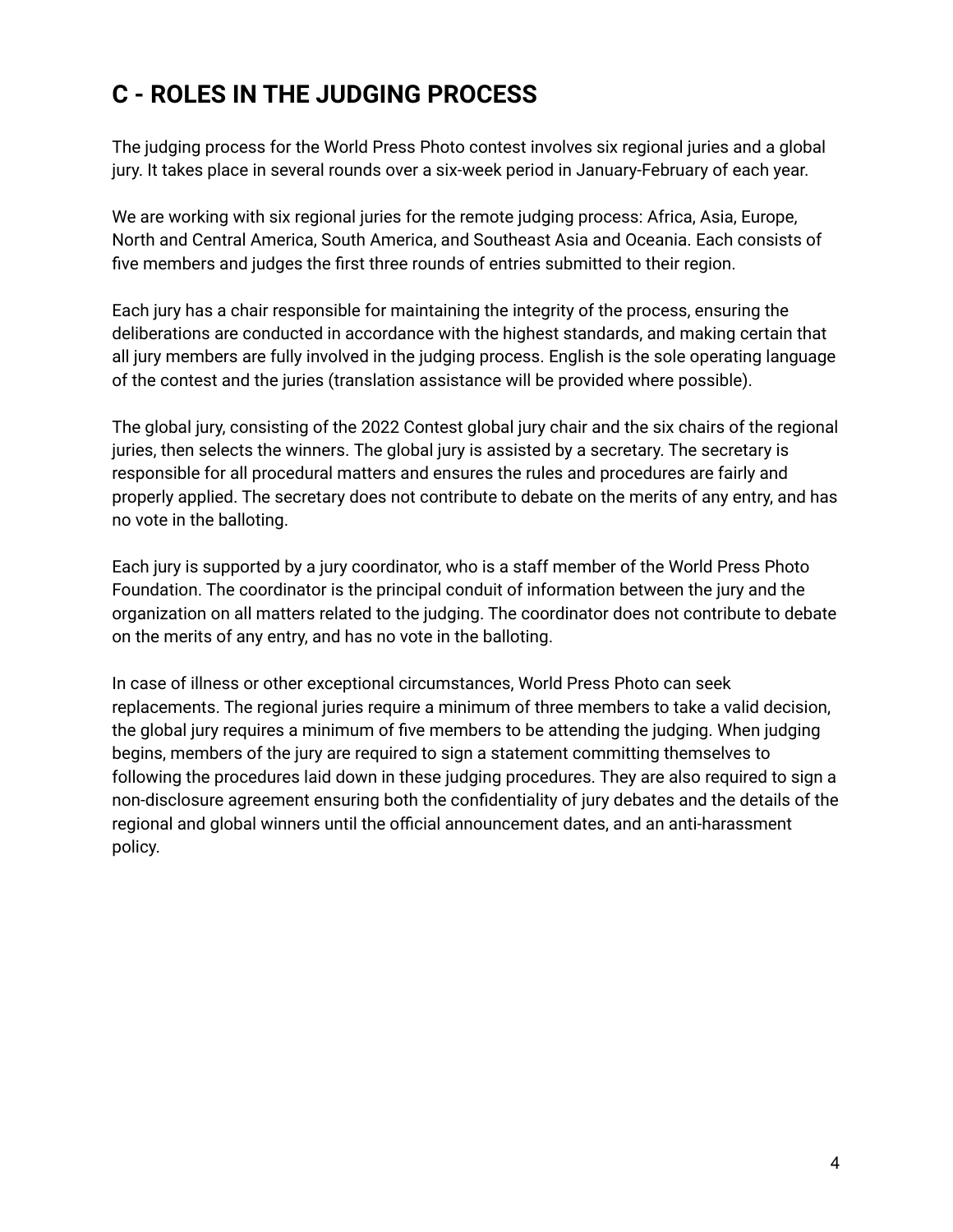### **D - GENERAL PROCEDURES**

The general procedures ensure a fair judging process and must be adhered to at all times.

- (i) Jury members cannot enter the contest in the year they are judging.
- (ii) Each jury member, whether an ordinary member or chair, has one equal vote.
- (iii) Jurors cannot abstain from voting at any stage of the judging process.
- (iv) Jurors have to do the judging themselves. No other person is allowed to do the judging on their behalf.
- (v) All proceedings and deliberations of each jury are conducted in confidence. Jurors are required to sign a non-disclosure agreement to ensure they do not reveal any details of the deliberations, or the identity of regional or global winners prior to the public announcement. This means jurors cannot discuss any aspect of the entries, debates or decisions, both during the process and after the announcement of the results, with anyone other than a fellow juror.
- (vi) During the judging process, caption information and information about the background of the entrant (nationality, where they are based, gender) will be made available to the jury at certain stages.

The jury members will not be given the photographer's name, or other personal information not listed above, during the judging process. This is to preserve the anonymity of the entrants as much as possible until winners are selected.

At no stage of the process - and in no discussion either in or outside the judging process - should jury members speculate on, or reveal, any names of participating photographers, agencies or publications.

However, in the case of Open Format entries, this information might be included in the product (for example in the embedded credits at the end of videos and webdocs), which is unavoidable.

- (vii) If jury members recognize they are personally involved in submitted work, through either a personal or professional relationship, they must declare their interest openly at the beginning of any discussions on the work.
- (viii) In the global jury, the chairs represent their regional juries and present to the rest of the global jury why their regional jury has selected the entries in their region. The global jury will take into account this information when deliberating on the entries they forward to the later rounds and choosing the winners.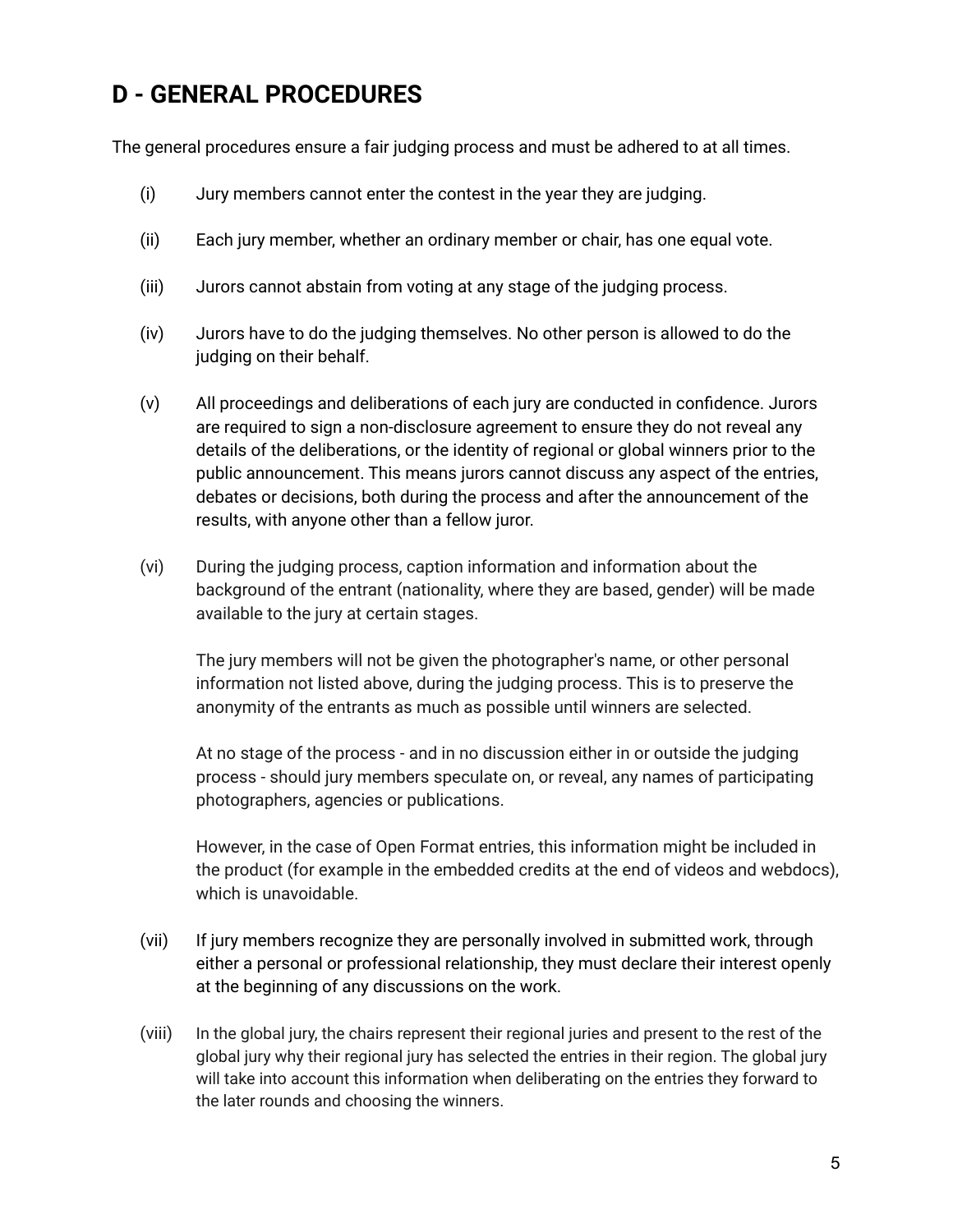- (ix) The global jury must award 24 regional winners, one per category (Singles, Stories, Long-Term Projects and Open Format) per region (Africa, Asia, Europe, North and Central America, South America, and Southeast Asia and Oceania).
- (x) The global jury must award four global winners: the World Press Photo of the Year, the World Press Photo Story of the Year, the World Press Photo Long-Term Project Award, and the World Press Photo Open Format Award. The global winners will be chosen from the regional winners in their respective categories.
- (xi) During the final round, the jury will also identify a first and second runner-up per category, per region, in case the manipulation review leads to the exclusion of entries that were chosen as the category winners.
- (xii) In addition to the regional and global winners, the jury may choose to draw attention to an entry that deserves special recognition but that did not meet all of the judging criteria by awarding it an Honorable Mention. The jury may give a maximum of one Honorable Mention per region.
- (xiii) Work submitted to the contest undergoes a rigorous verification process in order to prove its authenticity, during and after judging, and before announcing the winners. This includes entry checks, manipulation review, fact-checking, and story text checking.

The manipulation review is only applicable for entries in the Single, Stories, and Long-Term Project categories, as the Open Format category welcomes a range and/or mixture of storytelling mediums. More information about the manipulation review is detailed in appendix 2 and 3.

- (xiv) The winners of the contest will be announced in two stages. First of all, the regional winners will be announced on 24 March 2022. The global winners of the World Press Photo of the Year, the World Press Photo Story of the Year, the World Press Photo Long-Term Project Award, and the World Press Photo Open Format Award, will be announced on 7 April 2022.
- (xv) In situations for which the judging procedures do not provide, the secretary, in close consultation with the jury chair, the jury coordinator and the contest director, will decide how to proceed. If no agreement can be reached, the World Press Photo Foundation, in the person of its executive director, will decide on the proper procedure.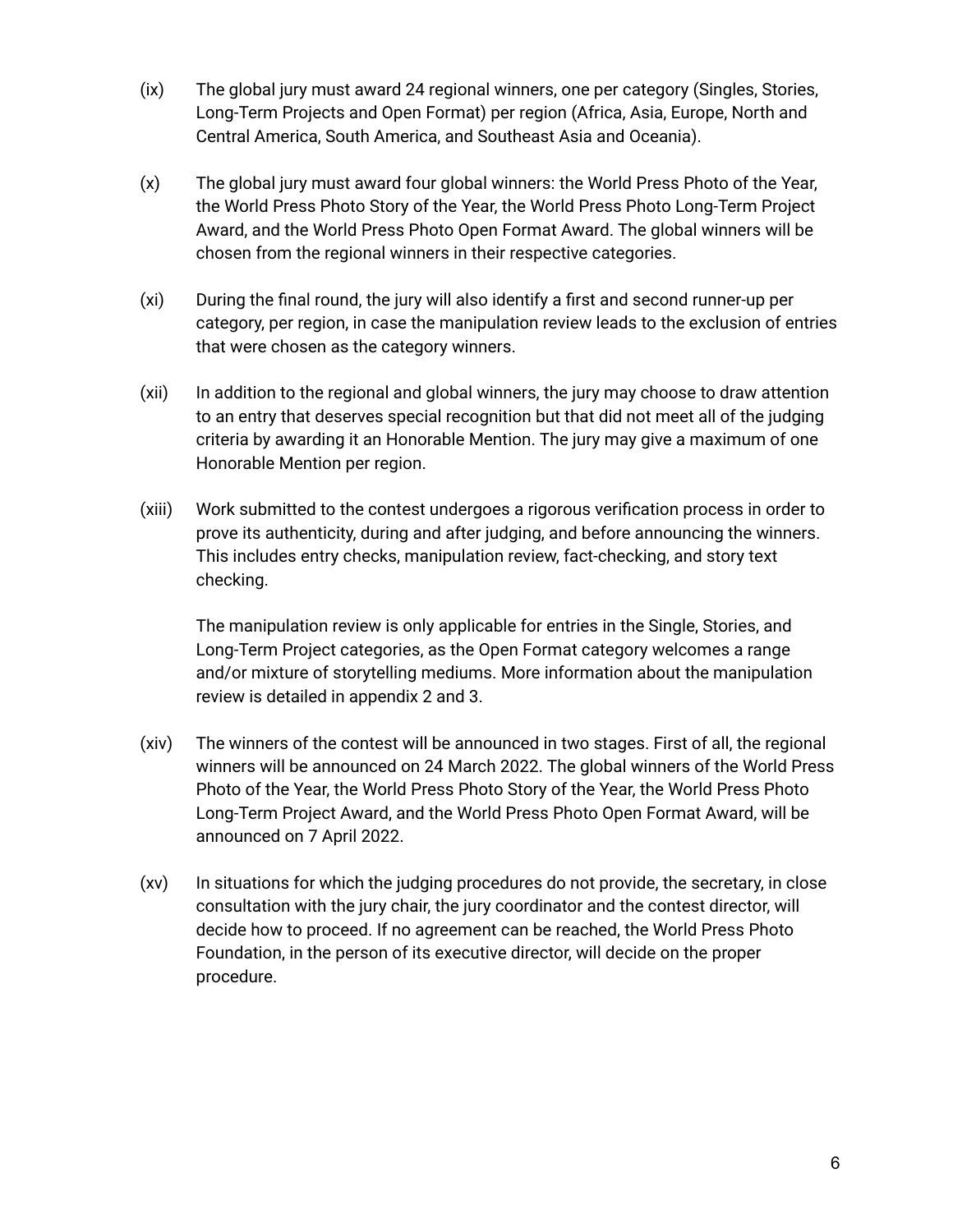### **E - JUDGING CRITERIA AND REPRESENTATION REQUIREMENT**

#### **Judging criteria**

The World Press Photo Contest rewards accurate and visually compelling photojournalism and documentary photography of the past year that share a multiplicity of relevant stories and voices.

During their deliberations the jury will consider the following criteria:

- **Visual quality:** this can include creativity, technical skill and visual style, and the edit of the story (where relevant)
- **Story:** this refers to the story and/or issues covered in the photographs, its relevance or significance, and the way in which the photographer has chosen to approach the story
- **Representation:** this refers to the importance of awarding a diverse range of stories and photographers

#### **Representation Requirement**

The core motivation behind the new regional contest model is to give a platform to more diverse accounts of our world. In order to adequately represent and contextualize stories, World Press Photo will present the jury with relevant information about the photographer in order to facilitate a more comprehensive approach to understanding and judging entries. In doing so, the judging process emphasizes the importance of context and that means acknowledging accountability, transparency and positionality in image-making. The jury is made up of industry professionals who respect the work of each entrant, and have extensive discussions in order to award the best and most insightful work.

During the judging process, information will be made available to the jury at certain stages. To ensure that judging is as fair and efficient as possible, the following information will be given in the respective rounds:

#### **Round 1: No photographer information given.**

This is to ensure that the entries progressing to Round 2 are selected for their visual quality.

#### **Round 2 onwards: Information about photographer nationality, where they are based, and gender will be given.**

From Round 2 onwards, jury members will be able to view and discuss remaining entries considering the nationality, location and gender of entrants.

#### **Round 4 onwards: Relevant additional information given.**

From Round 4 onwards, jury members will be able to discuss additional information relating to how and why the story was made, such as motivation, the type of project (assignment/personal project) and funding. This information will be requested from the entrants left in the contest prior to Round 4.

The jury members will not be given the photographer's name, or other personal information not listed above, during the judging process. This is to preserve the anonymity of the entrants as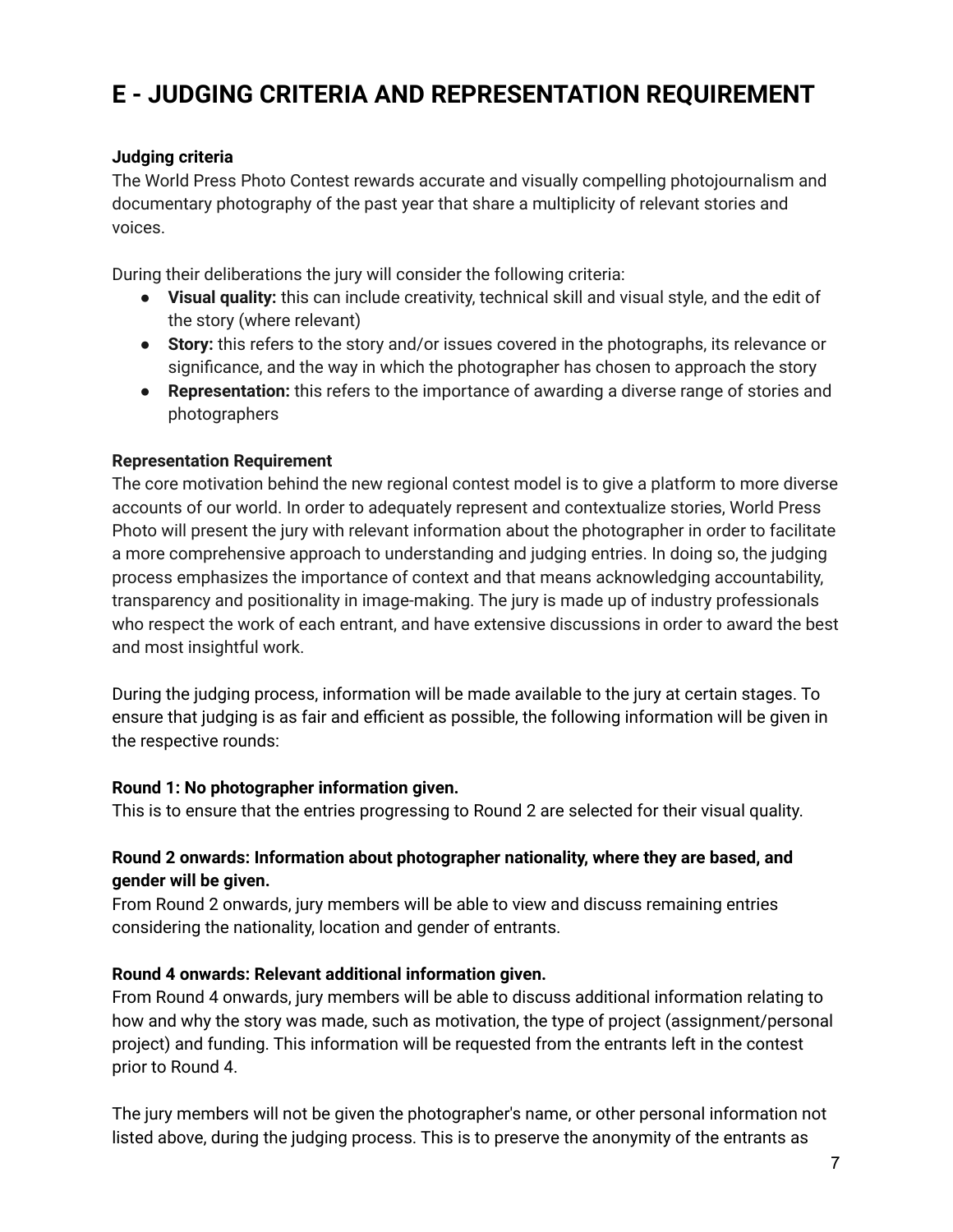much as possible until winners are selected. However, in the case of Open Format entries, this information might be included in the product (for example in the embedded credits at the end of videos and webdocs), which is unavoidable.

In order to ensure that the jury awards a diverse group of winners, World Press Photo has established the following representation criteria:

- At least one local\* winner per region;
- At least one winner identifying as female or non-binary per region. *\*Local is considered as a photographer who is from the country (and/or community) in which the story is being covered. This can either mean that they have a nationality, or have been living and working in the country for at least ten years.*

This is the first year that we will provide additional photographer information to the jury, so this is a learning process, which will be thoroughly evaluated at the end of the 2022 Contest.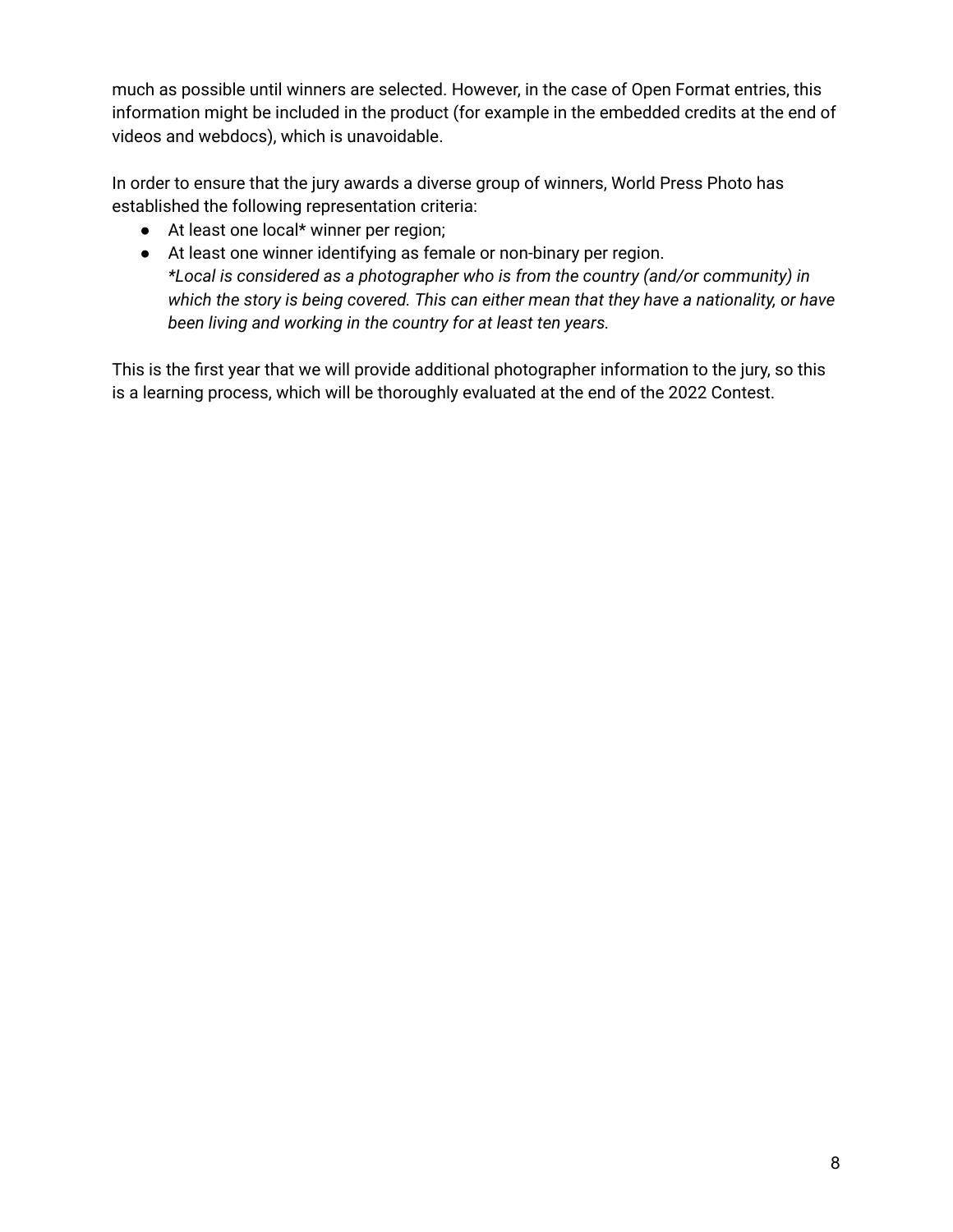### **F - CODE OF ETHICS**

Jurors should be aware that entrants are required to accept the photo contest code of ethics as a condition of entry.

#### **World Press Photo Contest Code of Ethics**

The World Press Photo Contest rewards the best photojournalism and documentary photography of the past year. The criteria for entries is that they are accurate and visually compelling insights about our world.

World Press Photo connects high-quality and trustworthy non-fiction reporting and storytelling with a global audience – through digital channels, exhibitions, and the yearbook. Millions of people around the world see the winning photographs and stories, often for the first time. Being a global platform gives us the responsibility to present the most accurate and compelling work.

Entrants to the World Press Photo Contest must ensure that all entered material has been created ethically and provides a fair representation of the stories and people photographed. Entrants must comply with the following code of ethics:

- 1. Must be aware of the influence the photographer's presence can have on a scene they photograph.
- 2. Must not intend to mislead by recreating or staging events. In certain cases, deliberate reenactments can be acceptable if they serve a clear purpose for the story and/or issue being documented, and the photographer must be transparent about their motivation and process. Any direct influence over the scene, such as reenactments or posed portraits, must be included in the captions.
- 3. Must ensure that individuals and/or groups photographed are treated with dignity and respect, and that the photographer causes no physical and/or psychological harm.
- 4. Must ensure that consent has been appropriately handled, with consideration for relevant local and international laws and for the ability of an individual to give informed consent, for example when working with vulnerable people and children. Consider whether individuals and/or groups are adequately informed about the potential use and distribution of photographs via the contest, and what impact that could have on them. Information about consent should be indicated in the caption.
- 5. Consider whether measures need to be taken to protect identity especially when photographing vulnerable individuals and/or groups and children–either when photographing or in the caption.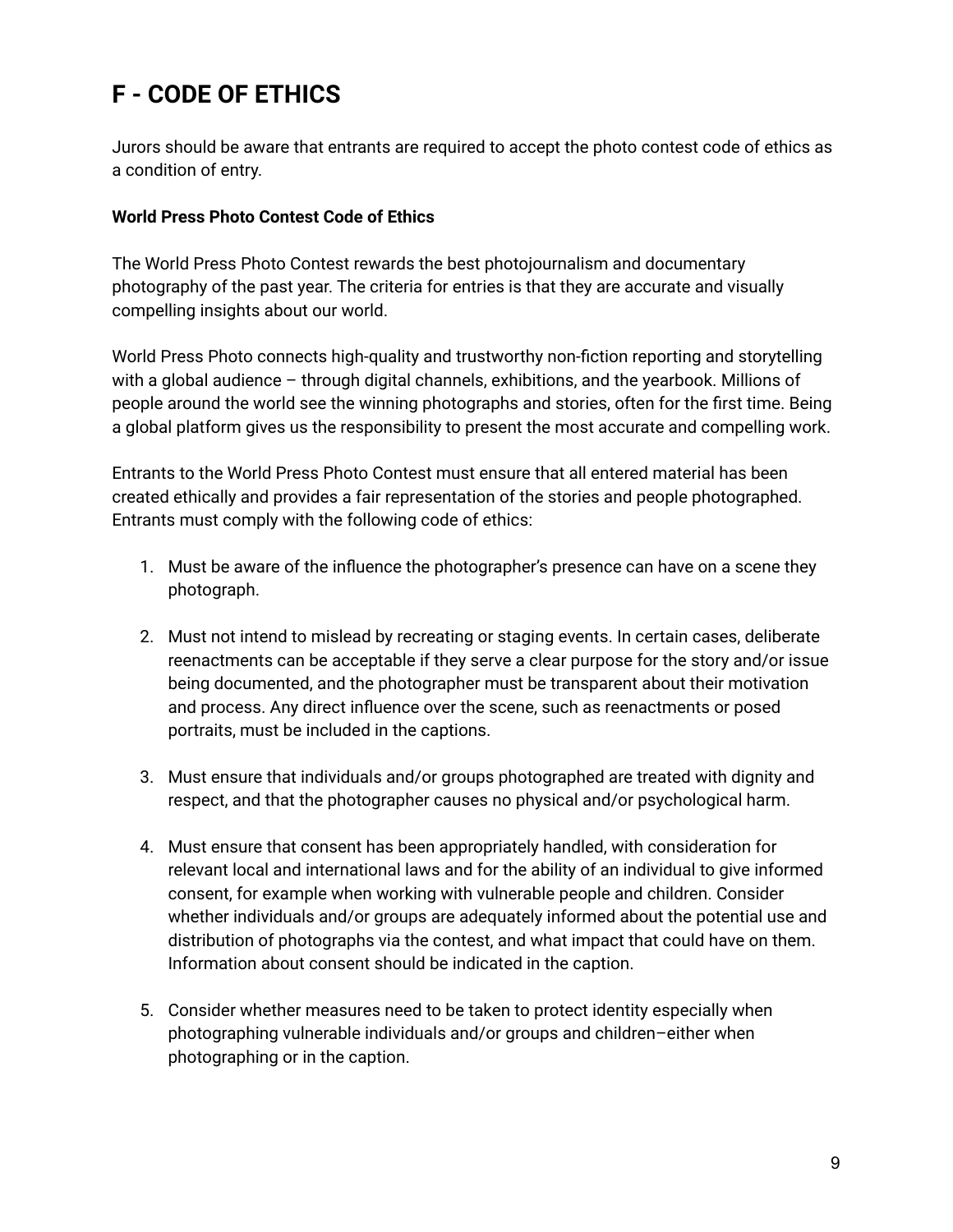- 6. Must ensure that independence is upheld and must not pay individuals and/or groups for information or participation, or accept any form of compensation–such as gifts, money or favors–from those who may seek to influence the story.
- 7. Must ensure that the personal safety of everyone involved including the photographer, fixers and individuals and/or groups photographed – is appropriately handled. Avoid taking unnecessary risks that can result in dangerous situations.
- 8. Respect the work of other photographers and do not plagiarize. Consider whether work repeats well-known examples or is distinctive.
- 9. Must ensure that the content and edit of photographs and stories present an accurate and comprehensive representation of individuals and/or groups. Consider whether graphic and violent photographs are appropriate for the story presented, especially when they involve vulnerable people.
- 10. Avoid reinforcing stereotypes and be aware of biases that can result in misrepresentation.
- 11. Ensure captions, and any other textual elements, are accurate.
- 12. Must be open and transparent about the entire process through which their photographs are made, and are accountable to the World Press Photo Foundation for their practice.

World Press Photo's code of ethics is in line with journalistic and documentary practices and standards. The organization reserves the right to seek clarification or explanation should concerns arise during or after the judging process.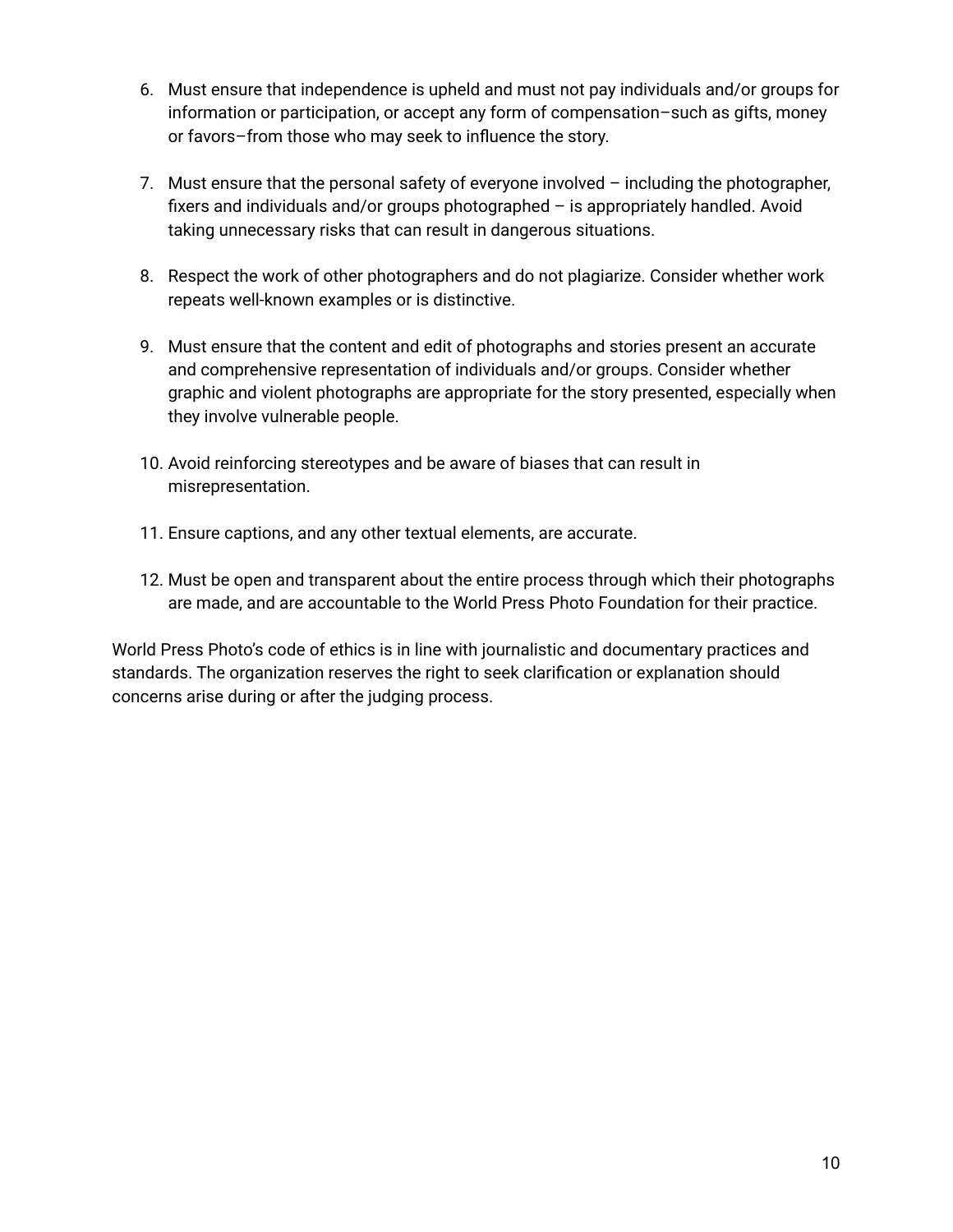### **G - ENTRY RULES**

In order to facilitate a fair entry and judging process, it is important that every entrant reads these entry rules and agrees to them when submitting their entry. These entry rules outline who can enter the contest and what can be entered.

#### **World Press Photo Contest Entry Rules**

#### **General Entry Rules**

- 1. The World Press Photo contest is open to professional photographers working in the field of journalism and/or documentary photography. Every entrant needs to provide a document with a valid date that confirms their current professional status. Examples of documents include, but are not limited to:
- press card, stating you are working as a photographer;

OR

● at least 1 proof of publication (for example a tearsheet) from 2020 or 2021, with your name visible as credit, in either online or print format from a recognized media organization or publication;

OR

OR

● membership document from a recognized photographic association that shows the photographer is a professional member;

OR

● a recent letter of reference (must be from 2020 or 2021) from a photo agency, photo editor, media organization or publication, stating you have worked for them as a photographer;

OR

● if you are not able to provide proof that meets the above criteria, you may register with alternative (multiple) documents so that we can gain a better understanding of your professional status.

The organization reserves the right to ask for additional information to help clarify the entrant's professional status.

- 2. Team entries of two or more photographers are allowed. Proof of professional status must be provided for each team member.
- 3. The photographer(s) must be the author(s) of the photographs submitted in their name.
- 4. The photographer(s), agent or representative entering on their behalf, must be the copyright holder(s) or have been authorized by the copyright holder(s) to submit the photographs.

<sup>●</sup> journalism union membership card;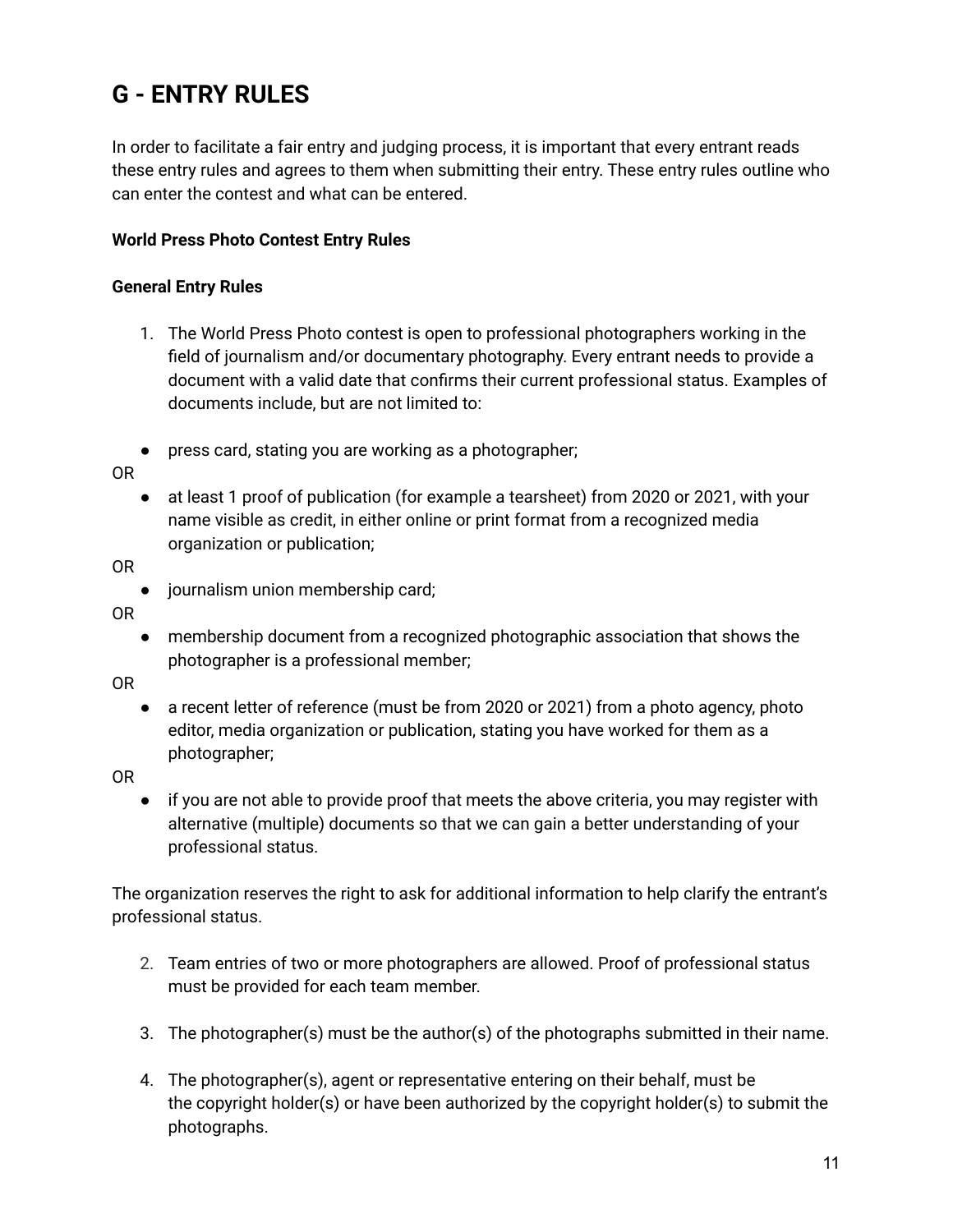- 5. Entries must comply with the categories, as described [here.](https://www.worldpressphoto.org/contest/2022/categories)
- 6. Entries must meet the technical requirements. Read the technical [requirements](https://www.worldpressphoto.org/contest/2022/entry-rules/technical-requirements) for the different [categories](https://www.worldpressphoto.org/contest/2022/entry-rules/technical-requirements) here.
- 7. Photographs can be submitted whether or not they have been published.
- 8. Photographs taken at restricted events are not accepted (i.e. events where only photographers commissioned by those organizing the event have access, for example photographers commissioned by governments, political parties or corporations).
- 9. All entries must have accurate captions and descriptions, written in English. If the captions have been translated, please also provide the original caption. Captions must contain all the information described in the [guidance](https://www.worldpressphoto.org/contest/2022/what-is-required-in-captions) on captions.
- 10. All entries must comply with the World Press Photo [Code](https://www.worldpressphoto.org/contest/2022/code-of-ethics) of Ethics. Read the Code of [Ethics](https://www.worldpressphoto.org/contest/2022/code-of-ethics) here.
- 11. In the later rounds of judging, entrants may be required to provide additional information about their remaining entries.
- 12. Entries can only be submitted via Picter, the official contest entry platform.
- 13. The deadline for creating an account on the contest entry platform Picter, completing registration and for submitting entries to the 2022 Contest is Tuesday 11 January 2022, 12.00 (noon) Central European Time.
- 14. Members of the World Press Photo staff, Supervisory Board, International Advisory Committee and 2022 Contest jury are not permitted to enter the 2022 Contest.

#### **Additional entry rules for the Singles, Stories and Long-Term Projects categories**

- 15. A photograph can only be entered once, either as a single or as part of a story, or as part of a Long-Term Project.
- 16. Photographs must not show the name of the photographer, agency, or publication, or any other information (these details can be included in the metadata of the photograph but must not be visible on the photograph itself).
- 17. Photographs entered to Singles, Stories and Long-Term Projects must comply with our rules on manipulation and must not be altered by adding, rearranging, reversing, distorting or removing people and/or objects from within the frame. [Read](https://www.worldpressphoto.org/contest/2022/verification-process/what-counts-as-manipulation) the rules on [manipulation](https://www.worldpressphoto.org/contest/2022/verification-process/what-counts-as-manipulation) here.
- 18. Entrants must provide file(s) as recorded by the camera for all images that proceed to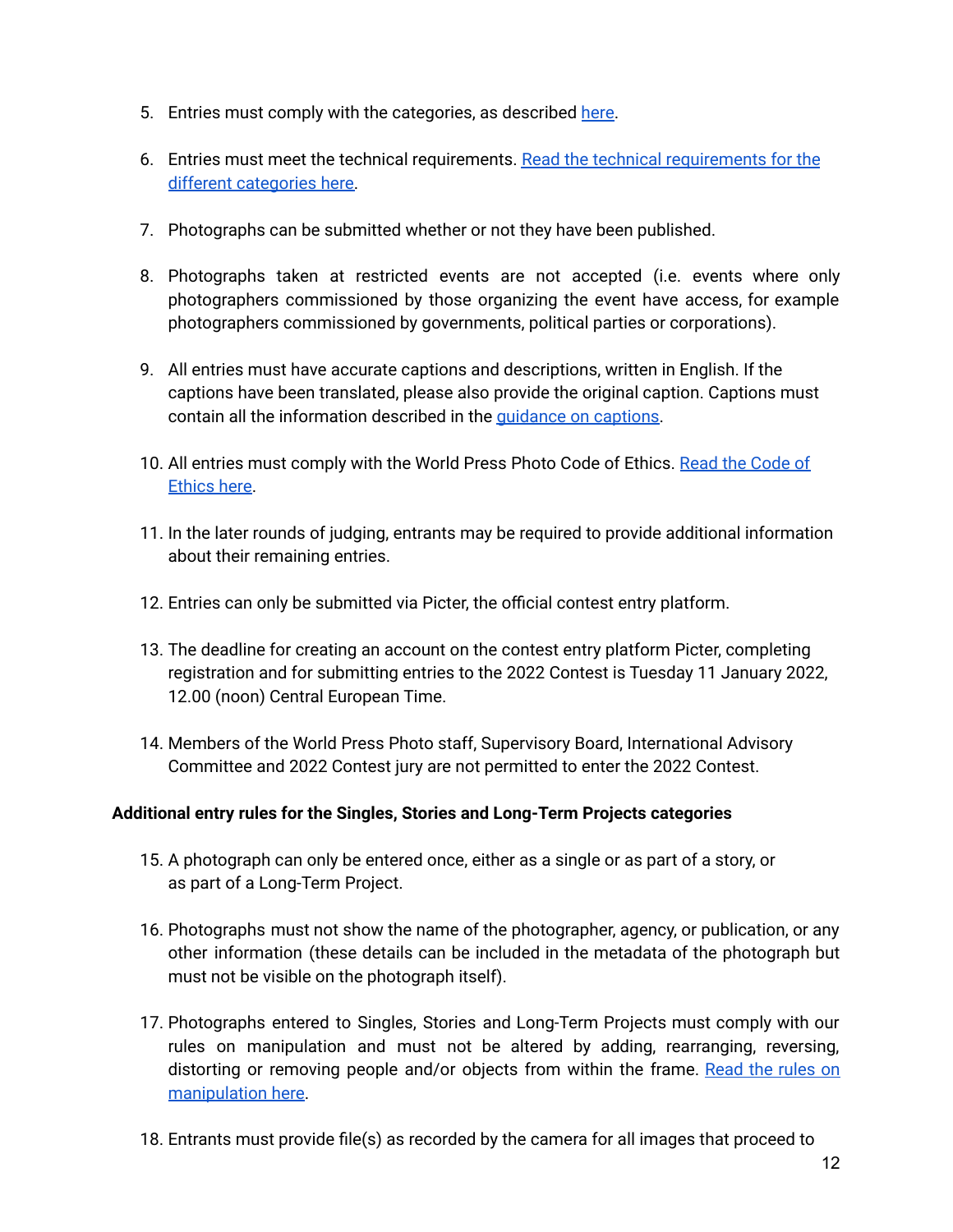the final stages of the contest. These file(s) will be requested and studied confidentially from 14-28 February 2022. Failure to provide these files when requested will lead to the exclusion of the entry.

#### **Additional entry rules for the Open Format category**

- 19. Entries containing video must either have English-language audio and/or text or have English subtitles.
- 20. Projects entered to the Open Format category can contain photographs that have also been entered to the Singles, Stories or Long-Term Projects categories.

#### **Terms and Conditions**

- 21. Copyright holders retain copyright of their work. For awarded entries and honorable mentions, copyright holders grant the World Press Photo Foundation unlimited non-exclusive use of high-resolution photographs and Open Format entries for activities in all media, including social media, online and print, in relation to the contest, the exhibition, the yearbook, the public archive, and all promotional and educational activities for and under the auspices of the World Press Photo Foundation, without any remuneration being due.
- 22. For all entries except awarded entries, copyright holders grant the World Press Photo Foundation non-exclusive use of low-resolution photographs and Open Format entries in a non-public archive for its educational and research activities, without any remuneration being due.
- 23. The copyright holders represent and warrant that submission of the entries does not breach any law, and further that no third party can hold any claims or any objections regarding the rights granted to the World Press Photo Foundation specified in articles 21and 22. The copyright holders will hold the World Press Photo Foundation harmless of any claims from third parties related hereto.
- 24. The Entry Rules and any dispute, proceedings or claim of whatever nature arising out of or in any way relating to the Entry Rules (including any non-contractual disputes or claims), shall be governed by Dutch law.
- 25. Any dispute arising from the Entry Rules (whether contractual or non-contractual) shall be decided solely and exclusively by the competent court of Amsterdam.
- 26. The conditions set out in the Entry Rules are binding, and the World Press Photo Foundation reserves the right to refuse or exclude any entry at its own discretion.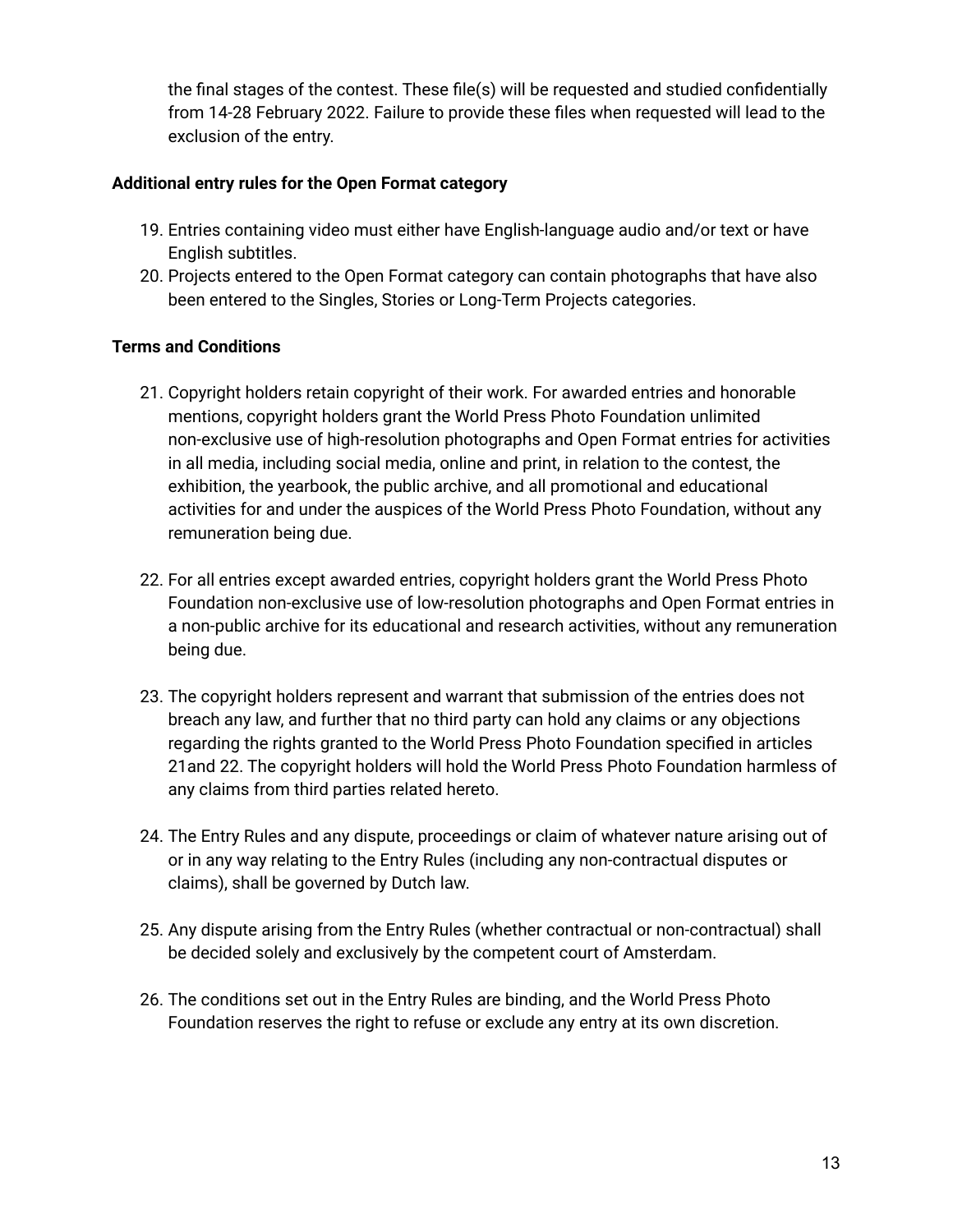# **H - CATEGORIES**

All submitted entries were entered in one of the following categories:

#### **Singles**

- Single frame photographs.
- All singles must have been shot in 2021.
- All singles will be eligible for the World Press Photo of the Year award.

#### **Stories**

- Stories can contain between 3 and 10 single frame photographs.
- All photographs entered into the stories category must have been shot in 2020 or 2021. At least one photograph in a story must have been shot in 2021.
- All stories will be eligible for the World Press Story of the Year award.

#### **Long-Term Projects**

- Projects on a single theme containing between 24-30 single frame photographs.
- An entry must contain photographs from at least three different years, and a minimum of four photographs must have been shot in 2021.
- All projects will be eligible for the World Press Photo Long-Term Project award.

#### **Open Format**

- The Open Format category welcomes a range and/or mixture of storytelling mediums (including but not limited to): Polyptychs; multiple exposure images; stitched panoramas; photographic collages; interactive documentaries (for example AR, VR, web-based etc); short documentary videos of up to 15 minutes.
- The main visual content of the project must be still photography, but can be presented in combination with (but not limited to) video, animation, graphics, illustrations, sound or text.
- Entries in this category must have been produced or first published in 2021.
- All projects that include text or audio elements must either have English-language audio and/or text or must be subtitled in English.
- Entries in this category must be accessible online.
- All projects will be eligible for the World Press Photo Open Format award.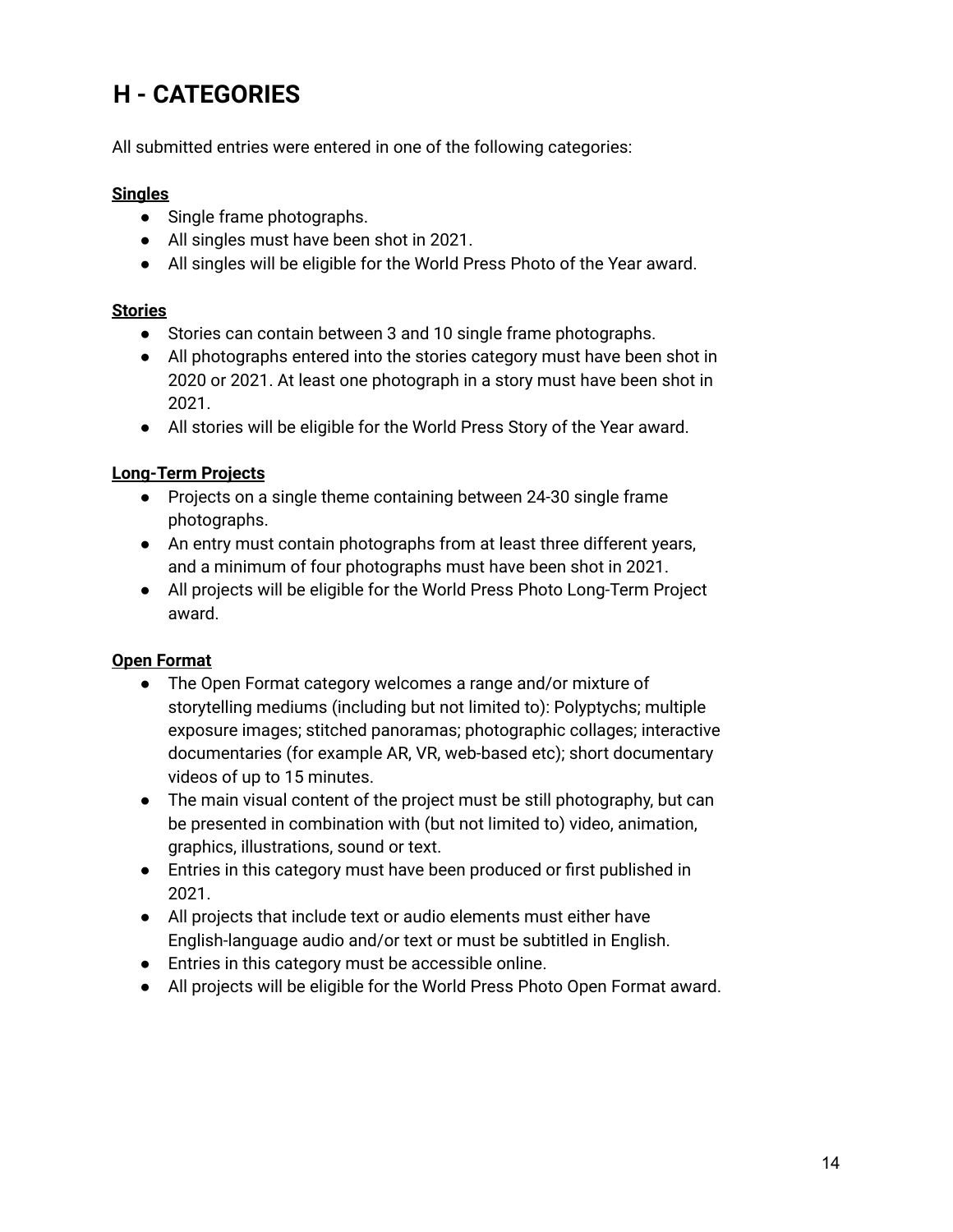### **I - PRIZES**

For the 2022 World Press Photo Contest, the winners will be chosen by regional and global juries. Regional juries, made up of five professionals from and/or working in that region, will first prepare a selection of entries per region. From this selection, the global jury, made up of the six regional jury chairs and one additional member, will then award the regional and global winners.

#### **Regional winners**

24 regional winners will be awarded, one per category (Singles, Stories, Long-Term Projects and Open Format) per region (Africa, Asia, Europe, North and Central America, South America, and Southeast Asia and Oceania).

Every regional winner of the contest receives:

- $\bullet$  A monetary prize of €1,000
- Inclusion in the annual World Press Photo year-long worldwide exhibition
- Inclusion in the annual collectible yearbook, available in multiple languages with a worldwide distribution of more than 30,000 copies
- Publication in the online collection and a personal profile on World Press Photo's website
- Promotion on World Press Photo's platforms
- Invitation to a winners' event
- A physical award

In addition, winners are often featured in major publications and invited to speak at public events, exhibition openings, and lectures throughout the year.

#### **Global winners**

The global jury selects the four global winners: the World Press Photo of the Year, the World Press Photo Story of the Year, the World Press Photo Long-Term Project Award, and the World Press Photo Open Format Award. The global winners will be chosen from the regional winners in their respective categories.

In addition to their regional prizes, global winners will also receive:

- An additional monetary prize of €5,000
- An additional physical award

#### **Honorable Mention**

In addition to the regional and global prizes, the jury may choose to draw attention to an entry that deserves special recognition but that did not meet all of the judging criteria by awarding it an Honorable Mention. The jury may give a maximum of one Honorable Mention per region.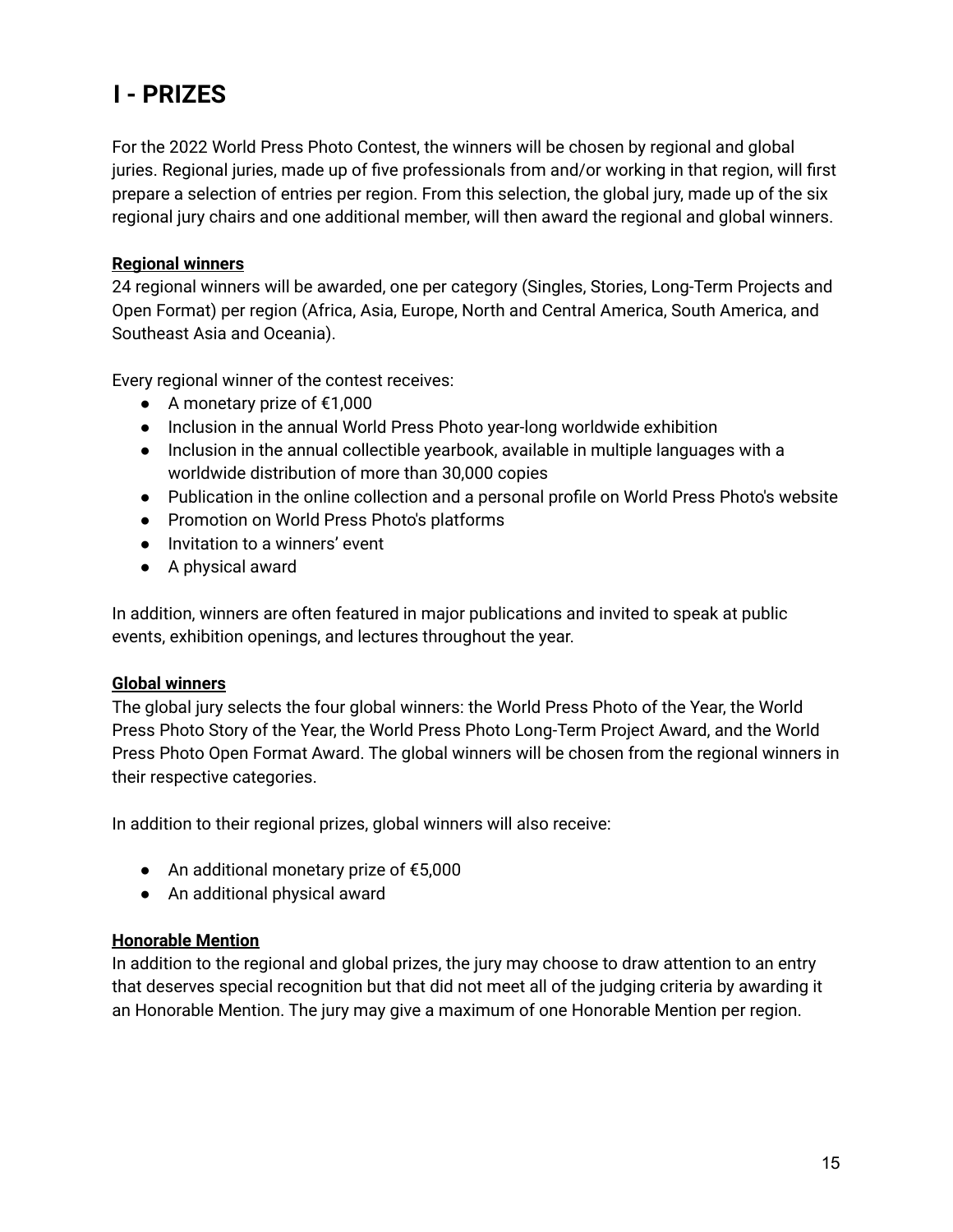### **J - JUDGING ROUNDS**

The contest has six voting rounds: the first, second, third, fourth and fifth rounds and the finals.

### **(I) Specific responsibilities of each jury**

Each of the juries is assigned a specific responsibility in this process:

a) The six regional juries will judge the first three rounds of all categories of their respective regions until a certain number of entries are left in the contest: 20 for the Singles and Stories, and 12 for Long-Term Projects and Open Format.

If the Long-Term Project and Open Format categories in a region should contain fewer than 12 entries to start with, the regional jury will view and judge them until at least six entries remain in the contest.

- b) The global jury will judge all categories as of the fourth round until the winners are chosen.
- c) Entries voted out by the regional juries cannot be reintroduced by the global jury.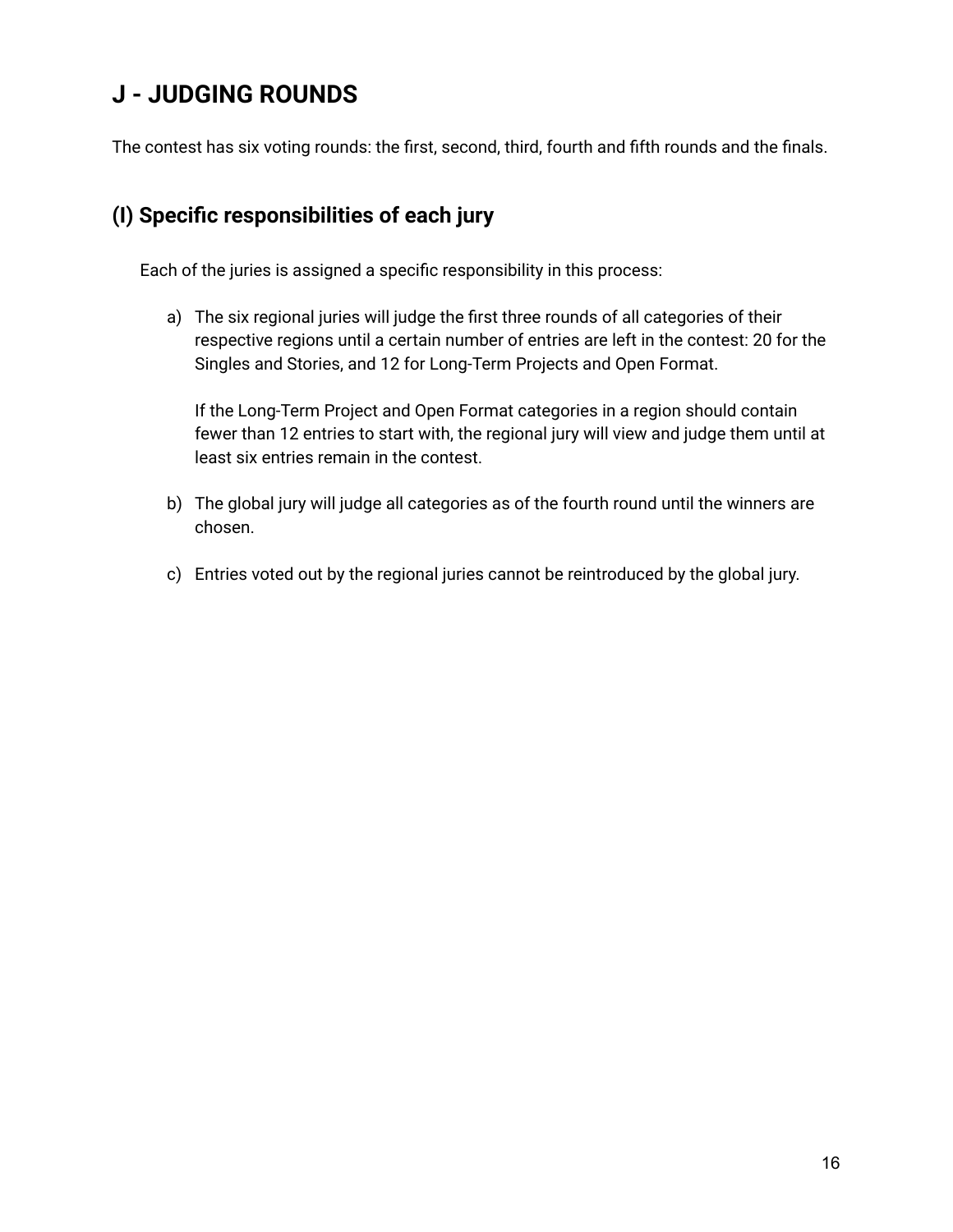### **(II) Round: 1**

### **Categories: all Jury: regional juries**

The goal of the first round is to vote on all entries in the judged category and select what to forward to round 2. There is no specific number that the entries in this round have to be *reduced to.*

- a) An entry needs at least one vote in order to remain in the contest.
- b) Entries in the Open Format category in round 1, should be viewed for a maximum of four minutes.
- c) Voting will be done anonymously.
- d) At this stage, caption information and information about the background of the entrant (nationality, where they are based, gender) cannot be consulted yet. This is to ensure that the entries progressing to round 2 are selected for their visual quality.
- e) At this stage, entries may not be transferred to a different category or region. Transferring to another category, within the same region, will be possible from round 2 onwards.

If the jury finds a particularly strong entry made in multiple regions that they want to transfer to another region, they will keep it in their region. After the third round, the chair will report proposed transfers to the global jury, and they can decide whether they want to transfer the entry.

- f) At this stage, if a juror wants to promote an individual photograph from a story to the next round, the whole story needs to be promoted. In round 3 it will be possible to select singles from stories voted out and transfer them to the singles category (or in case of Long-Term Projects to one of the singles categories).
- g) There will not be a call after the first round, the first call will be after the second round.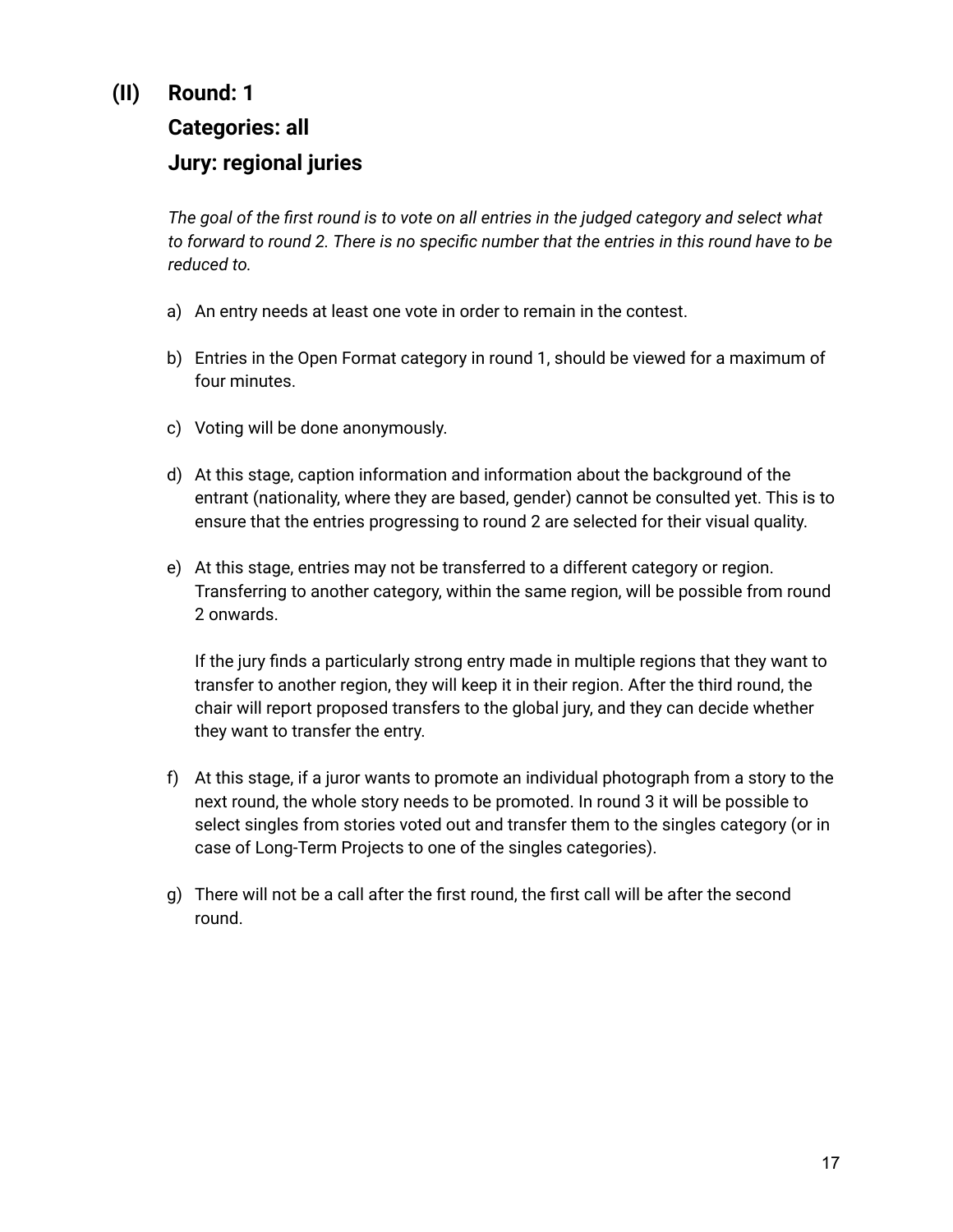### **(III) Round: 2**

## **Categories: all Jury: regional juries**

*The goal of the second round is to reduce the number of entries in the judged category to a minimum of 30 and a maximum of 45 entries.*

- a) An entry needs at least two votes in order to remain in contest.
- b) Entries in the Open Format category in round 2, should be viewed for a maximum of six minutes.
- c) Voting will be done anonymously.
- d) During the call concluding the second round, the jury can request specific information concerning the who, what, when, where or why in an entry if this is crucial for the understanding of the story. At this point, a summarized edit of the caption is not available yet (will be from round 3 onwards). Specific questions will be looked up in the original caption that the entrant submitted only if the jury deems this crucial to the understanding of the story.
- e) From round 2 onward information about photographer nationality, where they are based, and gender will be available, for the jury to consider during their discussions.
- f) In order to ensure that the jury awards a diverse group of winners, World Press Photo has established the following representation criteria:
	- At least one local\* winner per region;
	- At least one winner identifying as female or non-binary per region.

*\*Local is considered as a photographer who is from the country (and/or community) in which the story is being covered. This can either mean that they have a nationality, or have been living and working in the country for at least ten years.*

g) At this stage, if the jury wants to transfer an entry to another category, it is possible to transfer within the same region. An entry needs at least two votes in order to transfer categories.

If the jury finds a particularly strong entry made in multiple regions that they want to transfer to another region, they will keep it in their region. After the third round the chair will report proposed transfers to the global jury, and they can decide whether they want to transfer the entry.

h) At this stage, if a juror wants to promote an individual photograph from a story to the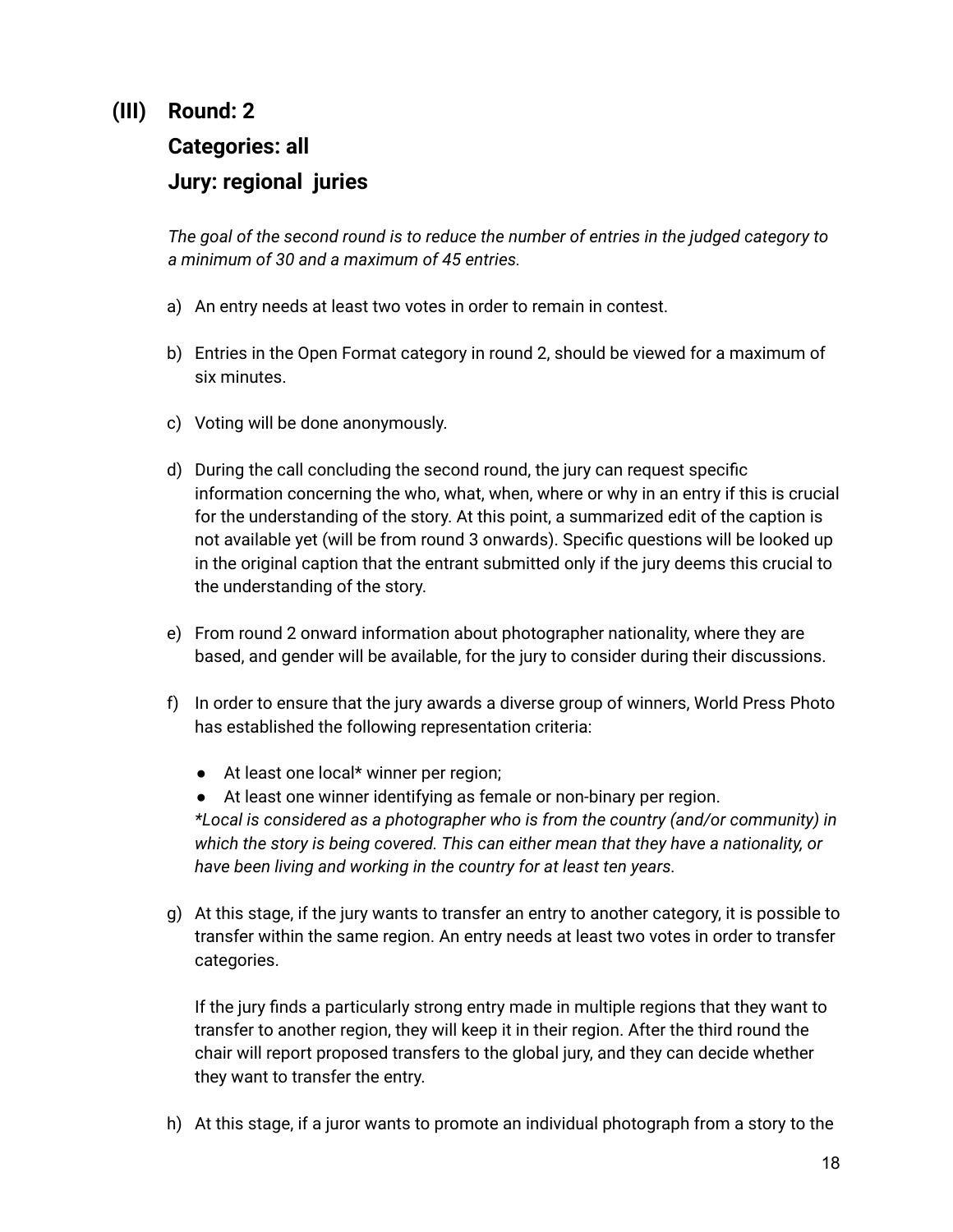next round, the whole story needs to be promoted. In round 3 it will be possible to select singles from stories voted out and transfer them to the Singles category.

- i) At the end of the round during the online call, each jury member may propose to re-introduce one entry per category that has not been promoted on to the next round. Re-introduction requires at least two votes.
- j) At the end of the second round, a minimum of 30 and a maximum of 45 entries must remain in the contest.
- k) In addition to the regional and global winners, the jury may choose to draw attention to an entry that deserves special recognition but that did not meet all of the judging criteria by awarding it an Honorable Mention. The jury may give a maximum of one Honorable Mention per region.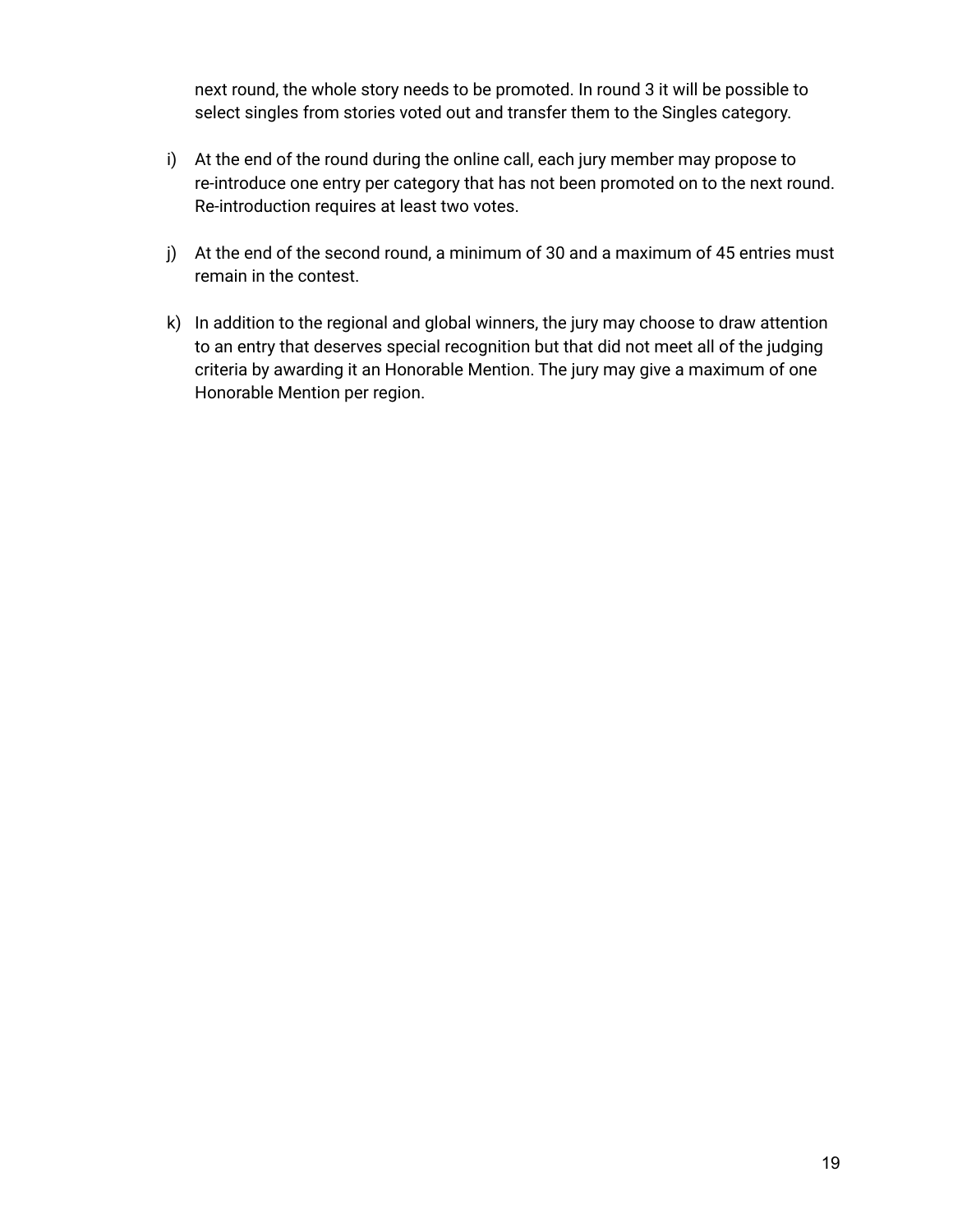# **(IV) Round: 3**

### **Categories: all Jury: regional juries**

*The goal of the third round is to reduce the number of entries in the judged category to a minimum of 18 and a maximum of 22 entries in the Singles and Stories categories, and to a minimum of 10 and a maximum of 14 in the Long-Term Projects and Open Format categories.*

- a) An entry needs at least two votes in order to remain in contest.
- b) Entries in the Open Format category in round 3, should be viewed for a maximum of 15 minutes.
- c) Voting will be done anonymously.
- d) The who, what, when, where and why in a single or story will be available on the judging platform Picter (the 'override' of the single caption or story description).

Please note: this is an edit by World Press Photo based on the entered caption that summarizes the basic information of good journalism to facilitate a clear and fair judging process.

Please also note: for singles that have been taken out of stories, an edit of the caption will not be available. The jury administrator will read out the who, what, when, where and why from the caption of the entrant.

- e) Information about photographer nationality, where they are based, and gender is available, for the jury to consider during their discussions.
- f) In order to ensure that the jury awards a diverse group of winners, World Press Photo has established the following representation criteria:
	- At least one local\* winner per region;
	- At least one winner identifying as female or non-binary per region. *\*Local is considered as a photographer who is from the country (and/or community) in which the story is being covered. This can either mean that they have a nationality, or have been living and working in the country for at least ten years.*
- g) At this stage, if the jury wants to transfer an entry to another category, it is possible to transfer within the same region. An entry needs at least two votes in order to transfer categories.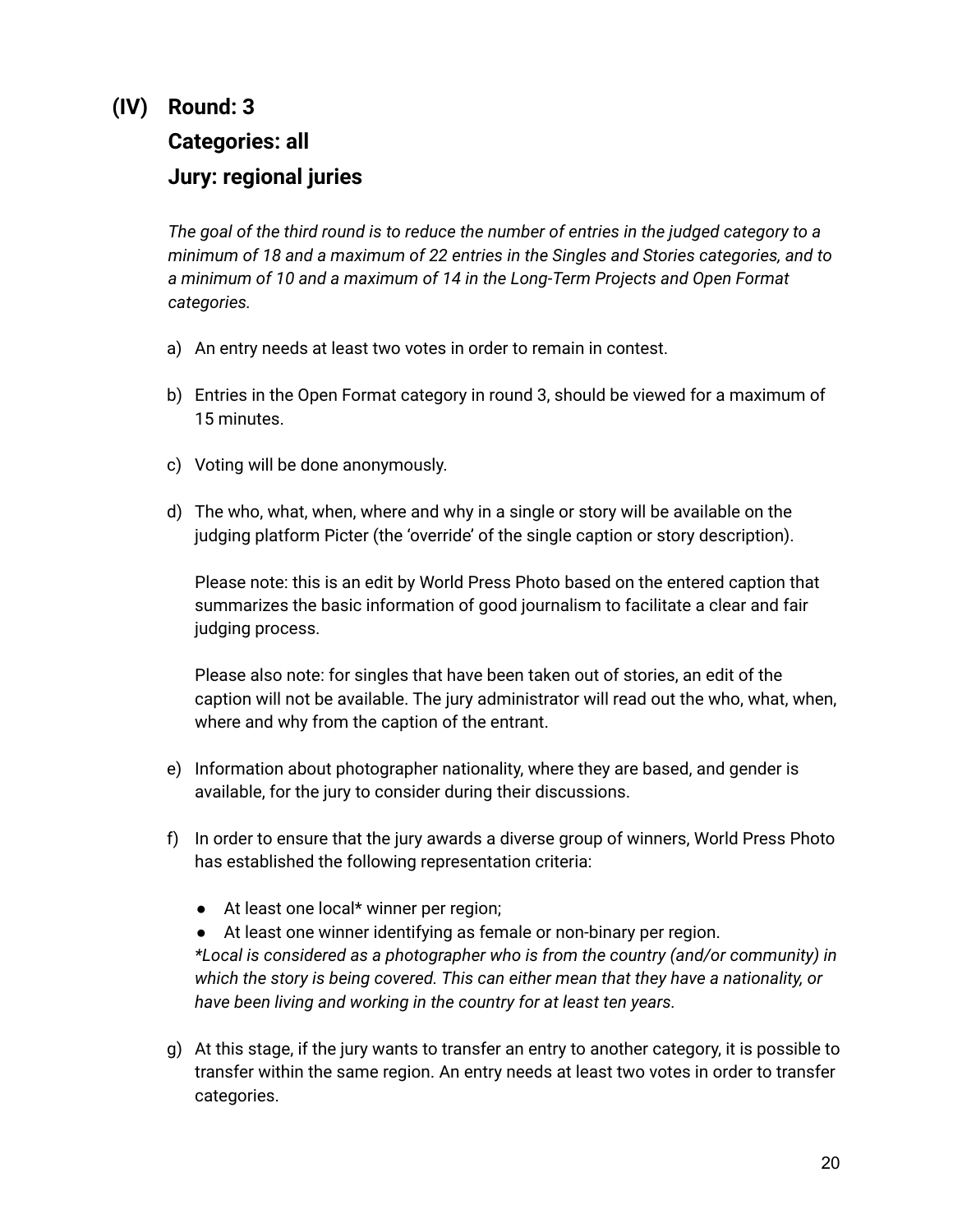If the jury finds a particularly strong entry made in multiple regions that they want to transfer to another region, they will keep it in their region. After the third round the chair will report proposed transfers to the global jury, and they can decide whether they want to transfer the entry.

h) If a story has been voted out, single images from stories can be promoted into the Singles category with two votes, with a maximum of two singles that can be transferred from the same story in total.

For Long-Term Projects, from projects voted out, singles from 2021 can be extracted. At the end of the round, an additional vote will be held for all the extracted singles. A transfer to the singles category requires two votes.

- i) At the end of the round during the online call, each jury member may propose to re-introduce one entry per category that has not been promoted to the next round. Re-introduction requires at least two votes.
- j) At the end of the third round a minimum of 18 and a maximum of 22 entries in the Singles and Stories categories, and a minimum of 10 and a maximum of 14 in the Long-Term Projects and Open Format categories, must remain in the contest.
- k) In addition to the regional and global winners, the jury may choose to draw attention to an entry that deserves special recognition but that did not meet all of the judging criteria by awarding it an Honorable Mention. The jury may give a maximum of one Honorable Mention per region.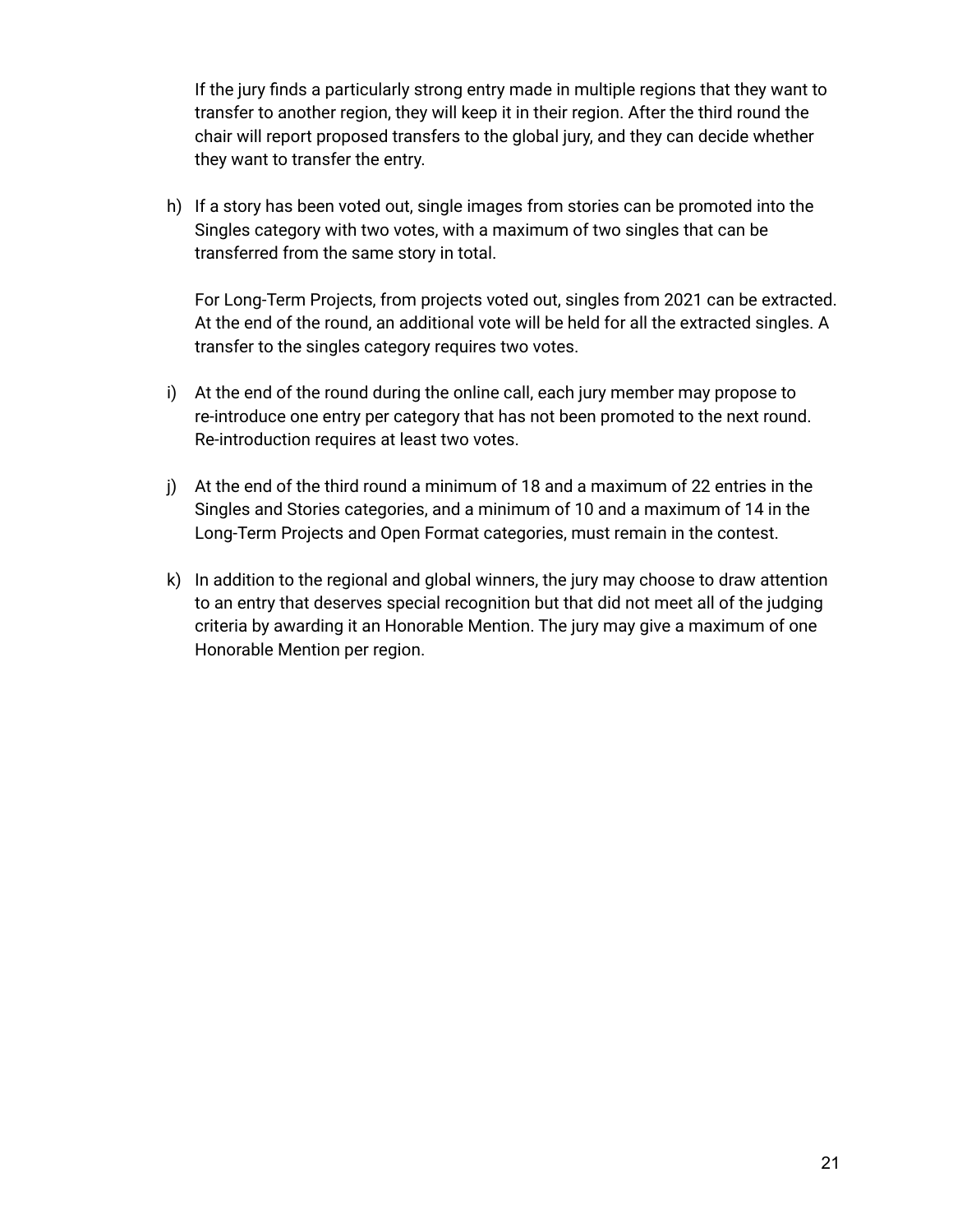### **(V) Round: 4 Categories: all Jury: Global Jury**

*The goal of the fourth round is to reduce the number of entries in the judged category to a minimum of six and a maximum of nine entries.*

- a) Round 4 starts with a preview of the entries still in the contest.
- b) Entries in the Open Format category in round 4, should be viewed for a maximum of 15 minutes.
- c) Voting will be done anonymously.
- d) An entry needs at least four votes in order to remain in contest.
- e) In the fourth round the jury will alternate between negative and positive voting  $$ starting with a round of negative voting.

Negative voting means it requires four votes from the jury to take an entry out of the contest. Positive voting means it requires four votes from the jury to keep an entry in the contest.

f) Compact descriptions of the who, what, when, where and why in a single or story are available and can be requested by the jury at any time.

Please note: this is an edit by World Press Photo based on the entered caption by the entrant. The captions are summarized in line with the basic information of good journalism, to facilitate a clear and fair judging process for all entries left in the contest. The original caption by the entrant is available and the jury can ask for specific additional information from it.

- g) From round 4 onwards, additional information relating to how and why the story was made, such as motivation, the type of project (assignment/personal project) and funding, will be available for jury members to discuss.
- h) In order to ensure that the jury awards a diverse group of winners, World Press Photo has established the following representation criteria:
	- At least one local\* winner per region;
	- At least one winner identifying as female or non-binary per region. *\*Local is considered as a photographer who is from the country (and/or community) in which the story is being covered. This can either mean that they*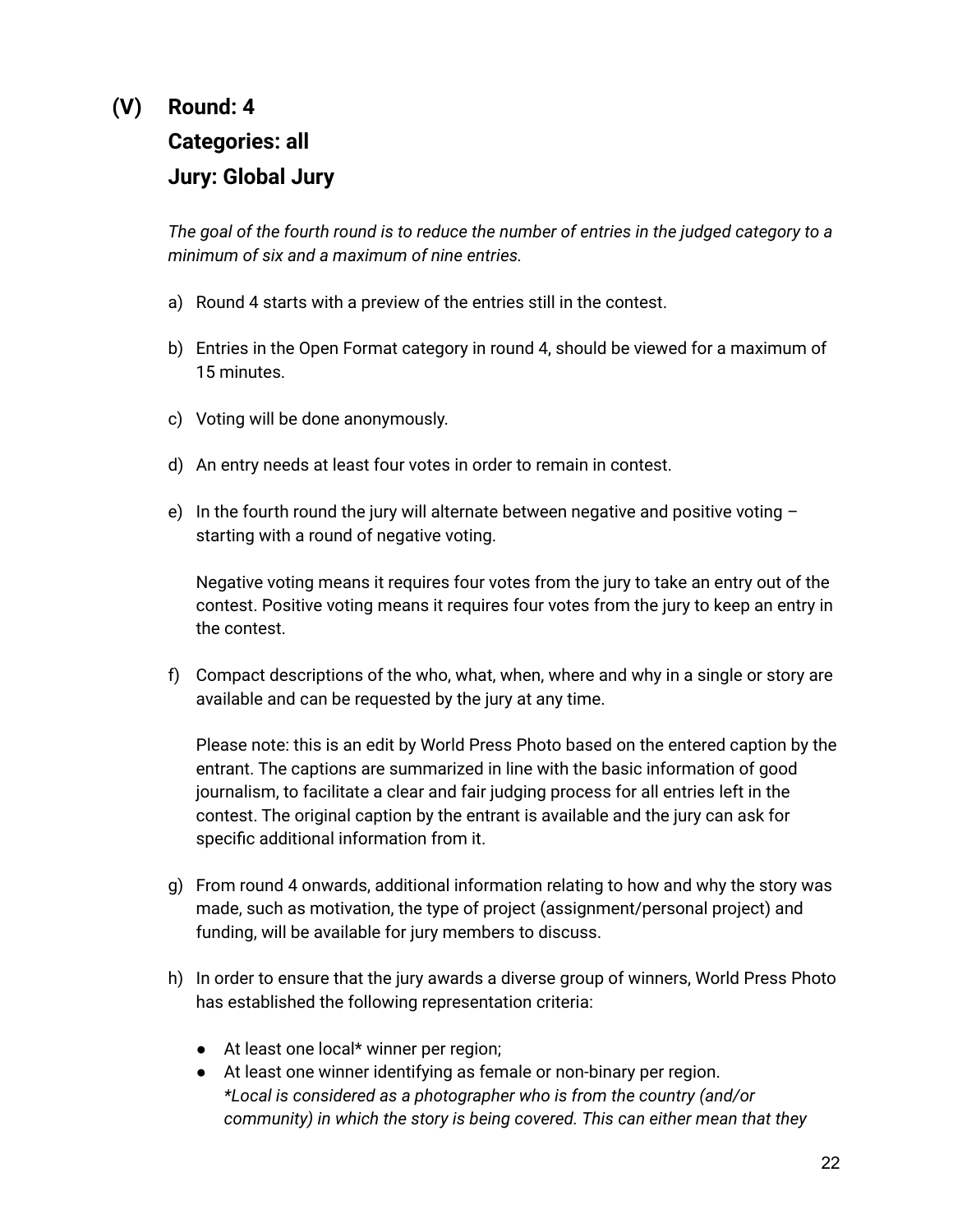*have a nationality, or have been living and working in the country for at least ten years.*

- i) If the jury wants to transfer an entry to another category, it requires at least four votes.
- j) If the jury finds a particularly strong entry made in multiple regions that they want to transfer to another region, the jury may transfer an entry to a different region with four votes, including the vote of the chair of the region the entry will be moved to.
- k) If a story has been voted out, each jury member may nominate one photograph from the story to be entered into the singles section of that same region. This transfer requires four votes.
- l) At the end of the round each jury member may propose to re-introduce one entry per category that has not been promoted to the next round. Re-introduction requires at least four votes.
- m) At the end of the fourth round a minimum of six and a maximum of nine entries per category need to remain in the contest.

If after the round of negative voting a minimum of six or a maximum of nine entries remain, the fourth round is finished. If less than six entries remain, the jury will revert to a round of positive voting on only those entries taken out of contest by the previous round of negative voting. If more than nine entries remain, the jury will revert to a positive vote on these entries still in contest.

If after the round of positive voting a minimum of six or a maximum of nine entries remain, the fourth round is finished. If less than six entries remain, the jury will revert to a round of negative voting on only those entries taken out of contest by the previous round of positive voting. If more than nine entries remain, the jury will revert to a negative vote on these entries still in contest.

If after the round of negative voting a minimum of six or a maximum of nine entries remain, the fourth round is finished. If less than six or more than nine entries remain, the jury will follow the same alternating procedure of positive and negative voting until a minimum of six or a maximum of nine entries remain.

n) In addition to the regional and global winners, the jury may choose to draw attention to an entry that deserves special recognition but that did not meet all of the judging criteria by awarding it an Honorable Mention. The jury may give a maximum of one Honorable Mention per region.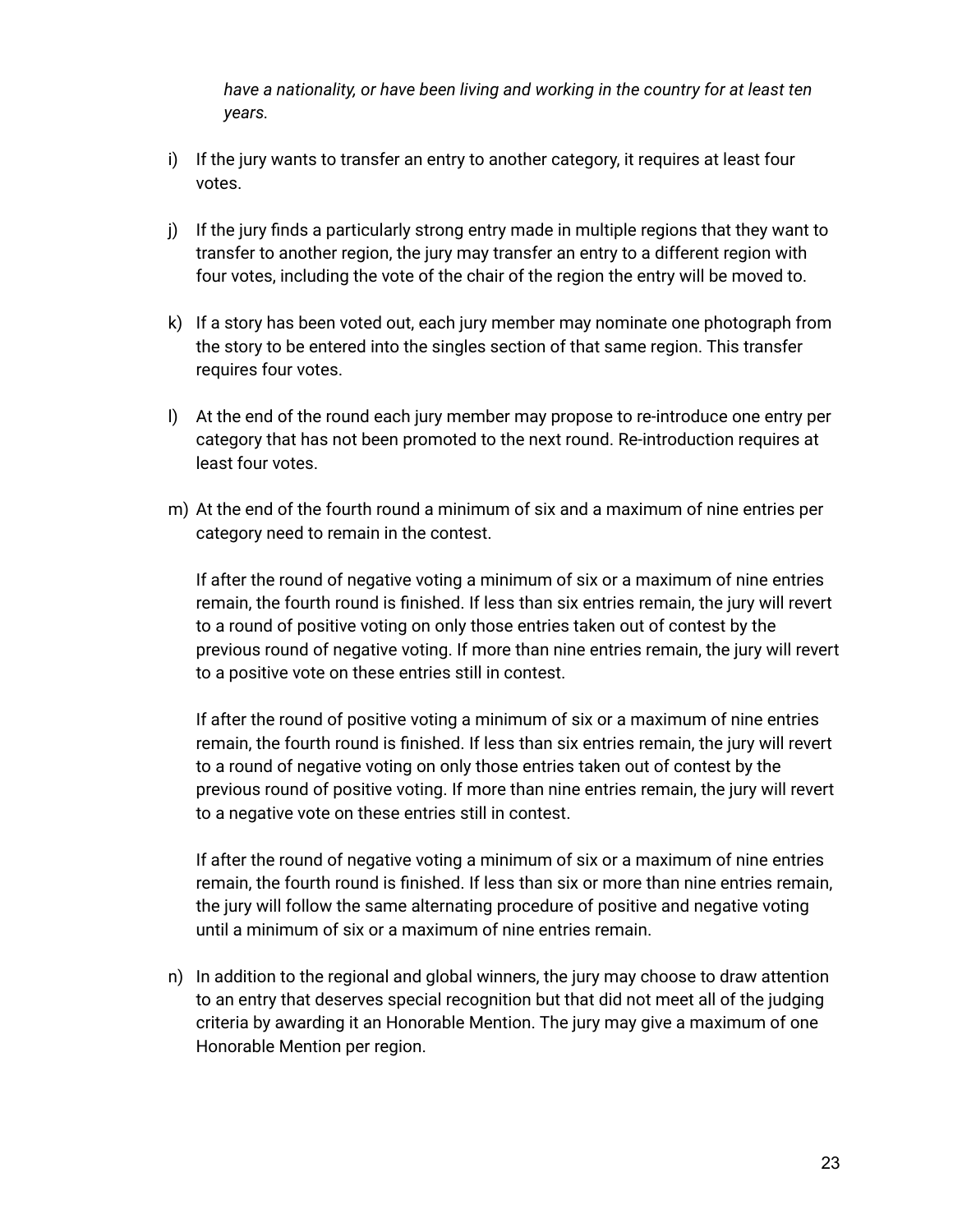### **(VI) Round: 5 Categories: all Jury: Global Jury**

*The goal of the fifth round is to reduce the number of entries in the judged category to three entries per category, per region. The winners will be determined in the following and last round.*

- a) In the fifth round, the jury will view all entries and discuss them before voting.
- b) Entries in the Open Format category in round 5, should be viewed for a maximum of 15 minutes.
- c) Voting will be done anonymously.
- d) An entry needs at least five votes in order to remain in contest.
- e) Compact descriptions of the who, what, when, where and why in a single or story are available and can be requested by the jury at any time.

Please note: this is an edit by World Press Photo based on the entered caption by the entrant. The captions are summarized in line with the basic information of good journalism, to facilitate a clear and fair judging process for all entries left in the contest. The original caption by the entrant is available and the jury can ask for specific additional information from it.

- f) Additional information relating to how and why the story was made, such as motivation, the type of project (assignment/personal project) and funding, will be available for jury members to discuss.
- g) In order to ensure that the jury awards a diverse group of winners, World Press Photo has established the following representation criteria:
	- At least one local\* winner per region;
	- At least one winner identifying as female or non-binary per region. *\*Local is considered as a photographer who is from the country (and/or community) in which the story is being covered. This can either mean that they have a nationality, or have been living and working in the country for at least ten years.*
- h) If the jury wants to transfer an entry to another category, it requires at least five votes.
- i) If the jury finds a particularly strong entry made in multiple regions that they want to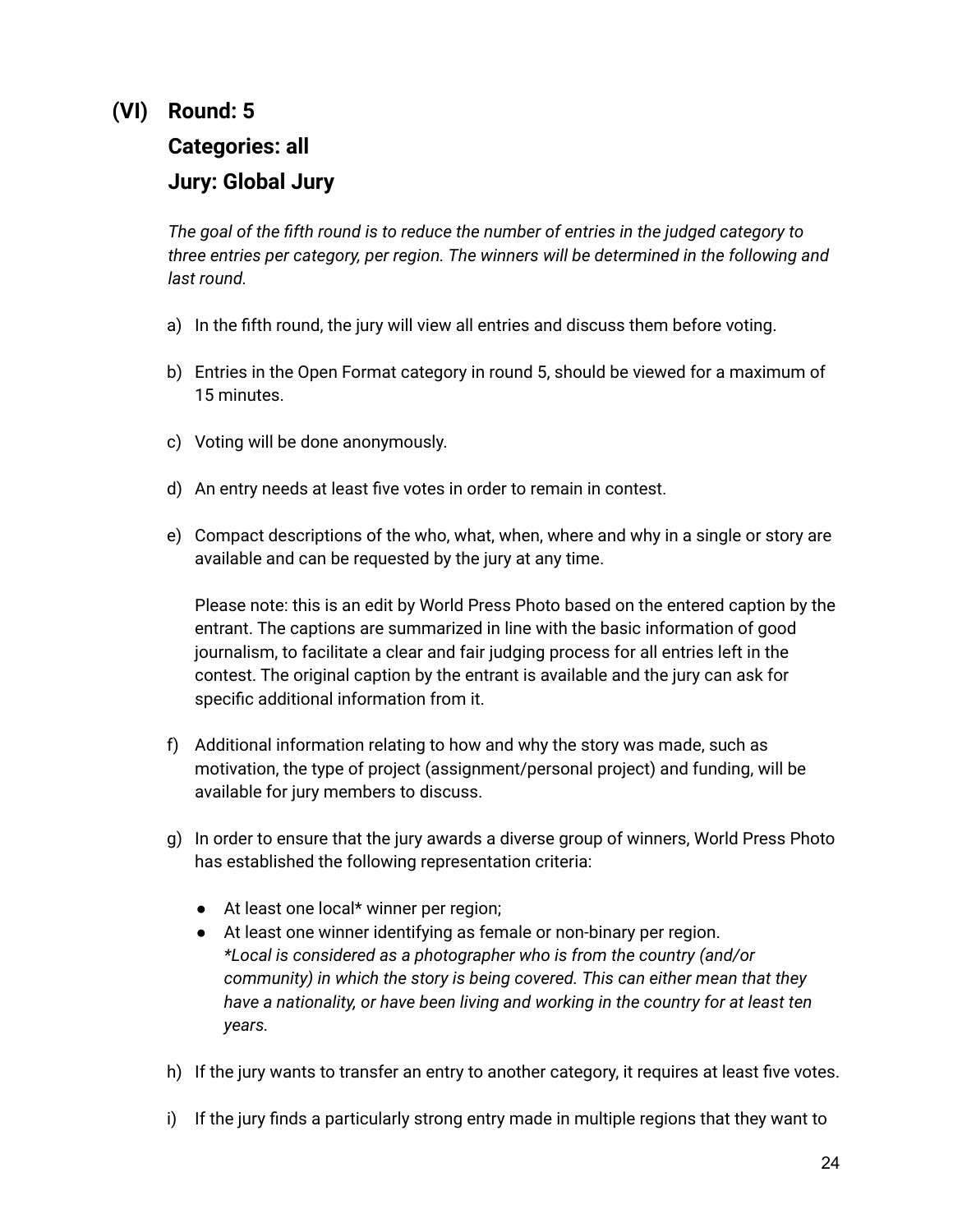transfer to another region, the jury may transfer an entry to a different region with five votes, including the vote of the chair of the region the entry will be moved to.

- j) If a story has been voted out, each jury member may nominate one photograph from the story to be entered into the singles section of that same category. This transfer requires four votes because the singles have yet to be voted on in this round.
- k) At the end of the round, each jury member may propose to re-introduce one entry per category that has not been promoted to the next round. Re-introduction requires at least five votes.
- l) At the end of the fifth round, three entries per category need to remain in the contest.

If after the first round of voting three entries remain, the fifth round is finished.

If after the first round of voting less than three entries remain, the jury will revert to a round of positive voting on only those entries taken out of contest by the previous round of voting.

If after the first round of voting more than three entries remain, the jury will revert to a round of negative voting on these entries still in the contest. Negative voting means it requires five votes from the jury to take an entry out of the contest.

After three rounds of voting that leads to less or more than three entries, the vote will be decided by a simple majority of four votes.

m) In addition to the regional and global winners, the jury may choose to draw attention to an entry that deserves special recognition but that did not meet all of the judging criteria by awarding it an Honorable Mention. The jury may give a maximum of one Honorable Mention per region.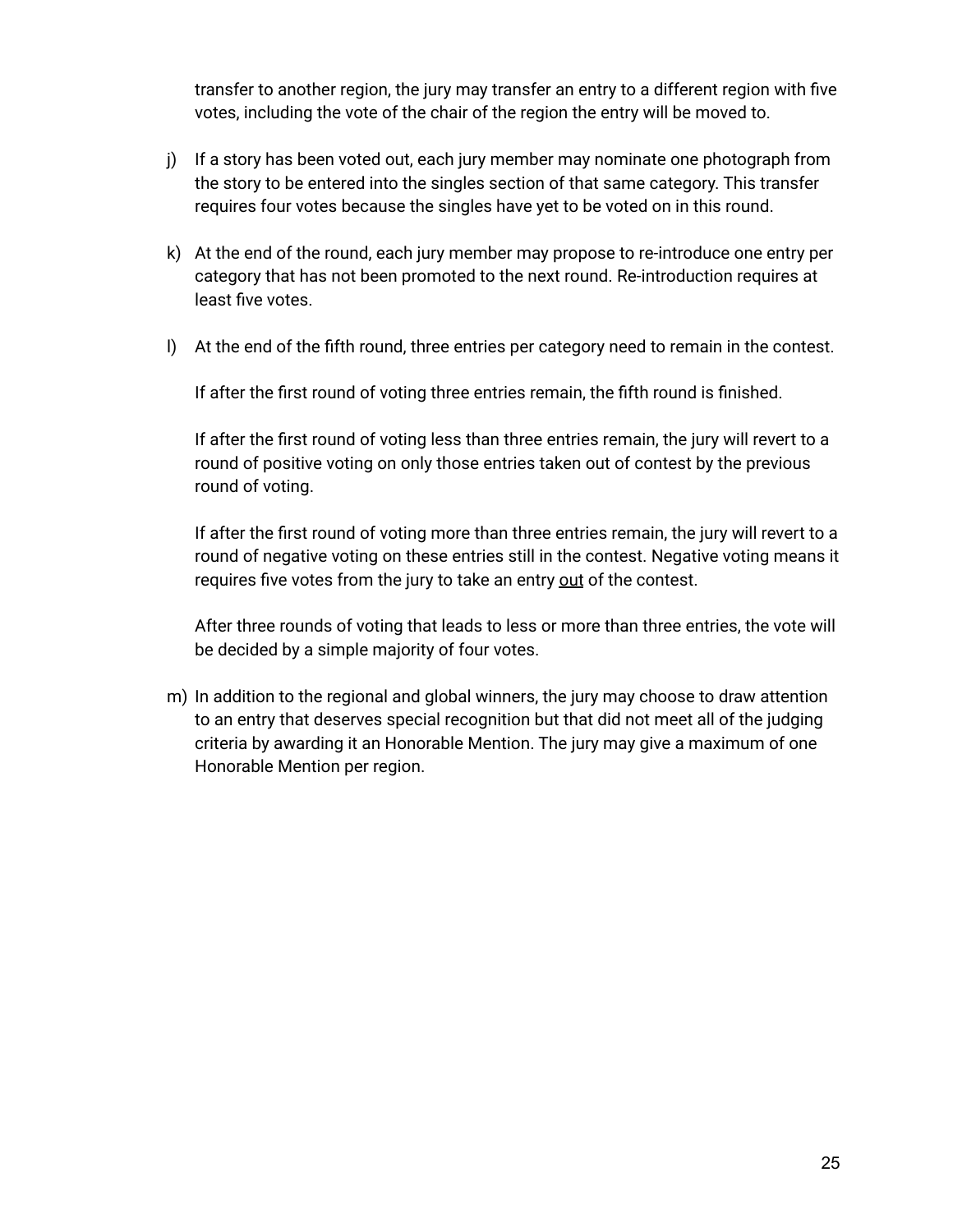### **(VII) Round: 6 (finals) Categories: all Jury: Global Jury**

*The goal of the finals is to choose one winner per category, per region. A first and second runner-up per category, per region, will also be identified, in case the manipulation review leads to the exclusion of entries that were chosen as the category winners.*

- a) All finalists are presented to the jury with a time allowance to discuss the choices made and to check whether themes and quality of finalists are in balance.
- b) Compact descriptions of the who, what, when, where and why in a single or story are available and can be requested by the jury at any time.

Please note: this is an edit by World Press Photo based on the entered caption by the entrant. The captions are summarized in line with the basic information of good journalism, to facilitate a clear and fair judging process for all entries left in the contest. The original caption by the entrant is available and the jury can ask for specific additional information from it.

- c) Additional information relating to how and why the story was made, such as motivation, the type of project (assignment/personal project) and funding, will be available for jury members to discuss.
- d) In order to ensure that the jury awards a diverse group of winners, World Press Photo has established the following representation criteria:
	- At least one local\* winner per region;
	- At least one winner identifying as female or non-binary per region. *\*Local is considered as a photographer who is from the country (and/or community) in which the story is being covered. This can either mean that they have a nationality, or have been living and working in the country for at least ten years.*
- e) Each jury member may propose to re-introduce one entry per category that has not been promoted to the finals. Re-introduction requires a unanimous vote.
- f) In categories where the finals have not taken place yet, the jury may transfer entries made in multiple regions, to another region with at least five votes, including the vote of the chair of the region the entry will be moved to. In categories where the finals have already taken place, a transfer requires a unanimous vote.
- g) If a story has been voted out, each jury member may nominate one photograph from the story to be entered into a singles category. If a single is transferred to a category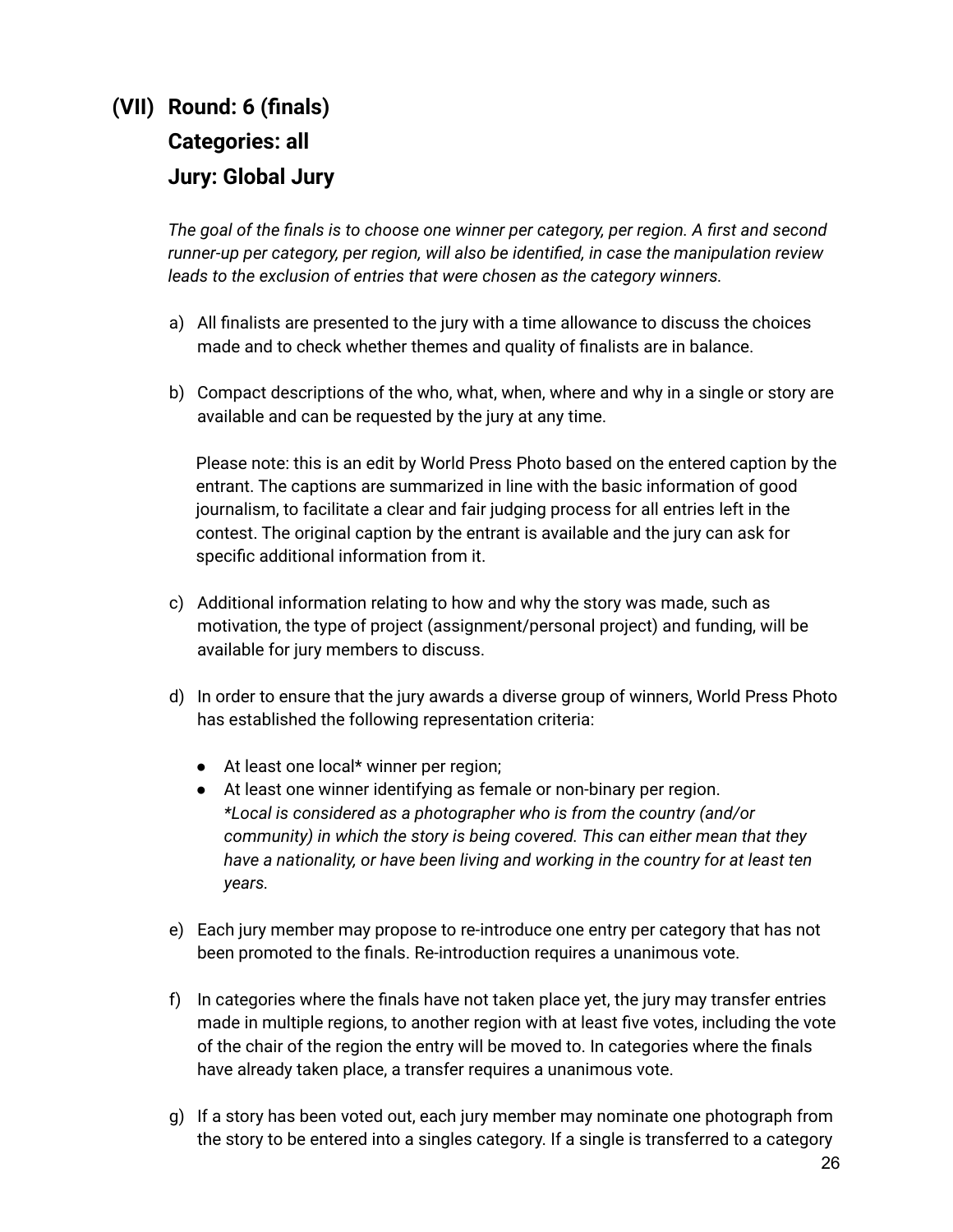that has not yet been voted on in this round, the transfer requires five votes. If a single is transferred to a category where the winner has already been selected, a transfer requires a unanimous vote, and a re-vote to select a new winner.

h) Ranking: for each category in each region the jury must allocate 10 points to the three shortlisted entries to identify the winner, the first runner-up, and the second runner-up. The first place may be given no more than 7 points and the second place may be given no more than 4 points. Therefore the following combinations are possible (in any order):

- i) During the online ballots the jury members are not permitted to discuss their votes.
- j) The admin team will declare the results to the jury.
- k) In the case of two or more winning entries receiving the same number of votes, an online ballot between the equal finalists will take place, which requires at least five votes. This procedure will be repeated twice and should they receive the same number of votes for a third time, the simple majority will decide the vote.
- n) The reversal of the jury's decisions in the final round of a category can only occur by unanimous decision of the jury in an online secret ballot.
- o) In addition to the regional and global winners, the jury may choose to draw attention to an entry that deserves special recognition but that did not meet all of the judging criteria by awarding it an Honorable Mention. The jury may give a maximum of one Honorable Mention per region.
- p) To remember: The winners of the contest will be announced in two stages. First of all, the regional winners of all categories will be announced on 24 March 2022. The global winners of the World Press Photo of the Year, the World Press Photo Story of the Year, the World Press Photo Long-Term Project Award, and the World Press Photo Open Format Award, will be announced on 7 April 2022.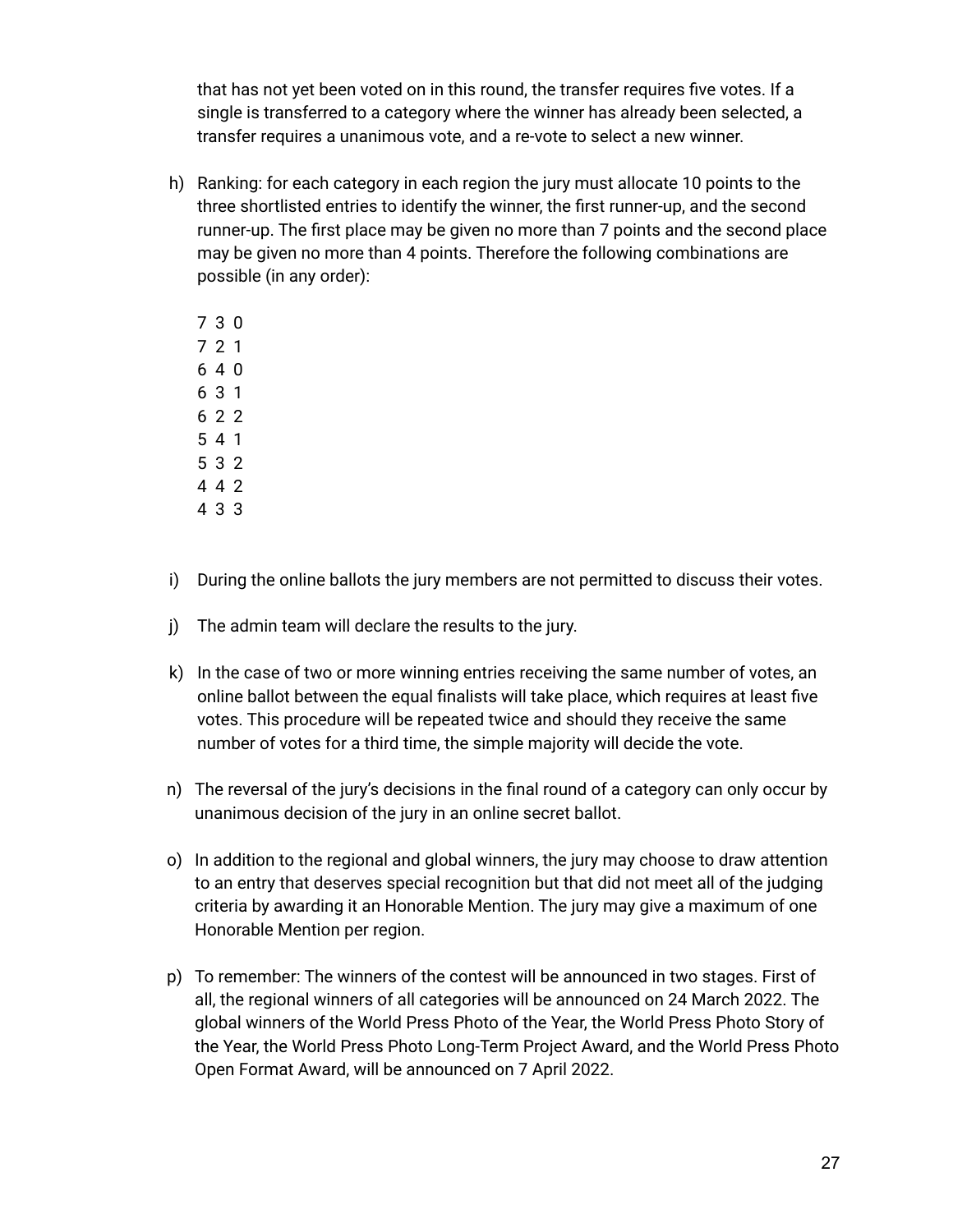# **K - WORLD PRESS PHOTO OF THE YEAR**

*The World Press Photo of the Year award honors a visually creative and skillfully made photograph that documents and represents an important event, moment or issue of 2021.*

During their deliberations the jury will consider the following criteria:

- **Visual quality:** this can include creativity, technical skill and visual style
- **Story:** this refers to the story and/or issues covered in the photographs, its relevance or significance, and the way in which the photographer has chosen to approach the story
- **Representation:** this refers to the importance of awarding a diverse range of stories and photographers

The Photo of the Year is chosen after the jury has determined all regional winners, and is chosen from the regional winners in their respective categories.

In order to ensure that the jury awards a diverse group of global winners, World Press Photo has established the following representation criteria:

- At least one local\* winner per region;
- At least one winner identifying as female or non-binary per region. *\*Local is considered as a photographer who is from the country (and/or community) in which the story is being covered. This can either mean that they have a nationality, or have been living and working in the country for at least ten years.*

The World Press Photo of the Year is decided according to the following process:

a) Jurors will vote for the World Press Photo of the Year and the World Press Photo Story of the Year in the same session with the shortlists for both awards considered at the same time. The results of the votes for each award will be concluded together.

The selection of the Long-Term Project Award and the Open Format Award will take place the next day of judging. When selecting the Story of the Year and the Photo of the Year, the jury will take the shortlist for Long-Term Project Award and the Open Format Award, which are the regional winners for Long-Term Projects and Open Format, into consideration.

- b) Jurors are presented with the eligible entries and select their shortlist.
- c) The total number of eligible entries is reduced to two photographs through a series of voting rounds requiring five votes to keep photographs in the contest, followed by a voting round requiring five votes to eliminate photographs from the contest. This vote can be done by a show of hands.
- d) The final vote between the last two photographs will be done by written, secret ballot.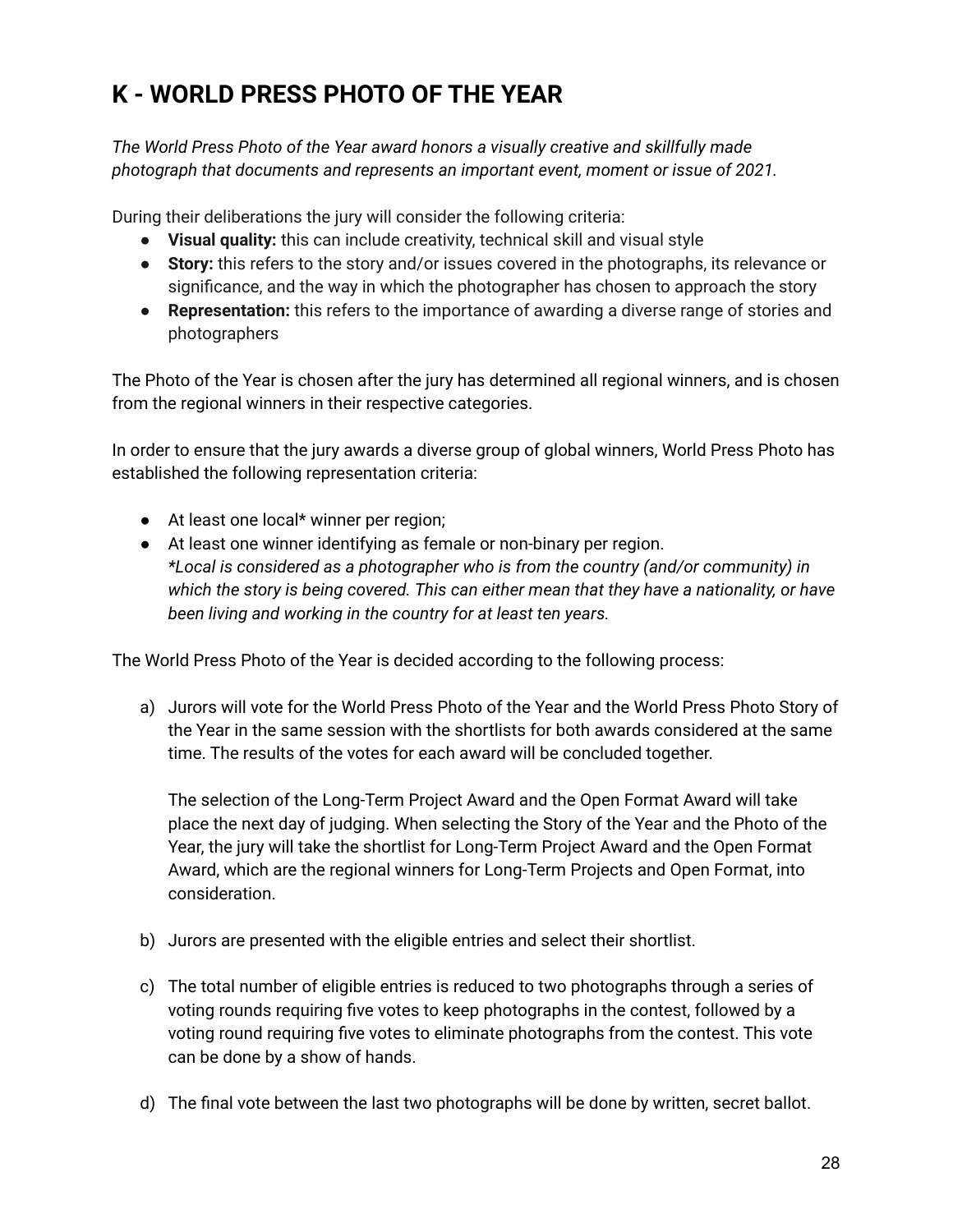- e) Each member of the jury can only vote for one of the two remaining photographs.
- f) The World Press Photo of the Year award requires a supermajority of five votes.
- g) The jury will deliberate and, if needed, successive secret ballots will be held until five votes are cast for one of the two photographs under consideration.
- h) After the results of the votes for Photo of the Year and Story of the Year have been announced, the vote can be reopened with a unanimous vote of the jury. In this case, each juror may re-introduce a maximum of one entry and the judging will be restarted and be revoted according to procedure.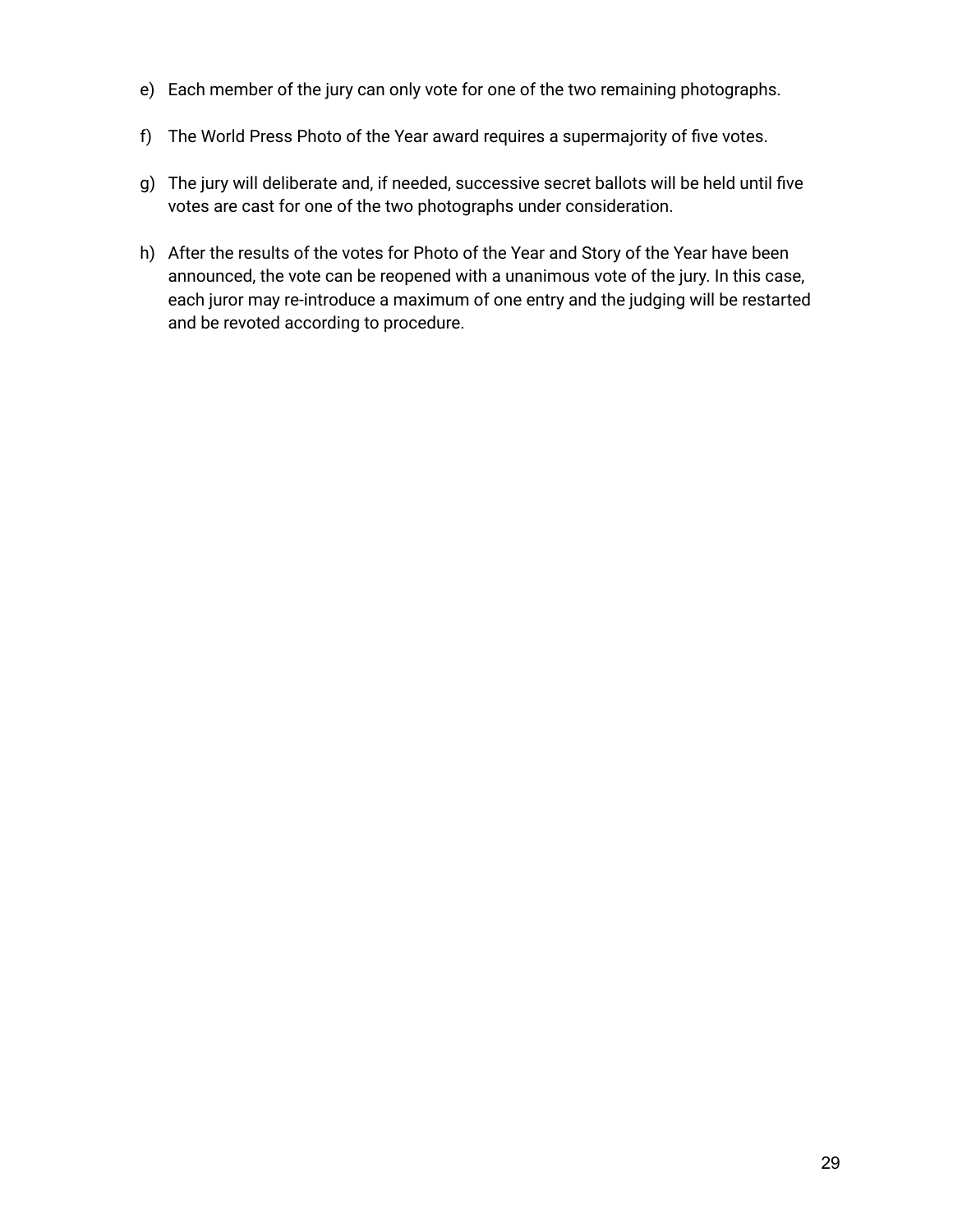# **L - WORLD PRESS PHOTO STORY OF THE YEAR**

*The World Press Photo Story of the Year award honors a visually creative, skillfully made and edited photo story that documents and represents an important event, period or issue of 2021.*

During their deliberations the jury will consider the following criteria:

- **Visual quality:** this can include creativity, technical skill and visual style, and the edit of the story
- **Story:** this refers to the story and/or issues covered in the photographs, its relevance or significance, and the way in which the photographer has chosen to approach the story
- **Representation:** this refers to the importance of awarding a diverse range of stories and photographers

The Story of the Year is chosen after the jury has determined all regional winners, and is chosen from the regional winners in their respective categories.

In order to ensure that the jury awards a diverse group of global winners, World Press Photo has established the following representation criteria:

- At least one local\* winner per region;
- At least one winner identifying as female or non-binary per region. *\*Local is considered as a photographer who is from the country (and/or community) in which the story is being covered. This can either mean that they have a nationality, or have been living and working in the country for at least ten years.*

The World Press Photo Story of the Year is decided according to the following process:

a) Jurors will vote for the World Press Photo Story of the Year and the World Press Photo of the Year in the same session with the shortlists for both awards considered at the same time. The results of the votes for each award will be concluded together.

The selection of the Long-Term Project Award and the Open Format Award will take place the next day of judging. When selecting the Story of the Year and the Photo of the Year, the jury will take the shortlist for Long-Term Project Award and the Open Format Award, which are the regional winners for Long-Term Projects and Open Format, into consideration.

- b) Jurors are first presented with the eligible stories.
- c) The total number of eligible entries is reduced to two stories through a series of voting rounds requiring five votes to keep stories in the contest, followed by a voting round requiring five votes to eliminate stories from the contest. This vote can be done by show of hands.
- d) The final vote will be done by a written, secret ballot.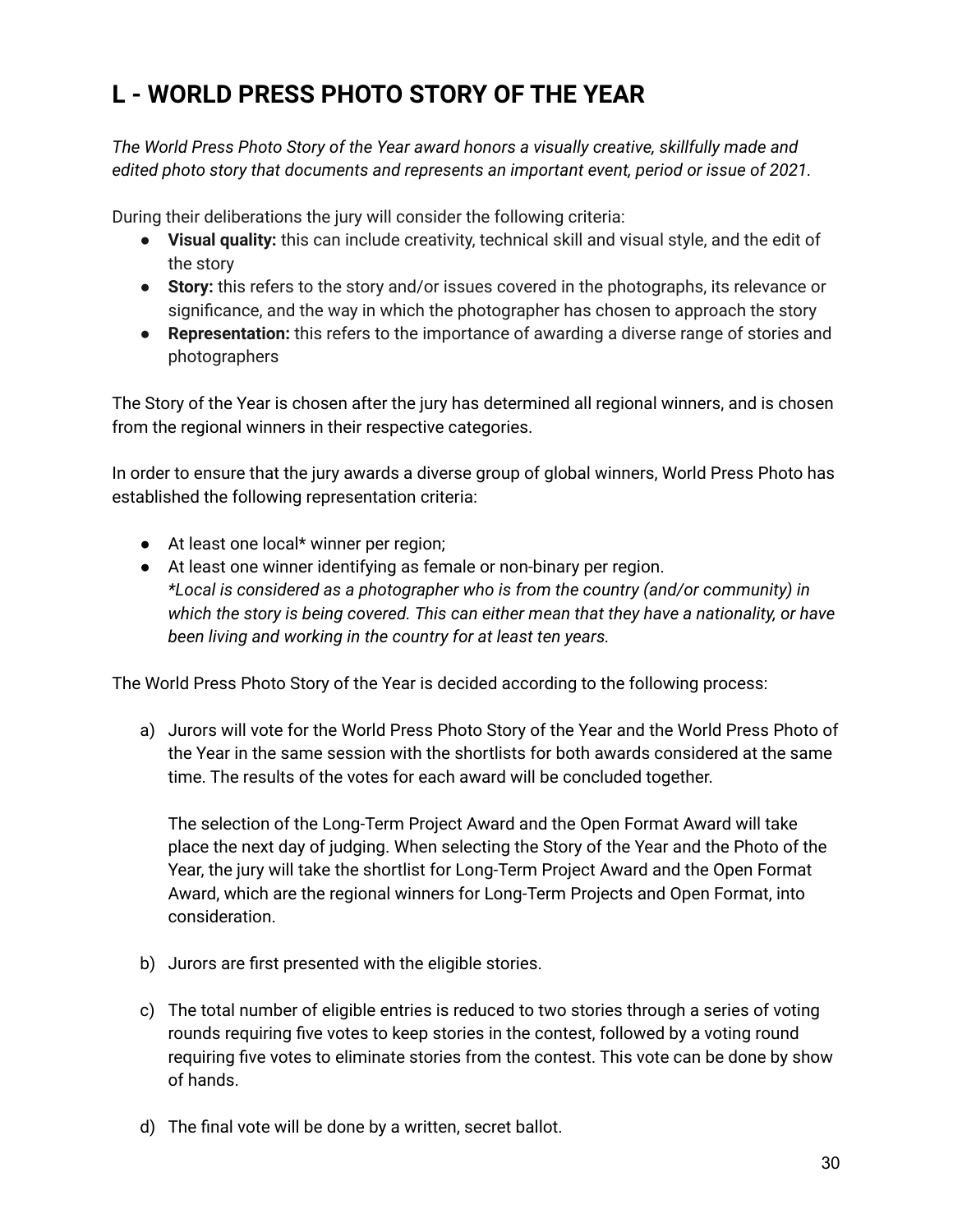- e) Each member of the jury can only vote for one of the two remaining stories.
- f) The World Press Photo Story of the Year award requires a supermajority of five votes.
- g) The jury will deliberate and, if needed, successive online ballots will be held until five votes are cast for one of the two entries under consideration.
- h) After the results of the votes for Story of the Year and Photo of the Year have been announced, the vote can be reopened with a unanimous vote of the jury. In this case, each juror may re-introduce a maximum of one entry and the judging will be restarted and be revoted according to procedure.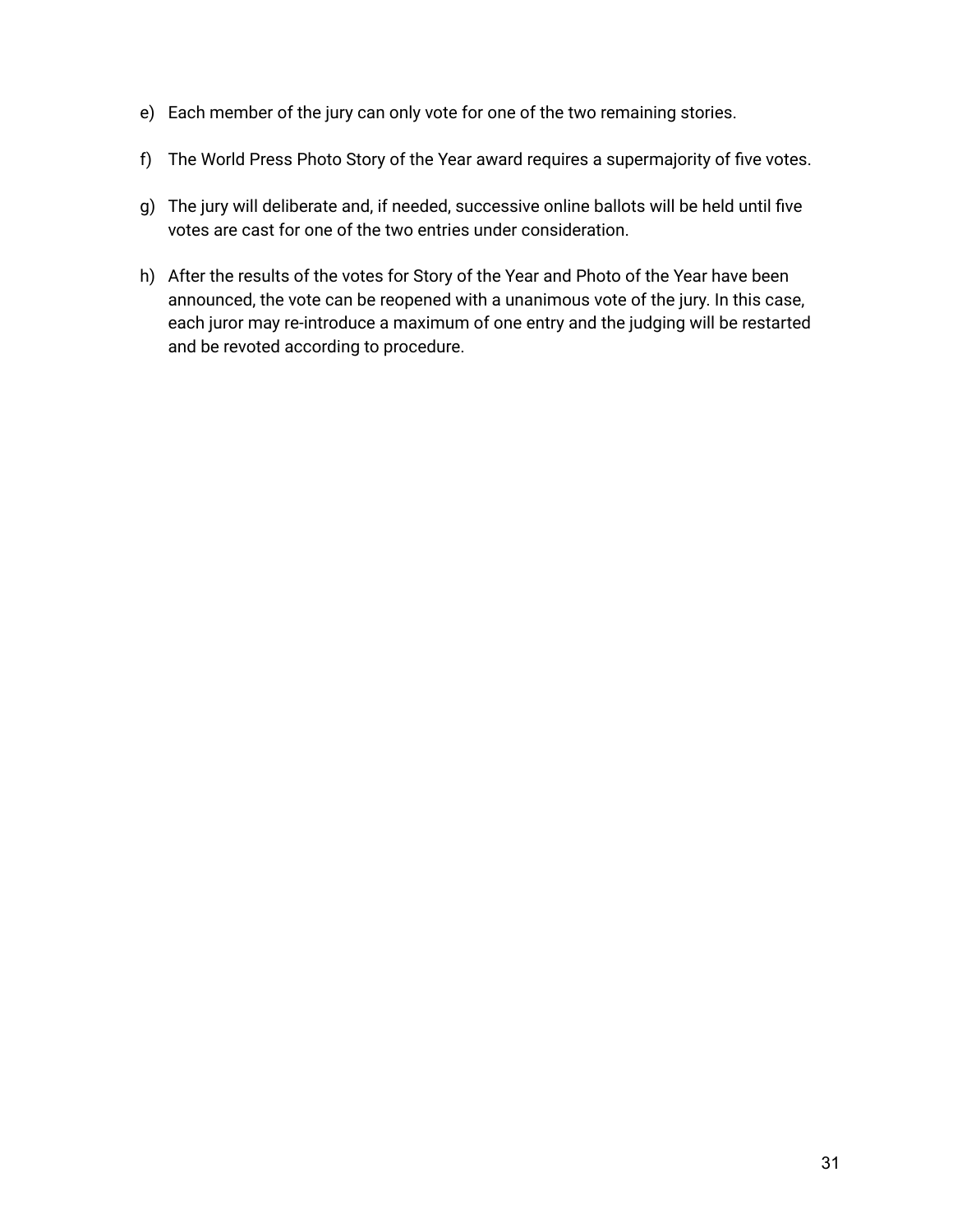### **M - WORLD PRESS PHOTO LONG-TERM PROJECT AWARD**

*The World Press Photo Long-Term Project Award honors a visually creative, skillfully made and edited photo project that documents and represents an important story encompassing at least 3 years.*

During their deliberations the jury will consider the following criteria:

- **Visual quality:** this can include creativity, technical skill and visual style, and the edit of the story
- **Story:** this refers to the story and/or issues covered in the photographs, its relevance or significance, and the way in which the photographer has chosen to approach the story
- **Representation:** this refers to the importance of awarding a diverse range of stories and photographers

The Long-Term Project Award is chosen after the jury has determined all regional winners, and is chosen from the regional winners in their respective categories.

In order to ensure that the jury awards a diverse group of global winners, World Press Photo has established the following representation criteria:

- At least one local\* winner per region;
- At least one winner identifying as female or non-binary per region. *\*Local is considered as a photographer who is from the country (and/or community) in which the story is being covered. This can either mean that they have a nationality, or have been living and working in the country for at least ten years.*

The World Press Photo Long-Term Project Award is decided according to the following process:

a) Jurors will vote for the World Press Photo Long-Term Project Award and the World Press Photo Open Format Award in the same session with the shortlists for both awards considered at the same time. The results of the votes for each award will be concluded together.

The selection of the Photo of the Year and the Story of the Year will have taken place on the previous day of judging. When selecting the Long-Term Project Award and the Open Format Award, the jury will take the winners of the Photo of the Year and the Story of the Year into consideration.

- b) Jurors are first presented with the eligible entries.
- c) The total number of eligible entries is reduced to two entries through a series of voting rounds requiring five votes to keep entries in the contest, followed by a voting round requiring five votes to eliminate entries from the contest. This vote can be done by show of hands.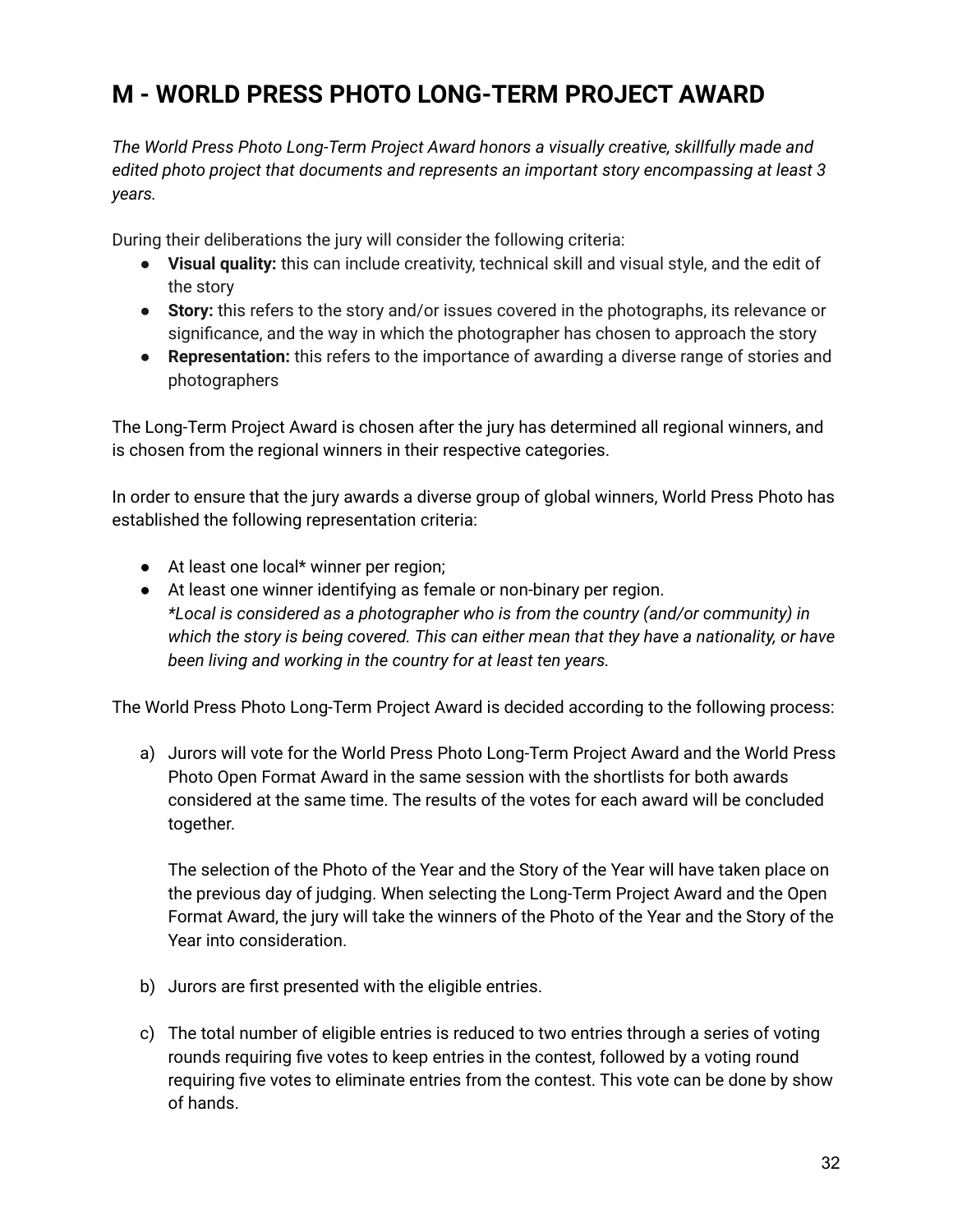- d) The final vote will be done by a written, secret ballot.
- e) Each member of the jury can only vote for one of the two remaining entries.
- f) The World Press Photo Long-Term Project Award requires a supermajority of five votes.
- g) The jury will deliberate and, if needed, successive online ballots will be held until five votes are cast for one of the two entries under consideration.
- h) After the results of the votes for Long-Term Project Award and the Open Format Award have been announced, the vote can be reopened with a unanimous vote of the jury. In this case, each juror may re-introduce a maximum of one entry and the judging will be restarted and be revoted according to procedure.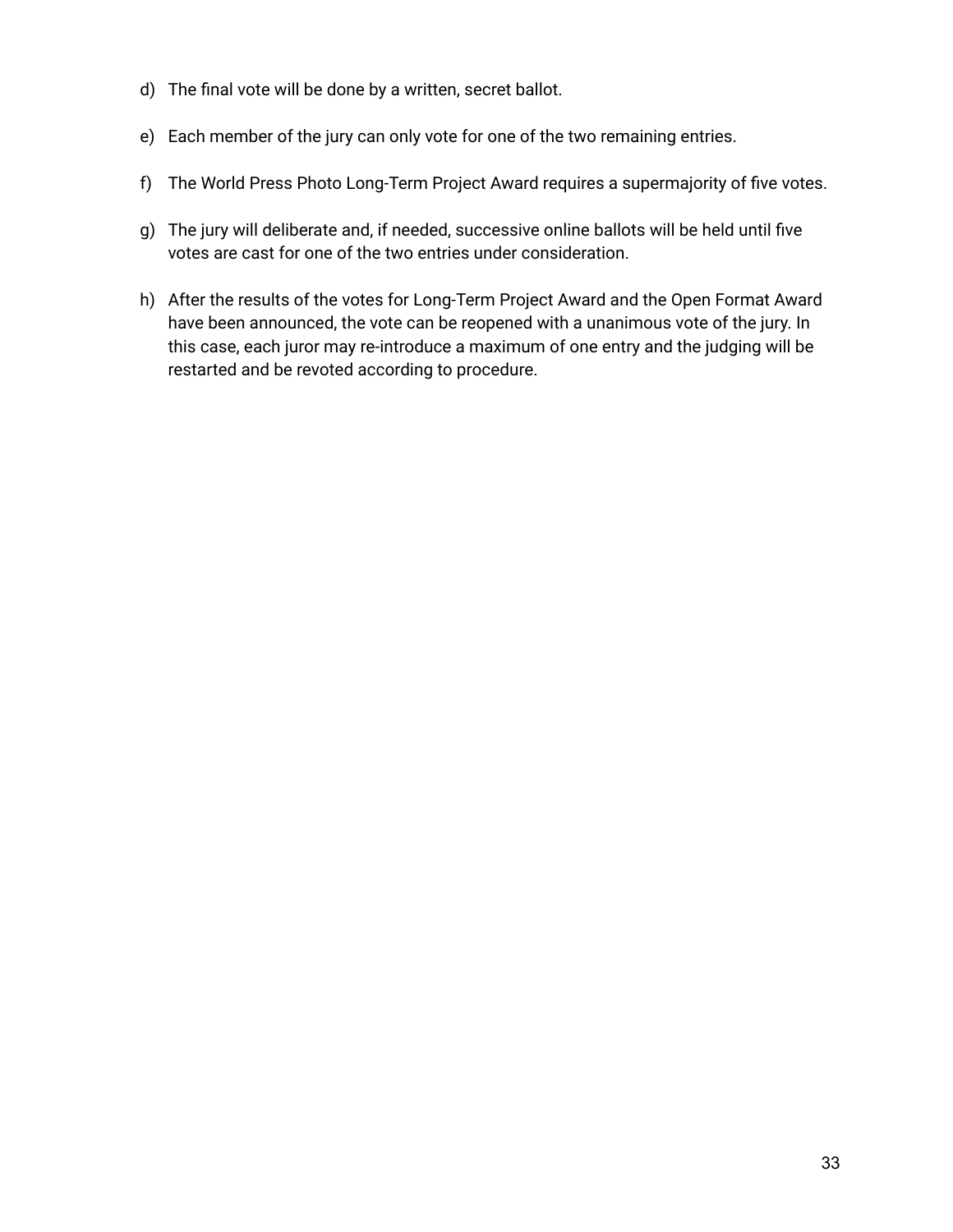### **N - WORLD PRESS PHOTO OPEN FORMAT AWARD**

*The World Press Photo Open Format Award honors a visually creative, skillfully made and edited photo-based project that documents and represents an important story.*

During their deliberations the jury will consider the following criteria:

- **Visual quality:** this can include creativity, technical skill and visual style, and the edit of the story
- **Story:** this refers to the story and/or issues covered in the project, its relevance or significance, and the way in which the photographer has chosen to approach the story
- **Representation:** this refers to the importance of awarding a diverse range of stories and photographers

The Open Format award is chosen after the jury has determined all regional winners, and is chosen from the regional winners in their respective categories.

In order to ensure that the jury awards a diverse group of global winners, World Press Photo has established the following representation criteria:

- At least one local\* winner per region;
- At least one winner identifying as female or non-binary per region. *\*Local is considered as a photographer who is from the country (and/or community) in which the story is being covered. This can either mean that they have a nationality, or have been living and working in the country for at least ten years.*

The World Press Photo Open Format Award is decided according to the following process:

a) Jurors will vote for the World Press Photo Open Format Award and the World Press Photo Long-Term Project Award in the same session with the shortlists for both awards considered at the same time. The results of the votes for each award will be concluded together.

The selection of the Photo of the Year and the Story of the Year will have taken place the previous day of judging. When selecting the Open Format Award and the Long-Term Project Award, the jury will take the winners of the Photo of the Year and the Story of the Year into consideration.

- b) Jurors are first presented with the eligible entries.
- c) The total number of eligible entries is reduced to two entries through a series of voting rounds requiring five votes to keep entries in the contest, followed by a voting round requiring five votes to eliminate entries from the contest. This vote can be done by show of hands.
- d) The final vote will be done by a written, secret ballot.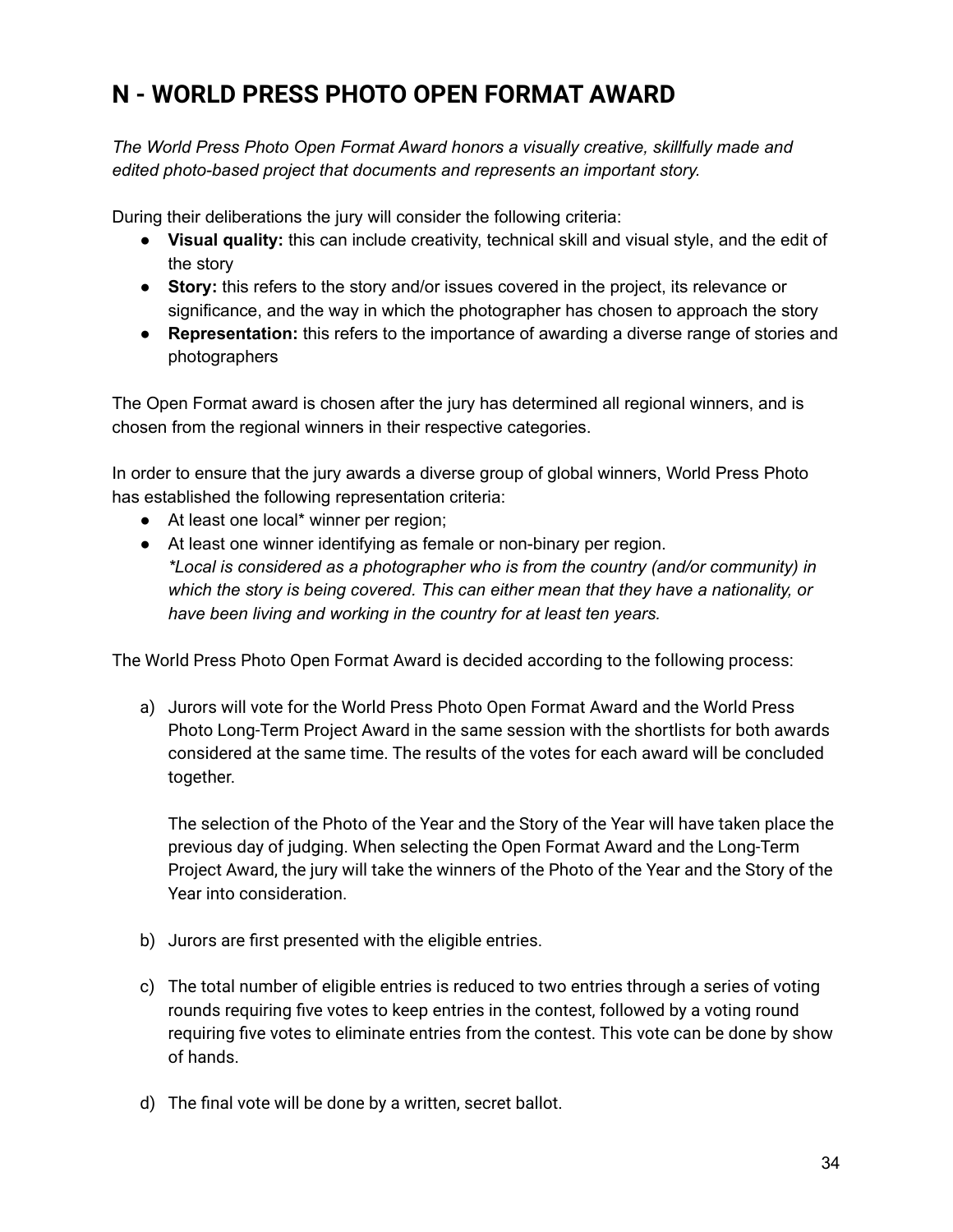- e) Each member of the jury can only vote for one of the two remaining entries.
- f) The World Press Photo Open Format Award requires a supermajority of five votes.
- g) The jury will deliberate and, if needed, successive online ballots will be held until five votes are cast for one of the two entries under consideration.
- h) After the results of the votes for Open Format Award and the Long-Term Project Award have been announced, the vote can be reopened with a unanimous vote of the jury. In this case, each juror may re-introduce a maximum of one entry and the judging will be restarted and be revoted according to procedure.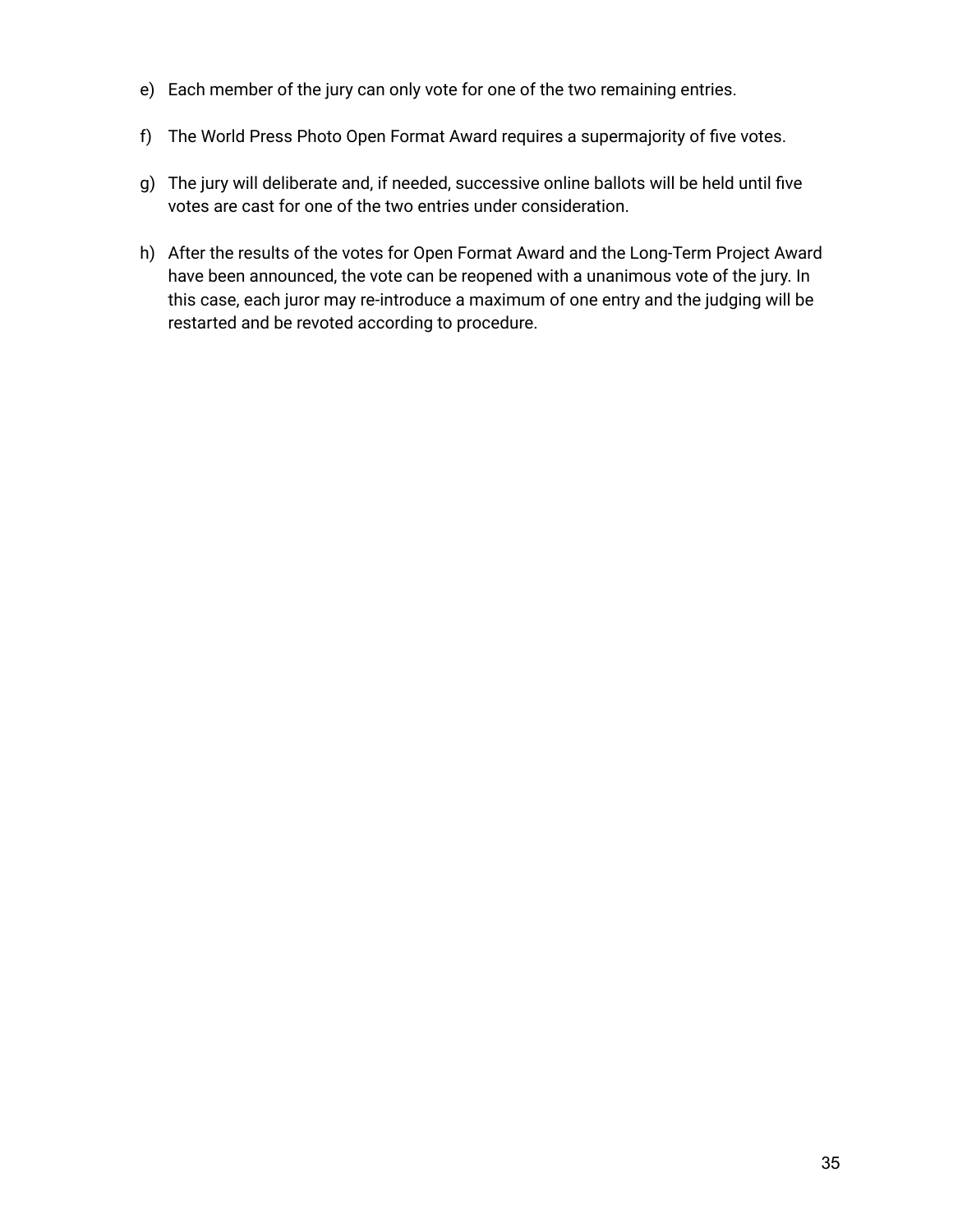# **O - VERIFICATION PROCESS**

The World Press Photo Contest has a verification process with four elements to ensure compliance with its code of ethics and entry rules.

### **(I) Entry checks for:**

#### **Single, Stories and Long-Term Project entries**

Our team conducts several checks to ensure entries are in line with the entry rules, including: as only single frame photographs can be entered to these categories, we check to see if there are multiple exposures, polyptychs, stitched images or photographs with added texts or added borders; we also check whether creation and publication dates are according to the rules; and to spot any other problems that might have occurred when uploading to our entry platform.

#### **Open Format entries**

As stated in the [entry](https://www.worldpressphoto.org/contest/2022/entry-rules) rules, entries containing video must either have English-language audio and/or text or have English subtitles.

### **(II) Manipulation review for Single, Stories and Long-Term Project entries**

Entry rule 17 states photographs "must not be altered by adding, rearranging, reversing, distorting or removing people and/or objects from within the frame." For full details please see the entry rules on [manipulation](https://www.worldpressphoto.org/contest/2022/verification-process/what-counts-as-manipulation) on the what counts as manipulation page which describes and shows what alterations to the content of a photograph are not acceptable.

There are two exceptions to this: (i) cropping that removes extraneous details is permitted; (ii) sensor dust or scratches on scans of negatives can be removed.

The process for ensuring compliance with this rule takes place later in the judging process. Entrants whose photographs remain in the contest and are eligible to progress are contacted between 14-28 February 2022 and required to provide the file as recorded by the camera. These files could be:

- $\bullet$  RAW file(s) OR
- Full format JPEG file(s). These must be as delivered by the camera, and provided in a series showing at least seven frames (three frames before the contest entry, the frame of the actual contest entry, and three frames after the contest entry) OR
- For smartphones, the unedited photograph emailed directly from the phone to contest@worldpressphoto.org including three frames before the contest entry, the frame of the actual contest entry, and three frames after the contest entry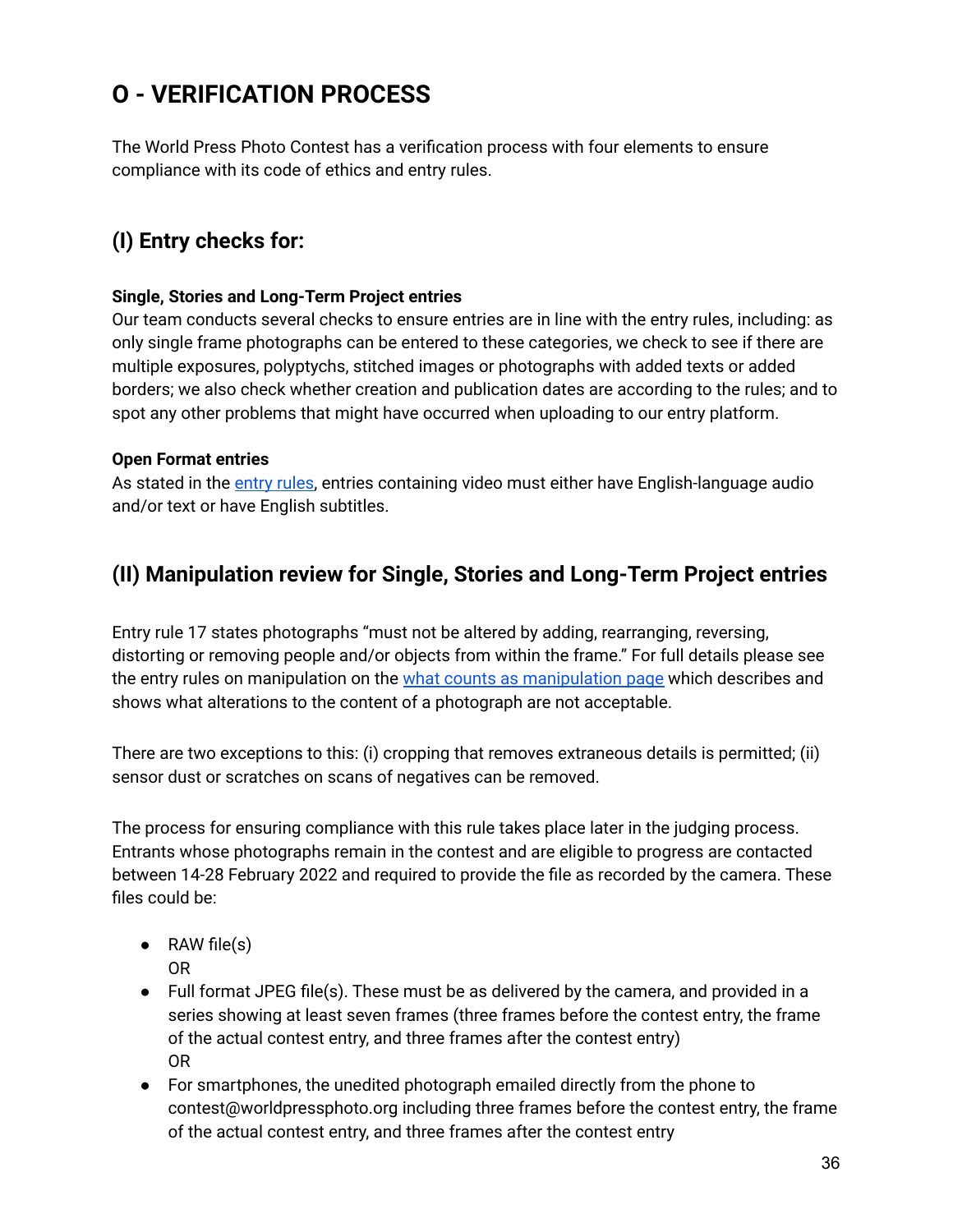OR

● Unprocessed unedited positive scans of film negative(s), plus a contact sheet to show a series of at least seven frames (three frames before the contest entry, the frame of the actual contest entry, and three frames after the contest entry).

Failure to provide these files will lead to the elimination of the entry, making it ineligible for a possible award.

Two independent digital analysts compare original files with contest entries to determine whether the content of any photograph (either a single photograph or frame in a story) has been altered.

The exact process of the manipulation review for the jury is detailed in appendix 2 and 3.

### **(III) Fact-checking**

During the judging process, independent analysts will check the context in which each remaining image or story was produced, distributed and/or published. This could include (but is not limited to): if the persons named in the caption are in the photo; if an animal is depicted, is the correct species named; is the location accurate; is the date correct; etc.

Entry rule 9 states "all entries must have accurate captions," and the guidance on captions (see Appendix 1) details what information must be provided in captions.

The process for ensuring compliance with this rule takes place after the jury decides on the winners. An independent fact-checking team will review all captions to verify the completeness and accuracy of the information given. They will also examine the metadata in the photograph files.

The fact-checking process will be where clause 2 of the code of ethics (that entrants "must not intend to mislead by recreating or staging events") is handled. Captions must explain the circumstances in which a photograph was taken. If the photographer influenced the scene in any way, or gave directions to a subject to pose in any way for a portrait, this must be disclosed in the caption.

### **(IV) Story text**

Once the jury has selected the winners, the World Press Photo Foundation will deploy a research team to gather background information on each photograph and story. While we rely on the photographers for the basic captions, which are lightly edited for accuracy and clarity, we often need additional information. This is so we can provide - in the yearbook, exhibition and on the website - the full story that gives the context for each photograph and story. The foundation is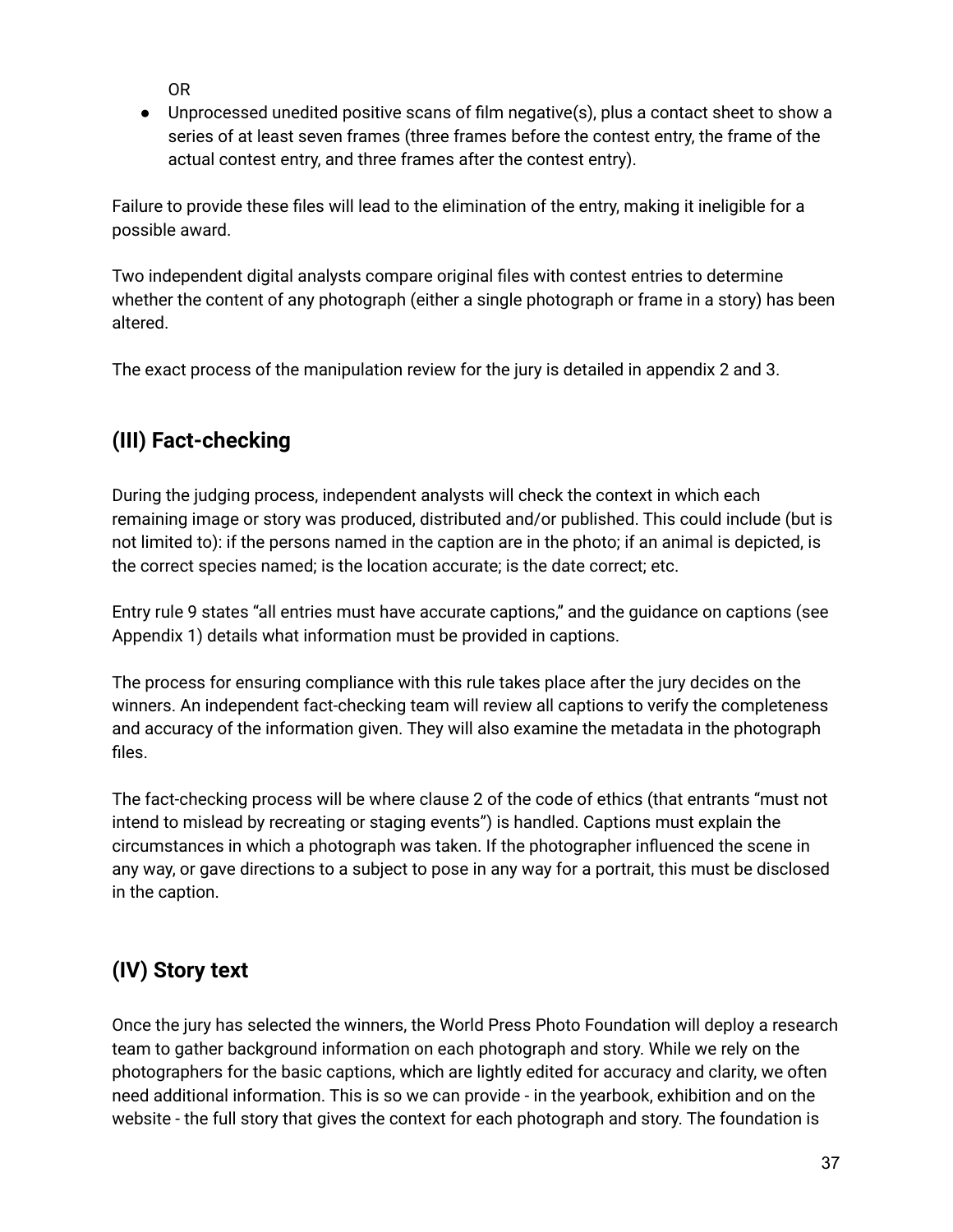responsible for the content of this text. If required information is missing or incorrect, photographers will be contacted and asked to provide the correct information.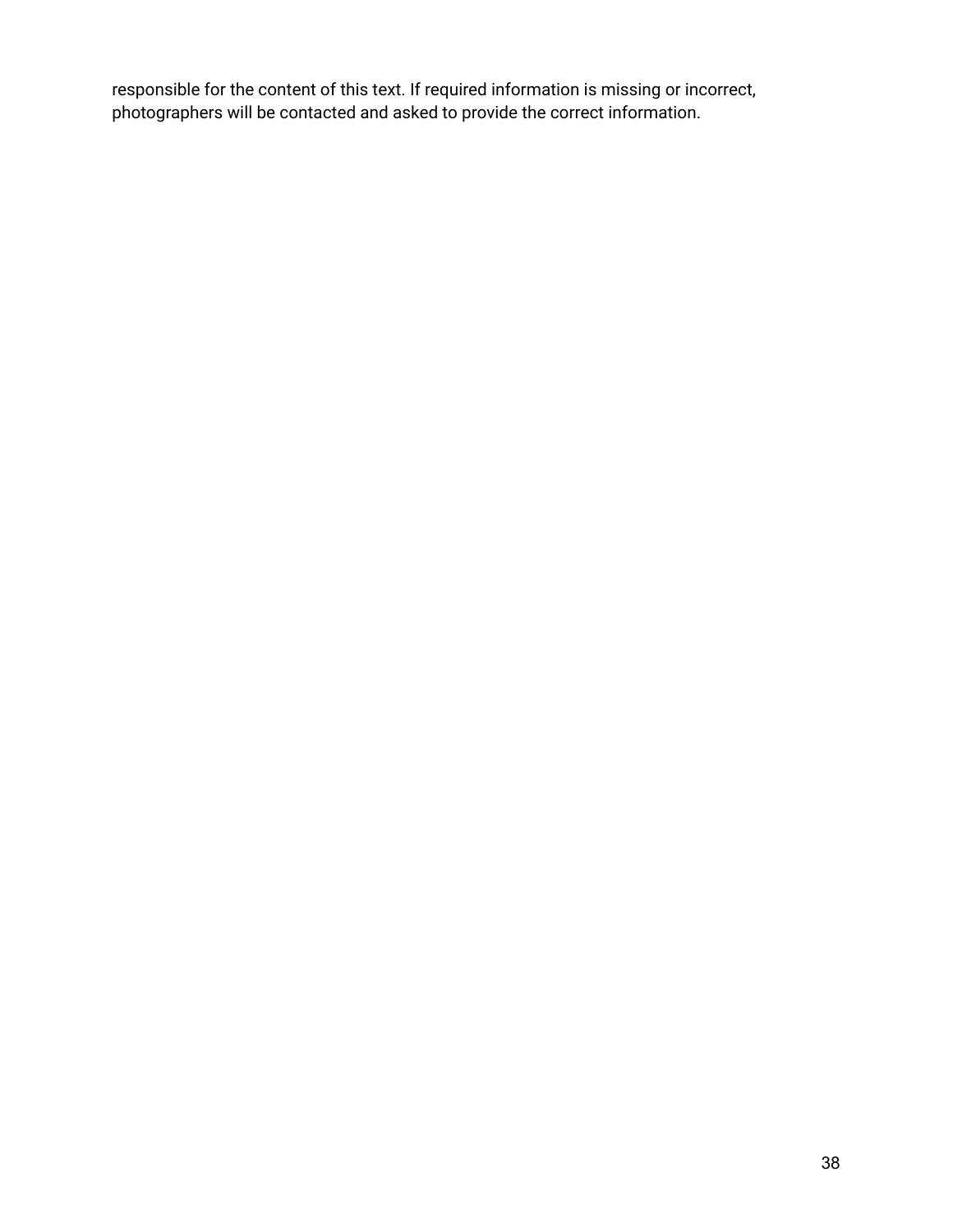# **P - PROCESS FOR ISSUES ARISING AFTER PRIZES HAVE BEEN AWARDED**

From the conclusion of the 2022 Contest onwards, if, at any time after a winner is announced, an entry is alleged to have broken one or more of the entry rules, or contravened the code of ethics, or an entrant has allegedly engaged in discrimination or harrasment, the allegation will be considered.

The process for determining the status of an award in these circumstances is as follows:

- (i) The allegations must be presented to the World Press Photo Foundation, in the person of the executive director, in a written statement containing supporting evidence. The executive director can seek legal and other advice, and will determine whether the allegation warrants either an investigation or a decision. The World Press Photo Foundation, in the person of the executive director, can also initiate an investigation.
- (ii) If an investigation is considered necessary by the World Press Photo Foundation, the foundation will convene an independent fact-checking team and ask it to conduct an investigation of those allegations, and present the foundation, in the person of the executive director, a written report.
- (iii) A post-award review panel will be convened, comprising four members the executive director of the World Press Photo Foundation, the chair of the global jury, the chair of the regional jury the award was won in, and a lawyer specialized in the field of the allegation to review the case.
- (iv) The post-award review panel must reach a unanimous decision on whether or not the entry should be disqualified.
- (v) In the event the post-award review panel cannot reach a unanimous decision, the World Press Photo Foundation, in the person of the executive director, will decide whether or not the entry should be disqualified.
- (vi) Once a decision has been reached, the World Press Photo Foundation will publish a statement on the investigation and the decision.

If a winner is disqualified, the award will be revoked and the entry will be removed from the World Press Photo website and if applicable from other output.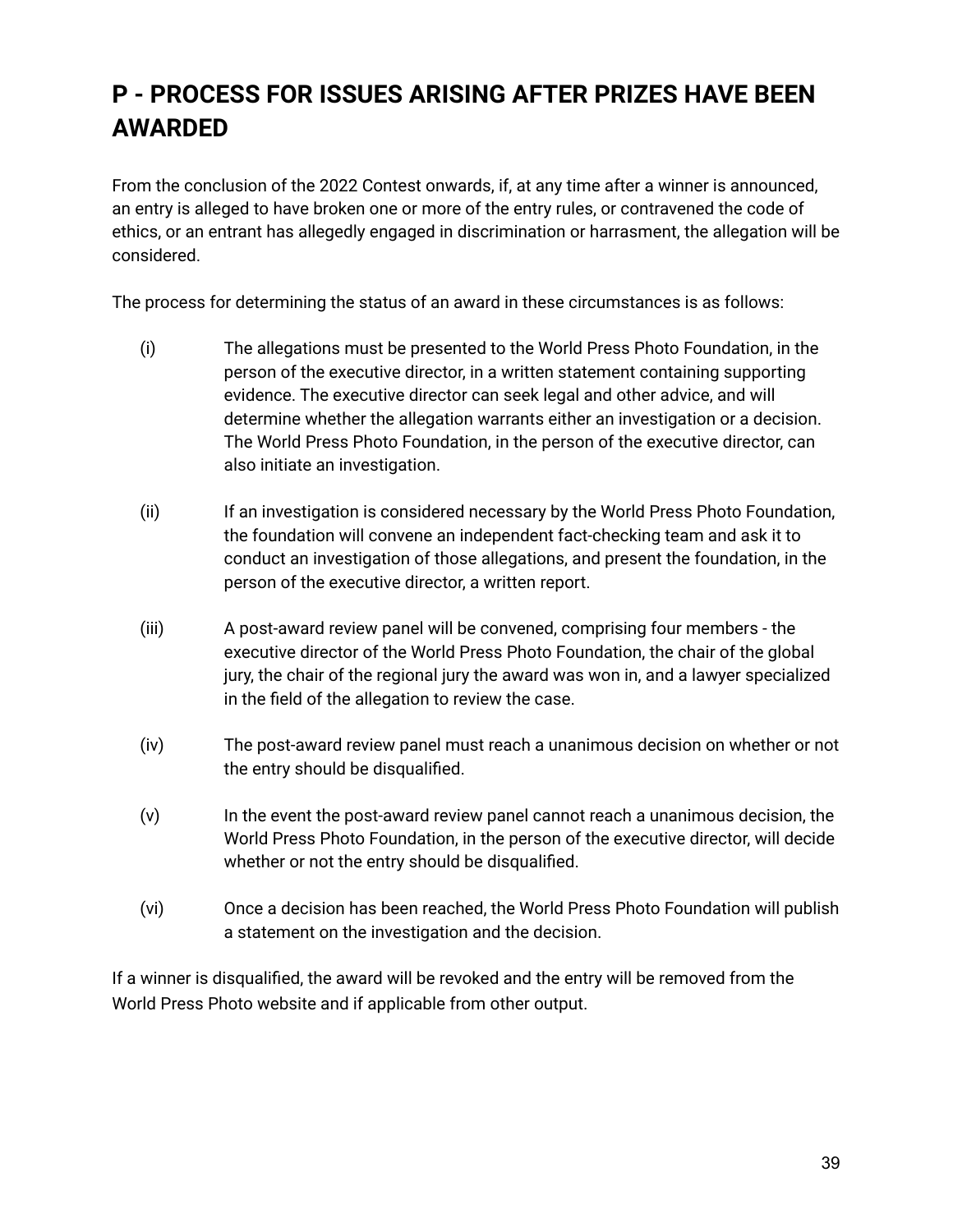### **APPENDIX 1 - CAPTION GUIDANCE**

Jurors should be aware that entrants are required to provide accurate captions.

This is the guidance provided to entrants on what information has to be in a caption:

Captions must be accurate and answer the five basic questions of good journalism (who, what, where, when, why). All entries must have accurate captions and descriptions, written in English. If the captions have been translated, please also provide the caption in the original language.

The first part of the caption must:

- Describe who is in the photograph(s) and/or project and what is going on within the photograph(s) and/or project.
- Name the city, region or state, and country where the photograph(s) and/or project was made.
- Provide the date the photograph(s) and/or project was made.
- Captions must give attribution for actions not seen (e.g., the scene of an accident where more than 10 died, according to police).

The second part of the caption is used to give context to the news event or describe why the photograph(s) and/or project is significant. Any information that is included must be sourced.

The final part must explain the circumstances in which a photograph was taken. If the photographer influenced the scene in any way, or gave directions to a subject to pose in any way for a portrait, this must be disclosed. Information about consent should be indicated in the caption as stated in article 4 of the code of [ethics.](https://www.worldpressphoto.org/contest/2022/code-of-ethics)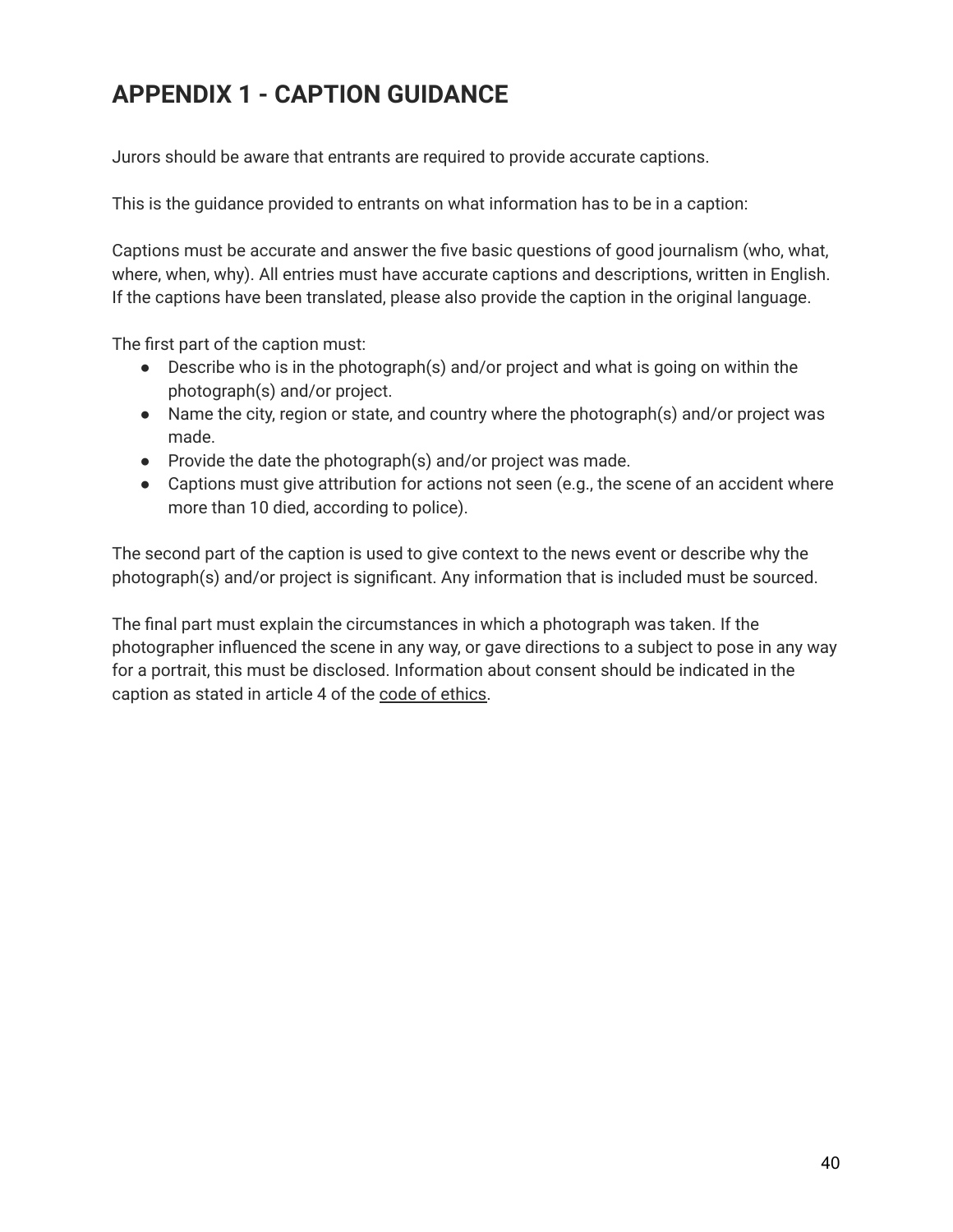### **APPENDIX 2 - MANIPULATION GUIDANCE**

Many things can count as manipulation in photography, but for the World Press Photo Contest, the Code of Ethics and Entry Rules focus on two important issues. Entrants are advised about these criteria when they submit their photographs.

#### **Entry rules on manipulation**

Photographs entered into the Singles, Stories and Long-Term Projects categories must comply with our rules on manipulation. The Open Format category welcomes a range and/or mixture of storytelling mediums, hence the following rules are not applicable (for more information about the Open Format category, see [here\)](https://www.worldpressphoto.org/contest/2022/categories).

Only single frame photographs will be accepted. The following are not accepted:

- Multiple exposures, polyptychs (diptychs, triptychs, and so forth).
- Stitched panoramas, either produced in-camera or with image editing software.

The content of a photograph must not be altered by adding, rearranging, reversing, distorting or removing people and/or objects from within the frame. There are two exceptions:

(i) Cropping that removes extraneous details is permitted;

(ii) Removing sensor dust or scratches on scans of negatives is permitted.

Adjustments of color or conversion to grayscale that do not alter content are permitted, with two exceptions:

(i) Changes in color may not result in significant changes in hue, to such an extent that the processed colors diverge from the original colors.

(ii) Changes in density, contrast, color and/or saturation levels that significantly alter content by obscuring or eliminating information in the photograph are not permitted. The jury determines which changes are significant, following the video guidance below on what counts as manipulation.

See below for details on what is, or is not, acceptable.

#### **1. The first thing that counts as manipulation is intending to mislead by staging events.**

The code of ethics says photographers must not intend to mislead by recreating or staging events. In certain cases, deliberate reenactments can be acceptable if they serve a clear purpose for the story and/or issue being documented, and the photographer must be transparent about their motivation and process. Any direct influence over the scene, such as reenactments or posed portraits, must be included in the captions.

- Staging means arranging something in order to mislead the audience.
- Setting-up or recreating a scene means directing the individuals and/or groups being photographed to do things, or asking them to repeat things they were doing prior to the photographer's arrival.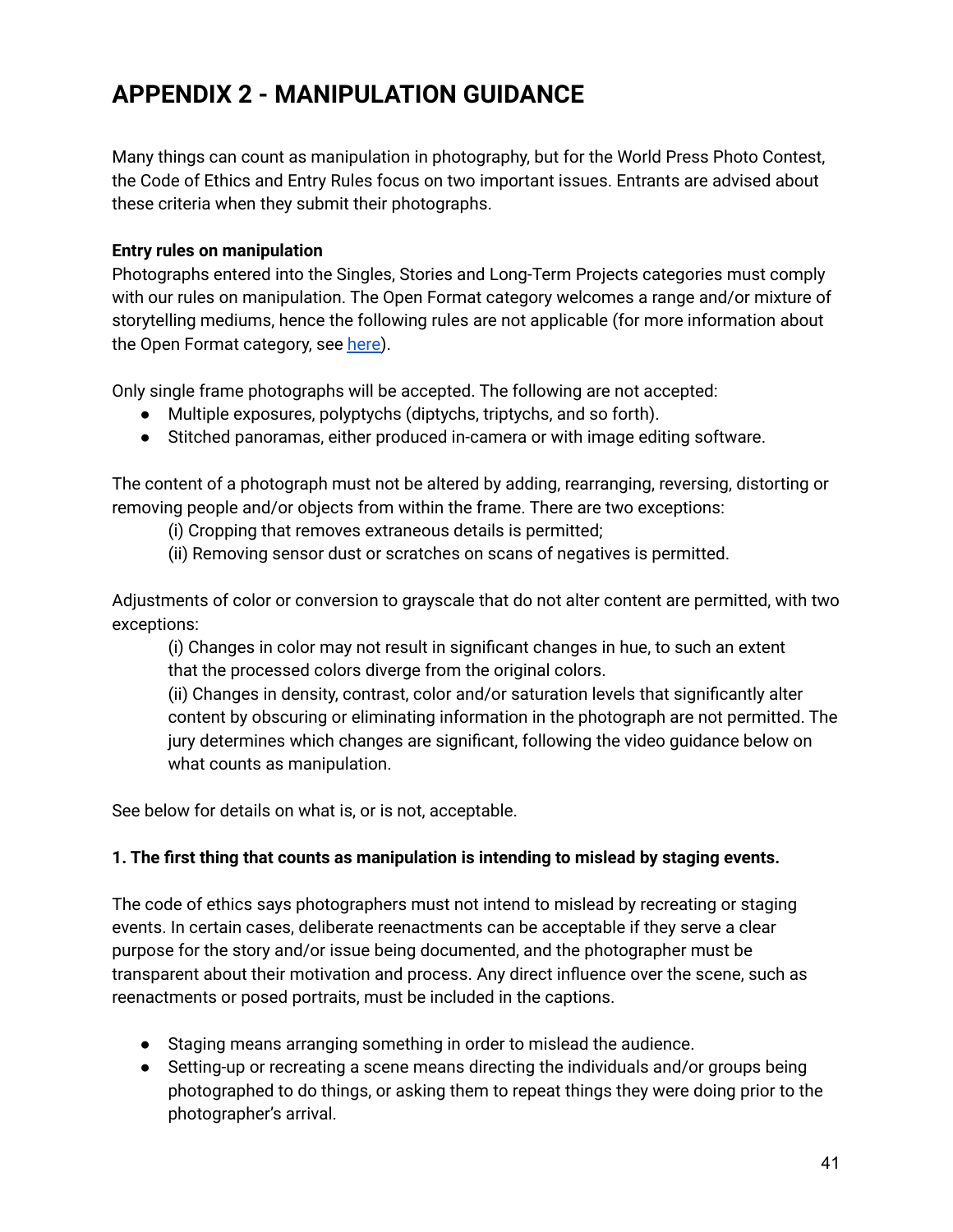Staging and recreating events are different from deliberate reenactments and posing for portraits. Portraits are a special genre of photography. They are made through a relationship between the subject and the photographer in which the subject poses for the photographer. However, for the contest, portraits must not present subjects doing things they would not ordinarily do. Portraits must not mislead viewers by faking a scene, meaning they cannot present scenes that appear as something other than they are.

For any portrait, whether entered as a single or as part of a story, directions given to a subject must be disclosed in the caption. Portraits are subject to the same rules on manipulation stated in the entry rules. This means, for example, the face and body of the subject(s) cannot be altered through the addition or removal of physical marks.

#### **2. The second thing that counts as manipulation is adding or removing content from the photograph.**

It is important to note that processing by itself is not manipulation, therefore adjustments of color or conversion to grayscale that do not alter content are permitted.

Visual examples are provided on the [website.](https://www.worldpressphoto.org/contest/2022/verification-process/what-counts-as-manipulation)

There are two types of color adjustment that count as manipulation:

- Changes in color may not result in significant changes in hue, to such an extent that the processed colors diverge from the original colors.
- Changes in density, contrast, color and/or saturation levels that significantly alter content by obscuring or eliminating elements in the photograph are not permitted. The jury determines which changes are significant, following the video guidance (provided on our [website\)](https://www.worldpressphoto.org/contest/2022/verification-process/what-counts-as-manipulation) on what counts as manipulation.

Altering the content of a photograph by "adding, rearranging, reversing, distorting or removing people and/or objects from within the frame" is manipulation and makes an entry ineligible for an award.

The examples given here come from alterations in previous contests. They do not specify every imaginable form of manipulation. Alterations that count as manipulation include, but are not limited to, the following.

It is not acceptable to remove things such as:

- physical marks on body
- small objects in the photograph
- reflected light spots
- shadows
- extraneous items on photograph's border that could not be removed by crop

Visual examples are provided on the [website.](https://www.worldpressphoto.org/contest/2022/verification-process/what-counts-as-manipulation)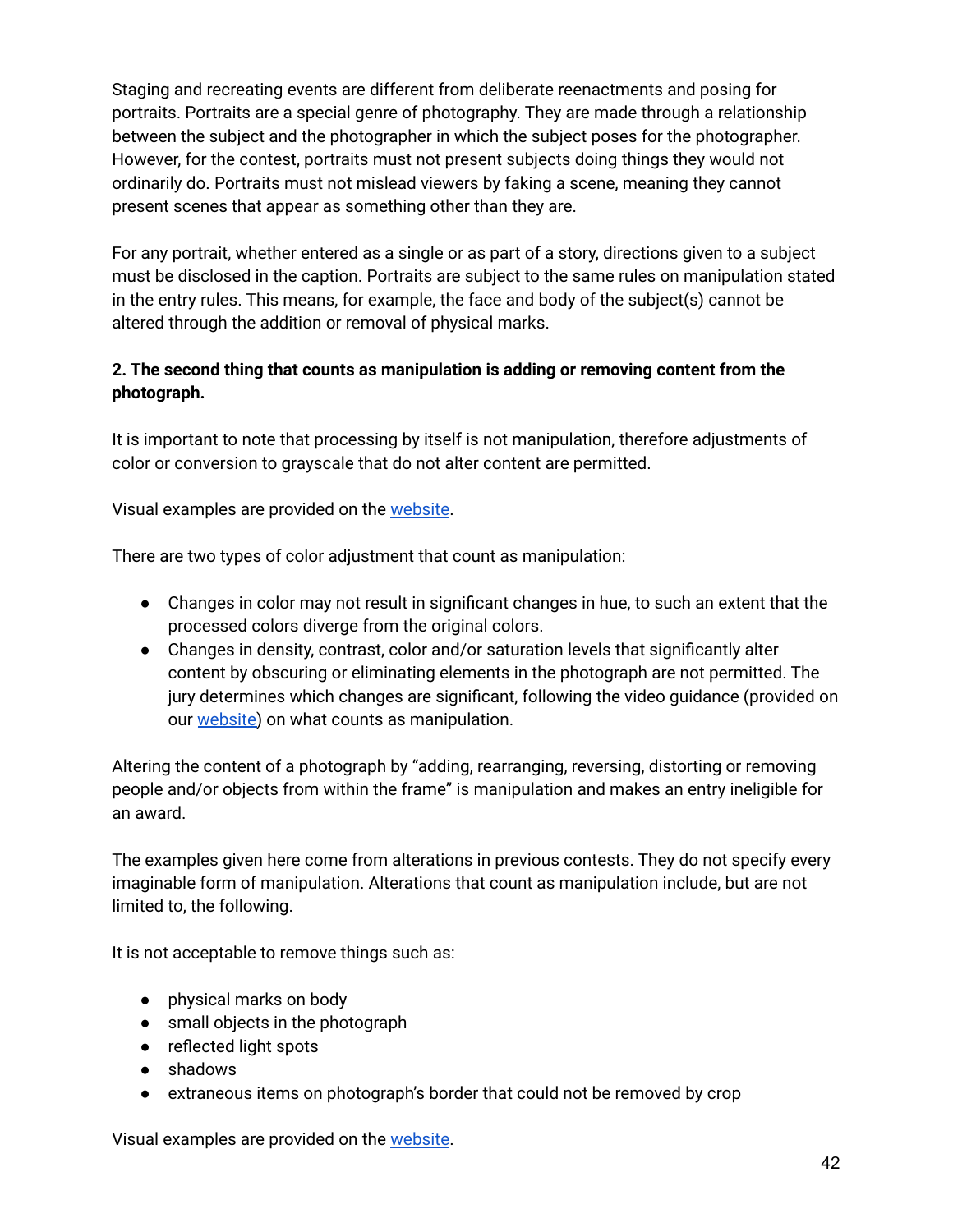It is not acceptable to add things. This includes, but is not limited, to:

- cloning in highlights, enhancing body, or costume size
- painting in object details
- photo montage
- replicating material on the border of a photograph to make a neat crop possible.

Visual examples of altering content of a photograph are provided on our [website.](https://www.worldpressphoto.org/contest/2022/verification-process/what-counts-as-manipulation)

#### **3. The consequences of detecting manipulation in an entry.**

Entrants whose work has been identified during the verification process as having content altered by adding, rearranging, reversing, distorting or removing people and/or objects from within the frame, will be excluded and, if applicable, all other entries from that entrant will be excluded from the contest and the entrant will be informed after the winners have been announced.

Entrants whose work has been identified during the verification process as having content altered through changes in color (resulting in significant changes in hue, to such an extent that the processed colors diverge from the original colors), or changes in density, contrast, color and/or saturation levels that significantly alter content (by obscuring or eliminating information in the picture), will be contacted for an explanation before the jury makes a final decision on whether to exclude the entry. Once contacted, entrants have 24 hours to respond. The entrant will be informed of the final decision after the winners have been announced. If the jury decides to exclude a photograph that is part of a story, the remaining photographs in the story that are free from manipulation can be transferred to the Singles category.